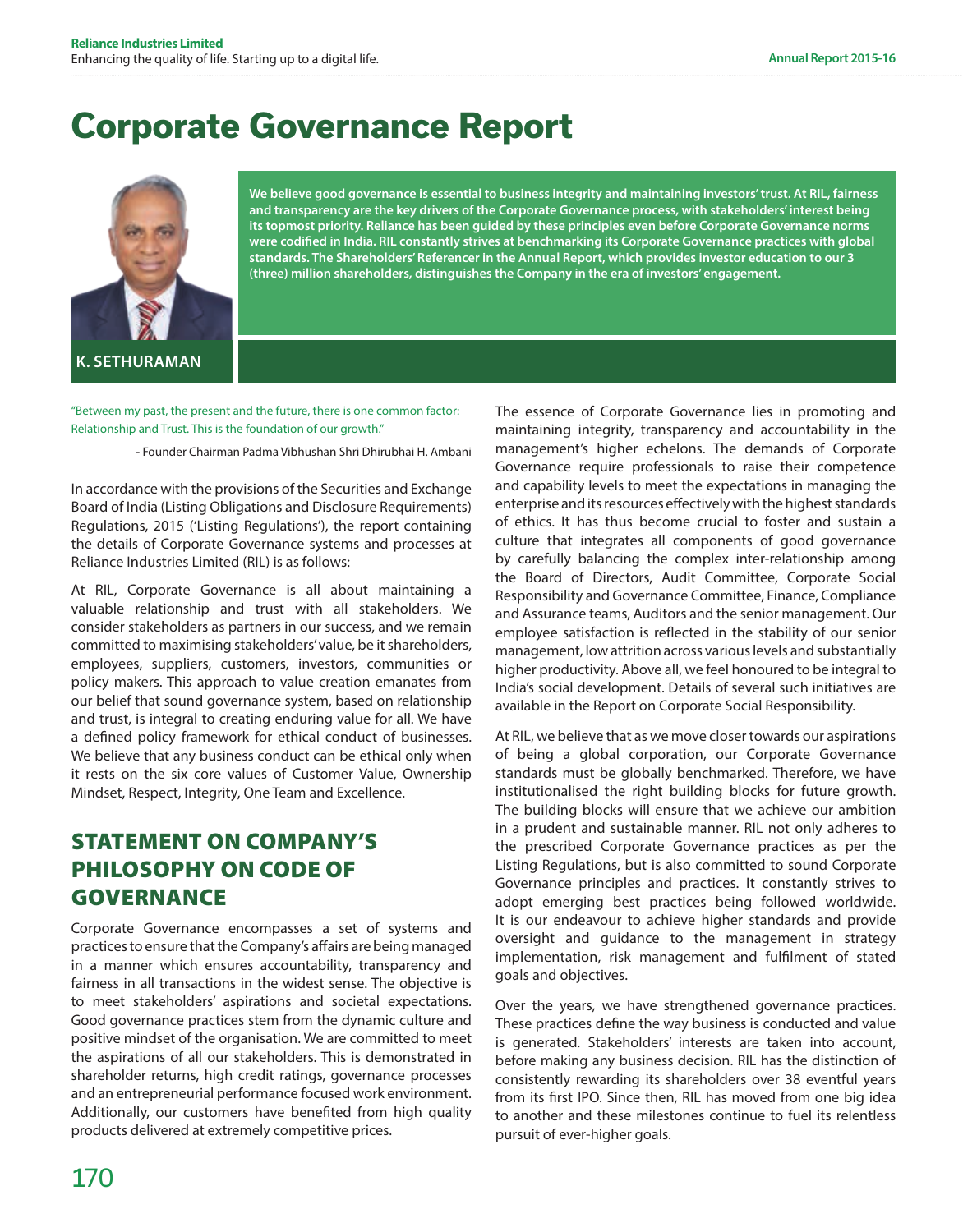Management **55 147**

Review

**02 54**





Shareholder Information

**256 379** **380 396**

**Corporate Governance Report**

On standalone basis, we have grown by a Compounded Annual Growth Rate (CAGR) of Revenues 24.1%, EBITDA 26.1% and Net Profit 27.2%. The financial markets have endorsed our sterling performance and the market capitalisation has increased by CAGR of 31.6% during the same period. In terms of distributing wealth to our shareholders, apart from having a track record of uninterrupted dividend payout, we have also delivered consistent unmatched shareholder returns since listing. The result of our initiative is our ever widening reach and recall. Our shareholder base has grown from 52,000 after the IPO to a consolidated present base of around 2.6 million.

For decades, RIL is growing in step with India's industrial and economic development. The Company has helped transform the Indian economy with big-ticket projects and world-class execution. The quest to help elevate India's quality of life continues unabated. It emanates from a fundamental article of faith: **'What is good for India is good for Reliance'**.

We believe, Corporate Governance is not just a destination, but a journey to constantly improve sustainable value creation. It is an upward-moving target that we collectively strive towards achieving. Our multiple initiatives towards maintaining the highest standards of governance are detailed in the following pages.

## **APPROPRIATE GOVERNANCE STRUCTURE WITH DEFINED ROLES AND RESPONSIBILITIES**

The Company has put in place an internal governance structure with defined roles and responsibilities of every constituent of the system. The Company's shareholders appoint the Board of Directors, which in turn governs the Company. The Board has established seven Committees to discharge its responsibilities in an effective manner. RIL's Company Secretary acts as the Secretary to all the Committees of the Board. The Chairman and Managing Director (CMD) provides overall direction and guidance to the Board. In the operations and functioning of the Company, the CMD is assisted by four Executive Directors and a core group of senior level executives.

The Chairman of the Board ('the Chairman') is the leader of the Board. The Chairman is responsible for fostering and promoting the integrity of the Board while nurturing a culture where the Board works harmoniously for the long-term benefit of the Company and all its stakeholders. The Chairman guides the Board for effective governance structure in the Company. In doing so, the Chairman presides at the meetings of the Board and the shareholders of the Company.

The Chairman takes a lead role in managing the Board and facilitating effective communication among Directors. The Chairman is responsible for matters pertaining to governance, including the organisation and composition of the Board, the

organisation and conduct of Board meetings, effectiveness of the Board, Board Committees and individual Directors in fulfilling their responsibilities. The Company Secretary assists the Chairman in management of the Board's administrative activities such as meetings, schedules, agendas, communication and documentation.

The Chairman actively works with the Nomination and Remuneration Committee to plan the Board and Board committees' composition, induction of directors to the Board, plan for director succession, participate in the Board effectiveness evaluation process and meet with individual directors to provide constructive feedback and advice.

The Chairman is responsible for corporate strategy, brand equity, planning, external contacts and all management matters.

## **BOARD LEADERSHIP**

A majority of the Board i.e. 8 out of 14, are Independent Directors. At RIL, it is our belief that an enlightened Board consciously creates a culture of leadership to provide a long-term vision and policy approach to improve the quality of governance. The Board's actions and decisions are aligned with the Company's best interests. It is committed to the goal of sustainably elevating the Company's value creation. The Company has defined guidelines and an established framework for the meetings of the Board and Board Committees. These guidelines seek to systematise the decision-making process at the meetings of the Board and Board Committees in an informed and efficient manner.

The Board critically evaluates the Company's strategic direction, management policies and their effectiveness. The agenda for the Board reviews include strategic review from each of the Committees, a detailed analysis and review of annual strategic and operating plans, capital allocation and budgets. Additionally, the Board reviews related party transactions, possible risks and risk mitigation measures, financial reports and business reports from each of the sector heads. Frequent and detailed interaction sets the agenda and provides the strategic roadmap for the Company's future growth.

## **ETHICS/GOVERNANCE POLICIES**

At RIL, we strive to conduct our business and strengthen our relationships in a manner that is dignified, distinctive and responsible. We adhere to ethical standards to ensure integrity, transparency, independence and accountability in dealing with all stakeholders. Therefore, we have adopted various codes and policies to carry out our duties in an ethical manner. Some of these codes and policies are:

- k Code of Conduct
- $\mathbf{b}$ Code of Conduct for Prohibition of Insider Trading
- $\mathbf{r}$ Health, Safety and Environment (HSE) Policy
- $\mathbf{r}$ Vigil Mechanism and Whistle Blower Policy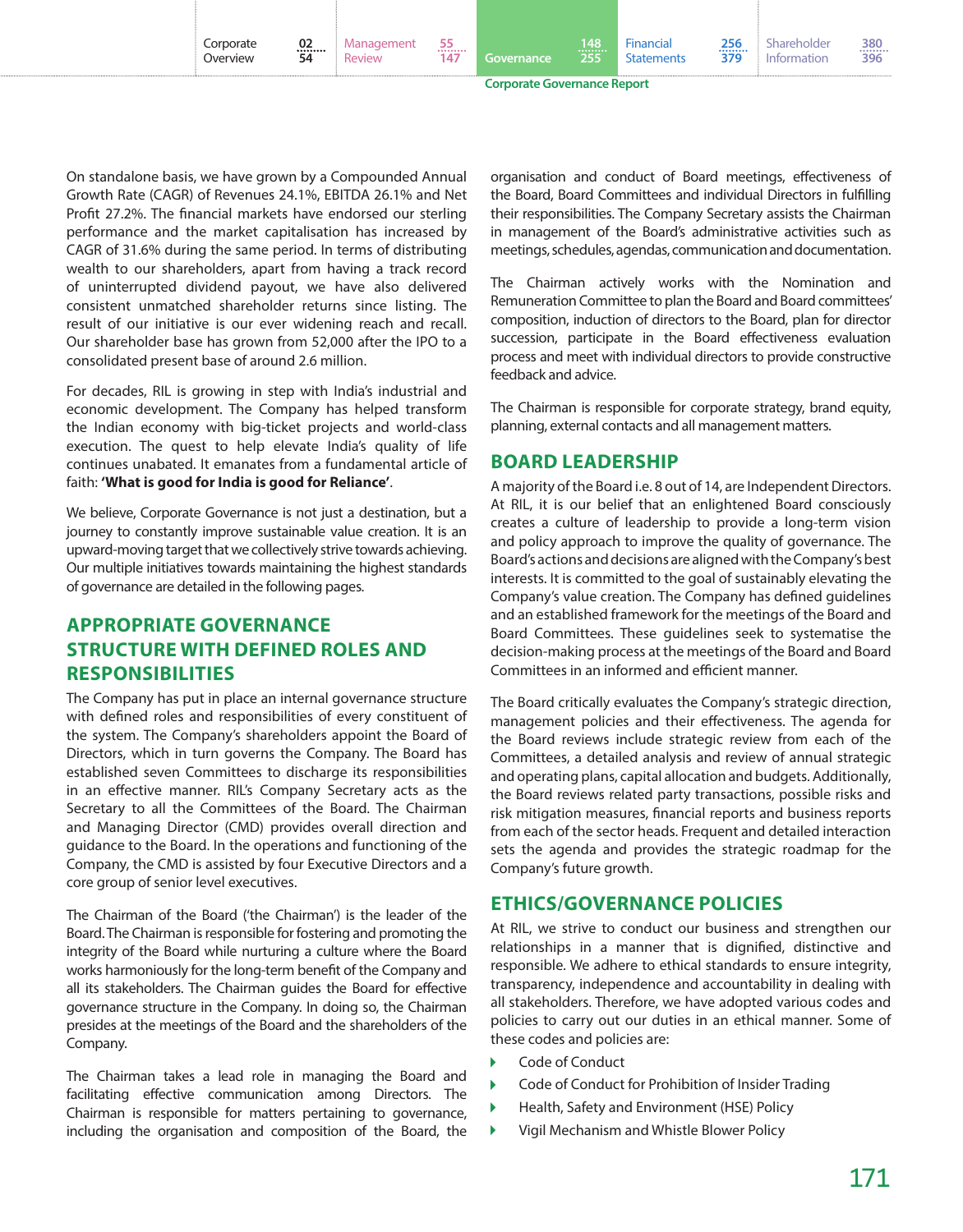- Policy on Materiality of Related Party Transactions and on Dealing with Related Party Transactions
- b Corporate Social Responsibility Policy
- Policy for Selection of Directors and determining Directors Independence
- Remuneration Policy for Directors, Key Managerial Personnel and other Employees
- Policy for determining Material Subsidiaries b
- Code of Practices and Procedures for Fair Disclosure of Unpublished Price Sensitive Information
- ь Policy for Preservation of Documents
- Policy on Determination and Disclosure of Materiality of Events and Information and Web Archival Policy

## **AUDITS AND INTERNAL CHECKS AND BALANCES**

Deloitte Haskins & Sells LLP, Chartered Accountants, M/s. Chaturvedi & Shah, Chartered Accountants, one of India's leading audit firms and a member of the Nexia's global network of independent accounting and consulting firms and M/s. Rajendra & Co., Chartered Accountants, Member of PrimeGlobal, an association of Independent Accounting Firms, audit the accounts of the Company. The Company has an Internal Audit Cell besides external firms acting as independent internal auditors that reviews internal controls and operating systems and procedures. A dedicated Legal Compliance Cell ensures that the Company conducts its businesses with high standards of legal, statutory and regulatory compliances. RIL has instituted a legal compliance programme in conformity with the best international standards, supported by a robust online system that covers the Company's manufacturing units as well as its subsidiaries. The purview of this system includes various statutes, such as industrial and labour laws, taxation laws, corporate and securities laws and health, safety and environment regulations.

At the heart of our processes is the extensive use of technology. This ensures robustness and integrity of financial reporting and internal controls, allows optimal use and protection of assets, facilitates accurate and timely compilation of financial statements and management reports and ensures compliance with statutory laws, regulations and company policies.

## **MANAGEMENT INITIATIVES FOR CONTROLS AND COMPLIANCE**

The Company has established the Reliance Management System (RMS) as part of its transformation agenda. RMS incorporates an integrated framework for managing risks and internal controls. The internal financial controls have been documented, embedded and digitised in the business processes. Internal controls are regularly tested for design and operating effectiveness.

## **BEST CORPORATE GOVERNANCE PRACTICES**

RIL maintains the highest standards of Corporate Governance. It is the Company's constant endeavour to adopt the best Corporate Governance practices keeping in view the international codes of Corporate Governance and practices of well-known global companies. Some of the best implemented global governance norms include the following:

- The Company has a designated Lead Independent Director with a defined role.
- All securities related filings with Stock Exchanges are reviewed every quarter by the Stakeholders' Relationship Committee.
- The Company has independent Board Committees for matters related to Corporate Governance and stakeholders' interface and nomination of Board members.
- The Company's internal audit is also conducted by independent auditors.
- The Company also undergoes quarterly secretarial audit conducted by an independent company secretary who is in whole-time practice. The quarterly secretarial audit reports are placed before the Board and the annual secretarial audit report placed before the Board, is included in the Annual Report.

## **BUSINESS AND FUNCTIONAL RISK AND ASSURANCE COMMITTEES (BRACs)**

To have a better assessment of the business and functional risks and to monitor risk mitigation effectiveness based on risk evaluation, the concept of BRACs was introduced comprising senior management personnel in the said committee.

## **RIL'S SUSTAINABILITY REPORTING JOURNEY**

RIL commenced annual reporting on its triple-bottom-line performance from the Financial Year 2004-05. All its sustainability reports are externally assured and Global Reporting Initiative (GRI) application level checked. The maiden report received 'in-accordance' status from GRI and all subsequent reports are 'GRI G3 Checked A+' application level reports. From Financial Year 2006-07, in addition to referring GRI G3 Sustainability Reporting Guidelines, RIL refers to the American Petroleum Institute / the International Petroleum Industry Environmental Conservation Association Sustainability Reporting Guidelines and the United Nations Global Compact Principles. RIL has also aligned its sustainability activities with the focus areas of the World Business Council for Sustainable Development. From the Financial Year 2011-12, Reliance adopted the newly published GRI G3.1 guidelines and is additionally referring to GRI G3.1 – Oil & Gas Sector Supplement. RIL has aligned its sustainability report with the National Voluntary Guidelines on Social, Environmental and Economic Responsibilities of Business framed by the Government of India. During the year, the Company has expanded its 4P (Planet, People, Profit, Products & Processes) growth approach to 5P (Planet,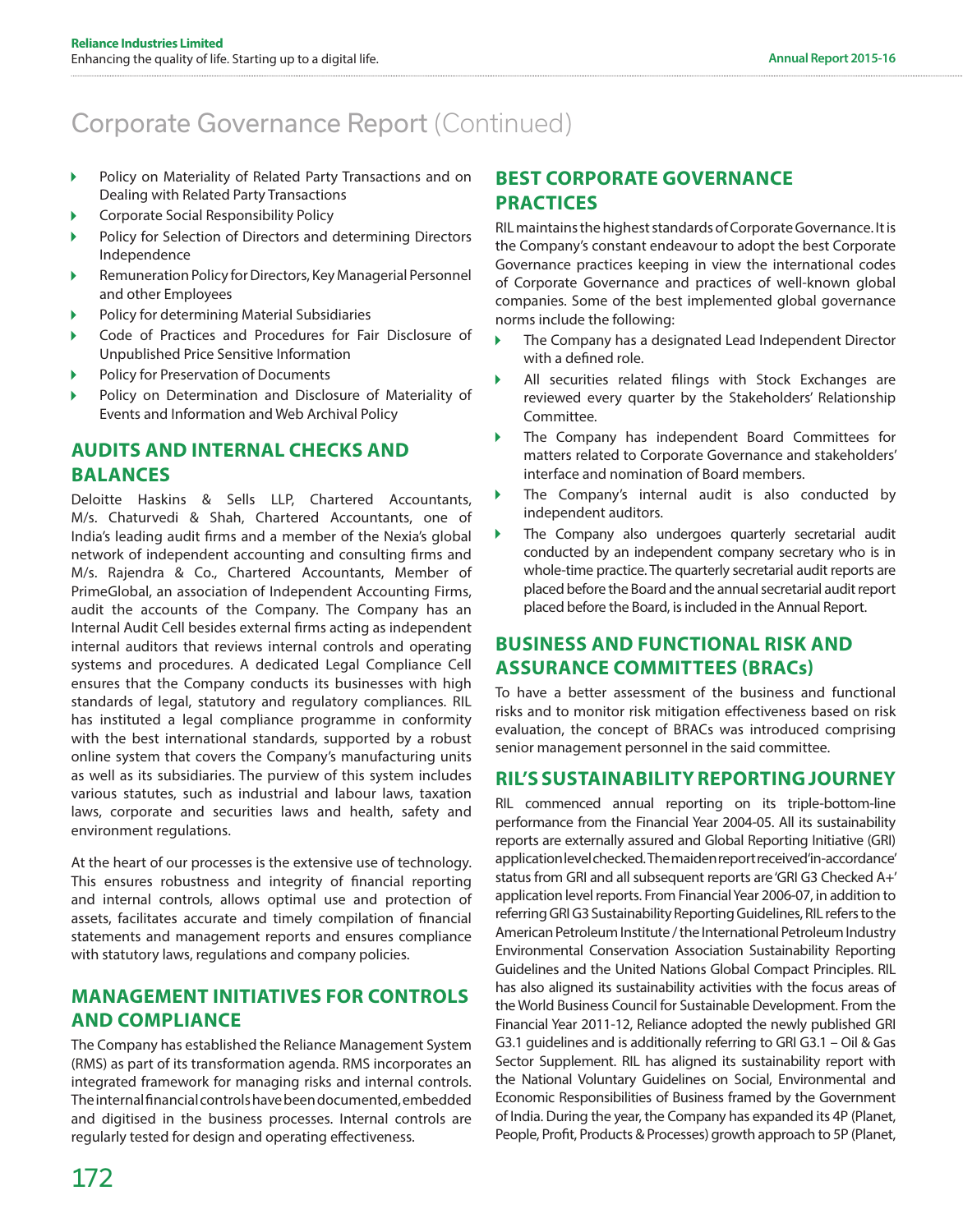Management Review

**Governance 148 255 55 147**

Shareholder Information

**256 379** **380 396**

**Corporate Governance Report**

Financial **Statements** 

People, Prosperity, Products & Processes and Peace & Partnerships), in line with the United Nation's 2030 Agenda for Sustainable Development. RIL pioneered in adopting the GRI's G4 Guidelines from Financial Year 2014-15. RIL has also aligned the G4 Report to the 17 Sustainable Development Goals (SDG) released at the United Nation Sustainable Development Summit in 2015 which embrace a universal approach to the sustainable development agenda.

**02 54**

## **WORKING TOWARDS 5P's PLANET, PEOPLE, PROSPERITY (PROFIT), PRODUCTS & PROCESSES, PEACE & PARTNERSHIPS**

RIL has expanded its classic 4P growth approach to include Peace and Partnerships, in line with the United Nation's 2030 Agenda for Sustainable Development. The Sustainable Development Goals set out by the United Nations have been interwoven within the 5P's growth model.

RIL works towards attaining a sustained financial bottom line along with enhancing the natural human capital and product development. It is committed to reduce its negative impacts and enhance its positive impacts on the society as well as the natural environment.

We believe that success of our organization is truly driven by our "People". People are our most valuable assets. RIL is dedicated to ensure that people realize their full potential at work with dignity and equality and in a healthy environment. We want to foster a culture that is performance oriented, promotes reward for results and helps our people Grow!

In addition to making a positive economic contribution to the nation and society at large, it has focused its energies on identifying specific impact areas. It endeavors to alleviate the underprivileged and marginalized sections of the society and has an active engagement with them to ensure their holistic development.

It aims to develop innovative products and processes to sustain its growth momentum. It also invests in R&D across its businesses, to serve the current and emerging needs of growth and efficiency of its businesses, and to develop new path-breaking technologies. RIL supports life cycle assessment studies being done by Indian Centre for Plastics in the Environment (ICPE) and also works with the Bureau of Indian Standards for formulating standards and guidelines.

RIL is determined to foster peaceful, just and inclusive societies, which are free from discrimination. Strengthened global solidarity is crucial to ensure sustainable development across the world. It is therefore imperative to ensure global partnerships and strategic tieups with various organizations locally and internationally to achieve the collective goal of sustainable development.

RIL is committed to create value for the nation and enhance the quality of life across the entire socio-economic spectrum. RIL believes that Corporate Social Responsibility extends beyond the ambit of business and should focus on a broad portfolio of assets - human, physical, environmental and social. RIL gives utmost importance to conservation of the natural capital at its operations. RIL is committed to responsible stewardship of the natural resources to conduct its operations in a sustainable manner. To strengthen its commitment to responsible business, the Board of the Company has adopted Business Responsibility Framework based on the principles of National Voluntary Guidelines on Social, Environmental and Economic Responsibilities of Business (NVG) as issued by the Ministry of Corporate Affairs, Government of India. In sync with the same and Regulation 34 of the Listing Regulations, a Business Responsibility Report is attached forming part of the Annual Report. This Report is in addition to RIL's Sustainability Reporting in accordance with Global Reporting Initiative (GRI).

## **SHAREHOLDERS' COMMUNICATIONS**

The Board recognises the importance of two-way communication with shareholders and giving a balanced report of results and progress and responding to questions and issues raised in a timely and consistent manner. RIL's corporate website (www.ril.com) has information for institutional and retail shareholders alike. Shareholders seeking information related to their shareholding may contact the Company directly or through Company's Registrars and Transfer Agents, details of which are available on the Company's website. RIL ensures that complaints and suggestions of its shareholders are responded to in a timely manner. A comprehensive and informative shareholders' referencer is appended to this Annual Report highlighting various securities related transactions towards knowledge sharing.

## **ROLE OF THE COMPANY SECRETARY IN OVERALL GOVERNANCE PROCESS**

The Company Secretary plays a key role in ensuring that the Board (including committees thereof) procedures are followed and regularly reviewed. The Company Secretary ensures that all relevant information, details and documents are made available to the Directors and senior management for effective decision-making at the meetings. The Company Secretary is primarily responsible to assist and advise the Board in the conduct of affairs of the Company, to ensure compliance with applicable statutory requirements and Secretarial Standards, to provide guidance to directors and to facilitate convening of meetings. He interfaces between the management and regulatory authorities for governance matters.

## BOARD OF DIRECTORS

## **BOARD COMPOSITION AND CATEGORY OF DIRECTORS**

The Company's policy is to maintain optimum combination of Executive and Non-Executive Directors. The composition of the Board and category of Directors are as follows: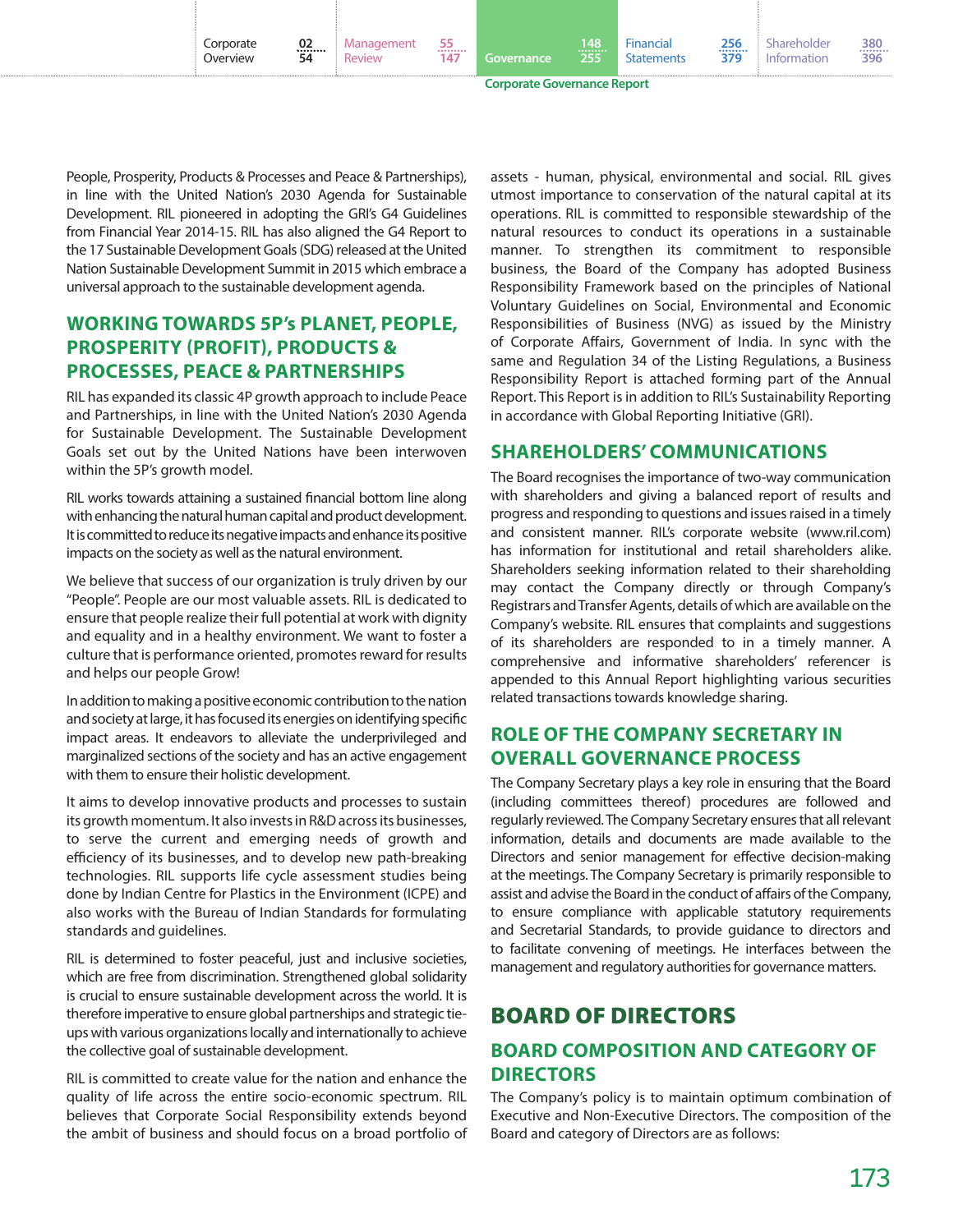| Category                     | <b>Name of Directors</b>   |  |
|------------------------------|----------------------------|--|
| <b>Promoter Directors</b>    | Mukesh D. Ambani           |  |
|                              | Chairman and Managing      |  |
|                              | Director                   |  |
|                              | Nita M. Ambani             |  |
|                              | Non-Executive              |  |
|                              | Non-Independent Director   |  |
| <b>Executive Directors</b>   | Nikhil R. Meswani          |  |
|                              | Hital R. Meswani           |  |
|                              | P.M.S. Prasad              |  |
|                              | Pawan Kumar Kapil          |  |
| <b>Independent Directors</b> | Mansingh L. Bhakta         |  |
|                              | Yogendra P. Trivedi        |  |
|                              | Dr. Dharam Vir Kapur       |  |
|                              | Prof. Ashok Misra          |  |
|                              | Prof. Dipak C. Jain        |  |
|                              | Dr. Raghunath A. Mashelkar |  |
|                              | Adil Zainulbhai            |  |
|                              | Raminder Singh Gujral      |  |

Smt. Nita M. Ambani is the spouse of Shri Mukesh D. Ambani. Shri Nikhil R. Meswani and Shri Hital R. Meswani, are brothers and not related to promoter directors. None of the other directors are related to any other director on the Board.

### **SELECTION OF INDEPENDENT DIRECTORS**

Considering the requirement of skill sets on the Board, eminent people having an independent standing in their respective field/profession, and who can effectively contribute to the Company's business and policy decisions are considered by the Human Resources, Nomination and Remuneration Committee, for appointment, as Independent Director on the Board. The Committee, *inter alia*, considers qualification, positive attributes, area of expertise and number of Directorships and Memberships held in various committees of other companies by such persons in accordance with the Company's Policy for Selection of Directors and determining Directors' independence. The Board considers the Committee's recommendation, and takes appropriate decision.

Every Independent Director, at the first meeting of the Board in which he participates as a Director and thereafter at the first meeting of the Board in every financial year, gives a declaration that he meets the criteria of independence as provided under law.

## **FAMILIARISATION PROGRAMMES FOR BOARD MEMBERS**

The Board members are provided with necessary documents/ brochures, reports and internal policies to enable them to familiarise with the Company's procedures and practices.

Periodic presentations are made at the Board and Committee meetings, on business and performance updates of the Company, global business environment, business strategy and risks involved. Detailed presentations on the Company's business segments are made at the separate meetings of the Independent Directors from time to time.

Quarterly updates on relevant statutory changes and landmark judicial pronouncements encompassing important laws are regularly circulated to the Directors. Site visits to various plant locations are organised for the Independent Directors to enable them to understand the operations of the Company.

The details of such familiarisation programmes for Independent Directors are put up on the website of the Company and can be accessed at http://www.ril.com/InvestorRelations/Downloads.aspx

## **LEAD INDEPENDENT DIRECTOR**

The Company's Board of Directors has designated Shri Mansingh L. Bhakta as the Lead Independent Director way back in October 2005. The Lead Independent Director's role is as follows:

- To preside over all meetings of Independent Directors
- To ensure there is an adequate and timely flow of information to Independent Directors
- To liaise between the Chairman and Managing Director, the Management and the Independent Directors
- To preside over meetings of the Board and Shareholders when the Chairman and Managing Director is not present, or where he is an interested party
- To perform such other duties as may be delegated to the Lead Independent Director by the Board/ Independent Directors

## **MEETINGS OF INDEPENDENT DIRECTORS**

The Company's Independent Directors met three times during the financial year 2015-16 and held meetings without the presence of Executive Directors or management personnel. Such meetings were conducted to enable Independent Directors to discuss matters pertaining to the Company's affairs and put forth their views to the Lead Independent Director. The Lead Independent Director takes appropriate steps to present Independent Directors' views to the Chairman and Managing Director.

## **CODE OF CONDUCT**

The Company has in place a comprehensive Code of Conduct (the Code) applicable to the Directors and employees. The Code is applicable to Non-Executive Directors including Independent Directors to such extent as may be applicable to them depending on their roles and responsibilities. The Code gives guidance and support needed for ethical conduct of business and compliance of law. The Code reflects the values of the Company viz. Customer Value, Ownership Mind-set, Respect, Integrity, One Team and Excellence.

A copy of the Code has been put up on the Company's website and can be accessed at http://www.ril.com/InvestorRelations/ Downloads.aspx. The Code has been circulated to Directors and Management Personnel, and its compliance is affirmed by them annually.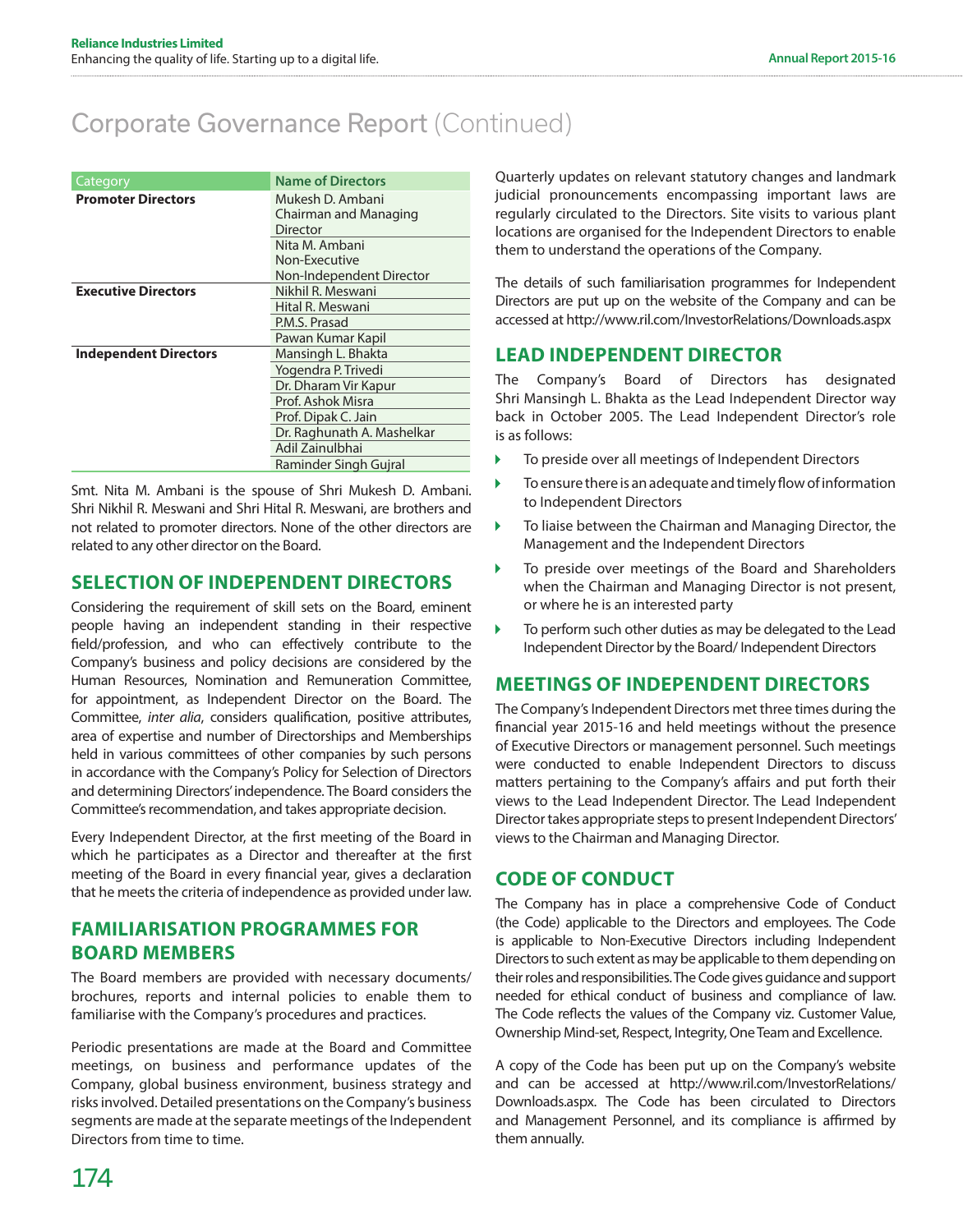Management Review

**02 54**

**Governance 148 255 55 147**

| Governance | 148<br> |
|------------|---------|
|            |         |

Shareholder Information **256 379 380 396**

**Corporate Governance Report**

A declaration signed by the Company's Chairman and Managing Director is published in this Report.

## **SUCCESSION PLANNING**

The Human Resources, Nomination and Remuneration Committee believes that sound succession plans for the senior leadership are very important for creating a robust future for the Company. The Committee works along with the Human Resource team of the Company for a proper leadership succession plan.

## **PERFORMANCE EVALUATION CRITERIA FOR DIRECTORS**

The Human Resources, Nomination and Remuneration Committee has devised criteria for evaluation of the performance of the Directors including Independent Directors. The said criteria provides certain parameters like attendance, effective participation, domain knowledge and so on, which are considered by the Committee and/or the Board while evaluating the performance of each Director.

## **DIRECTORS' PROFILE**

A brief resume of Directors, nature of their expertise in specific functional areas and names of companies in which they hold Directorships, Memberships/ Chairmanships of Board Committees, and shareholding in the Company are provided in this Report.

## BOARD MEETINGS, BOARD COMMITTEE MEETINGS AND PROCEDURES

## **INSTITUTIONALIZED DECISION-MAKING PROCESS**

The Board of Directors is the apex body constituted by shareholders for overseeing the Company's overall functioning. The Board provides and evaluates the Company's strategic direction, management policies and their effectiveness, and ensures that shareholders' long-term interests are being served.

The Board has constituted seven Committees, viz. Audit Committee, Human Resources, Nomination and Remuneration Committee, Corporate Social Responsibility and Governance Committee, Stakeholders' Relationship Committee, Health, Safety and Environment Committee, Finance Committee and Risk Management Committee. The Board is authorised to constitute additional functional Committees, from time to time, depending on business needs.

The Company's internal guidelines for Board / Committee meetings facilitate decision-making process at its meetings in an

informed and efficient manner. The following sub-sections deal with the practice of these guidelines at RIL.

Financial **Statements** 

## **SCHEDULING AND SELECTION OF AGENDA ITEMS FOR BOARD MEETINGS**

Minimum five pre-scheduled Board meetings are held annually. Additional Board meetings are convened to address the Company's specific needs. In case of business exigencies or urgency, resolutions are passed by circulation. The Board reviews compliance reports of all laws applicable to the Company, every quarter.

The meetings are held at the Company's office at Maker Chambers IV, 222 Nariman Point, Mumbai 400 021 and major plant locations as decided by the Board.

The Company's various business heads / service heads are advised to schedule their work plans well in advance, particularly with regard to matters requiring discussion/ approval/decision at Board/Committee meetings. Such matters are communicated by them to the Company Secretary in advance so that they are included in the agenda for Board/Committee meetings.

The Board is given presentations covering Finance, Sales, Marketing, the Company's major business segments and their operations, overview of business operations of major subsidiary companies, global business environment, the Company's business areas, including business opportunities and strategy and risk management practices before taking on record the Company's quarterly/annual financial results.

The items / matters required to be placed before the Board, *inter alia*, include:

- Annual operating plans of businesses and budgets including capital budgets and any updates
- Quarterly results of the Company and its operating divisions or business segments
- Company's annual Financial Results, Financial Statements including Consolidated Financial Statement, Auditors' Report and Board's Report
- Minutes of meetings of the Audit Committee and other Committees of the Board
- Show cause, demand, prosecution notices and penalty notices, which are materially important
- Fatal or serious accidents, dangerous occurrences, and any material effluent or pollution problems
- Any material default in financial obligations to and by the Company, or substantial non-payment for goods sold by the Company
- Any issue, which involves possible public or product liability claims of substantial nature, including any judgment or order, which may have passed strictures on the conduct of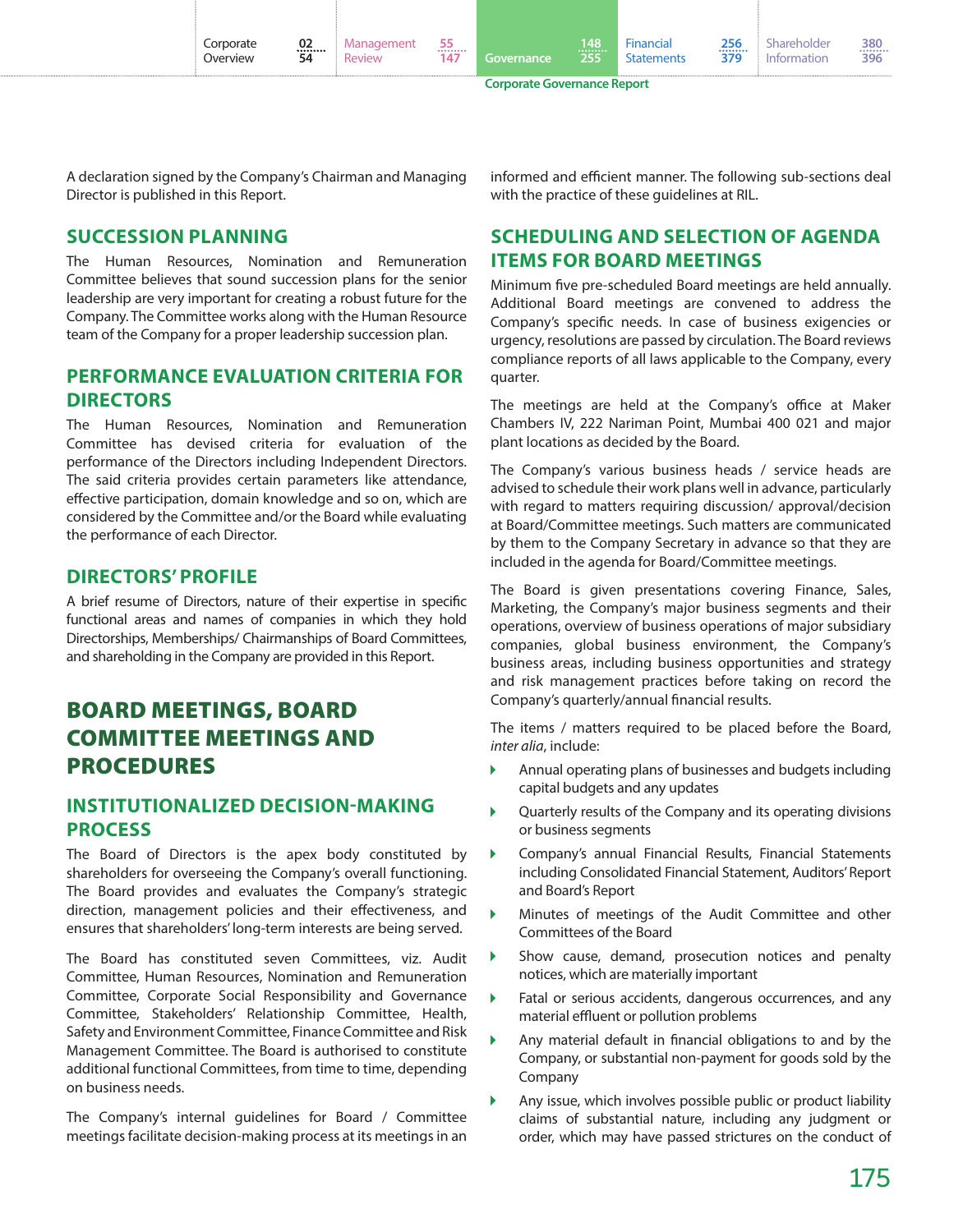the Company or taken an adverse view regarding another enterprise that can have negative implications on the Company

- Details of any joint venture or collaboration agreement
- Transactions that involve substantial payment towards goodwill, brand equity or intellectual property
- Significant labour problems and their proposed solutions. Any significant development in Human Resources/ Industrial Relations front like requiring of wage agreements, implementation of Voluntary Retirement Scheme, and so on.
- Sale of investments, subsidiaries and assets which are material in nature and not in normal course of business.
- Quarterly details of foreign exchange exposures, and steps taken by management to limit risks of adverse exchange rate movement, if material
- Non-compliance of any regulatory, statutory or listing requirements, and shareholders' service, such as nonpayment of dividend, delay in, share transfer, etc.
- Appointment, remuneration and resignation of Directors b
- Formation/reconstitution of Committees
- Terms of reference of Committees b
- Minutes of Board meetings of unlisted subsidiary companies
- Declaration of Independent Directors at the time of appointment/annually
- Disclosure of Directors' interest and their shareholding
- b Appointment or removal of the Key Managerial Personnel
- Appointment of Internal Auditors and Secretarial Auditors
- Quarterly / Annual Secretarial Audit reports submitted by b Secretarial Auditors
- Dividend declaration
- Quarterly summary of all long-term borrowings made, bank guarantees issued and loans and investments made
- Significant changes in accounting policies and internal controls
- Takeover of a company or acquisition of a controlling or substantial stake in another company
- Statement of significant transactions, related party transactions and arrangements entered by unlisted subsidiary companies
- Issue of securities including debentures
- Recommending appointment of and fixing of remuneration of the Auditors as recommended by the Audit Committee
- Internal Audit findings and External Audit Reports (through the Audit Committee)
- Proposals for major investments, mergers, amalgamations and reconstructions
- Status of business risk exposures, its management and related action plans
- Making of loans and investment of surplus funds
- Borrowing of monies, giving guarantees or providing security in respect of loans
- Buyback of securities by the Company
- Diversify the business of the Company
- Brief on statutory developments, changes in government policies, among others with impact thereof, Directors' responsibilities arising out of any such developments
- Compliance Certificate certifying compliance with all laws as applicable to the Company
- Reconciliation of Share Capital Audit Report under SEBI (Depositories and Participants) Regulations, 1996
- Brief on information disseminated to the press
- Recruitment and remuneration of senior officers just below the level of board of directors

The Chairman of the Board and Company Secretary, in consultation with other concerned members of the senior management, finalise the agenda for Board meetings.

The agenda and notes on agenda are circulated to Directors in advance, and in the defined agenda format. All material information is incorporated in the agenda for facilitating meaningful and focused discussions at the meeting. Where it is not practicable to attach any document to the agenda, it is tabled before the meeting with specific reference to this effect in the agenda. In special and exceptional circumstances, additional or supplementary item(s) on the agenda are permitted.

All Board and Committee meetings agenda papers are disseminated electronically on a real-time basis, by uploading them on a secured online application specifically designed for this purpose, thereby eliminating circulation of printed agenda papers.

## **RECORDING MINUTES OF PROCEEDINGS AT BOARD AND COMMITTEE MEETINGS**

The Company Secretary records minutes of proceedings of each Board and Committee meeting. Draft minutes are circulated to Board/ Committee members for their comments. The minutes are entered in the Minutes Book within 30 days from the conclusion of the meeting.

### **POST MEETING FOLLOW-UP MECHANISM**

The guidelines for Board and Committee meetings facilitate an effective post meeting follow-up, review and reporting process for decisions taken by the Board and Committees thereof.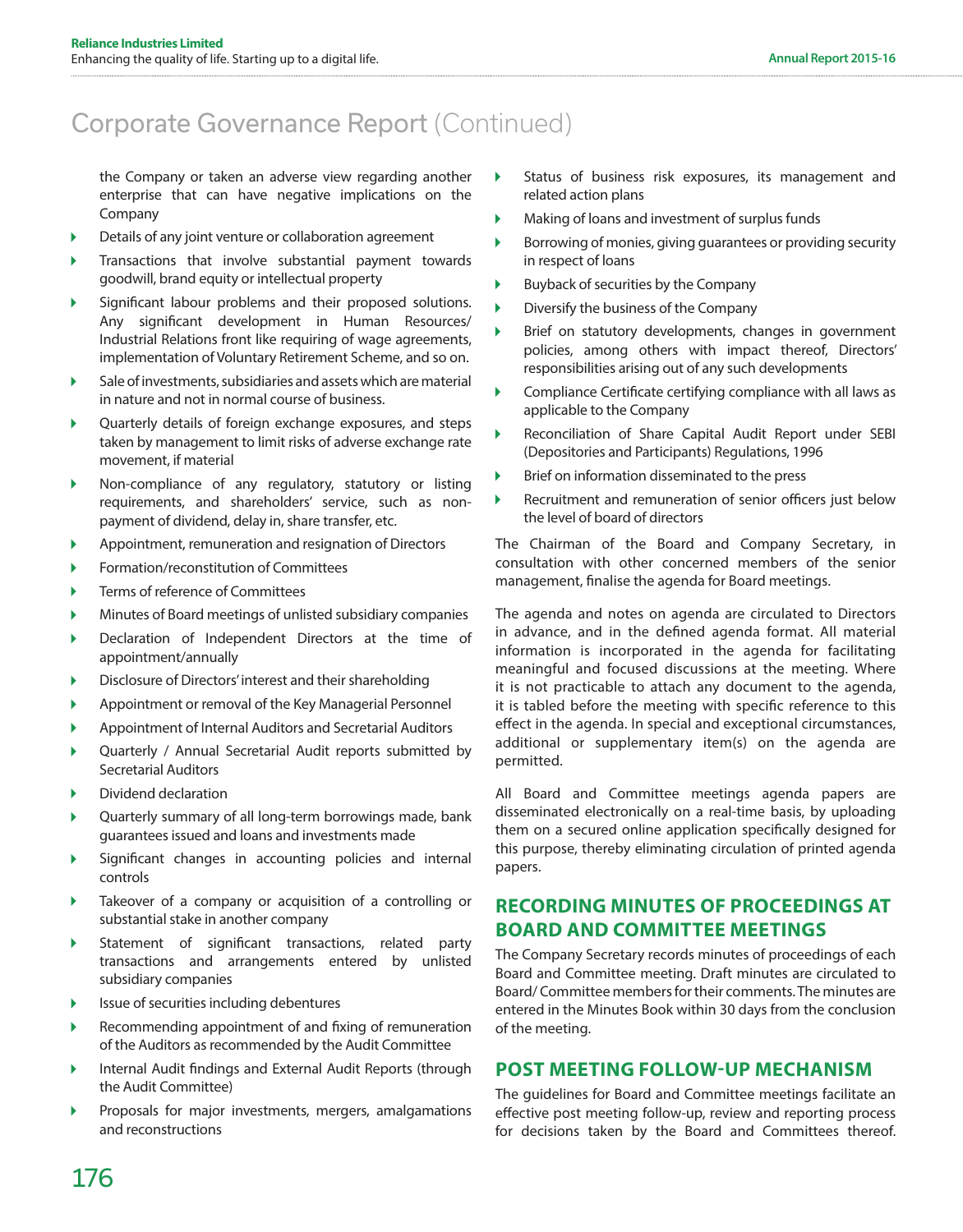**02 54** Management Review





**380 396**

| <b>Corporate Governance Report</b> |  |
|------------------------------------|--|
|------------------------------------|--|

Important decisions taken at Board/ Committee meetings are communicated promptly to the concerned departments/divisions. Action-taken report on decisions/minutes of the previous meeting(s) is placed at the succeeding meeting of the Board/Committees for noting.

**55**

## **COMPLIANCE**

The Company Secretary, while preparing the agenda, notes on agenda and minutes of the meeting(s), is responsible for and is required to ensure adherence to all applicable laws and regulations, including the Companies Act, 2013 read with rules issued thereunder, as applicable and Secretarial Standard-1 and Secretarial Standard-2 issued by the Institute of Company Secretaries of India.

## **NUMBER OF BOARD MEETINGS HELD WITH DATES**

Six Board meetings were held during the year, as against the minimum requirement of four meetings. The details of Board meetings are given below:

| <b>Date</b>      |    | Board Strength No. of Directors Present |
|------------------|----|-----------------------------------------|
| April 17, 2015   | 13 | 13                                      |
| July 24, 2015    | 14 |                                         |
| October 16, 2015 | 14 | 14                                      |
| January 19, 2016 | 14 | 13                                      |
| March 10, 2016   | 14 | 12                                      |
| March 25, 2016   | 14 | 13                                      |

## **ATTENDANCE OF DIRECTORS AT BOARD MEETINGS, LAST ANNUAL GENERAL MEETING (AGM) AND NUMBER OF OTHER DIRECTORSHIPS AND CHAIRMANSHIPS / MEMBERSHIPS OF COMMITTEES OF EACH DIRECTOR IN VARIOUS COMPANIES**

| Name of the Director       | <b>Attendance at meetings</b><br>during 2015-16 |            | No. of Other<br>Directorship(s) as<br>on 31-03-2016 | No. of Membership(s) / Chairmanship(s)<br>of Board Committees in other<br>Companies as on 31-03-2016 |
|----------------------------|-------------------------------------------------|------------|-----------------------------------------------------|------------------------------------------------------------------------------------------------------|
|                            | <b>Board</b>                                    | <b>AGM</b> | (1)                                                 | (2)                                                                                                  |
| Mukesh D. Ambani           | 6                                               | Yes        | $\overline{4}$                                      | Nil                                                                                                  |
| Nikhil R. Meswani          | 5                                               | Yes        |                                                     | 1 (as Chairman)                                                                                      |
| Hital R. Meswani           | 6                                               | Yes        | $\overline{2}$                                      | Nil                                                                                                  |
| P.M.S. Prasad              | 6                                               | Yes        |                                                     | Nil                                                                                                  |
| Pawan Kumar Kapil          | 5                                               | Yes        | Nil                                                 | Nil                                                                                                  |
| Mansingh L. Bhakta         | 4                                               | Yes        | <b>Nil</b>                                          | Nil                                                                                                  |
| Yogendra P. Trivedi        | 6                                               | Yes        | 7                                                   |                                                                                                      |
| Dr. Dharam Vir Kapur       | 6                                               | Yes        | 5                                                   | 4 (including 3 as Chairman)                                                                          |
| Prof. Ashok Misra          | 6                                               | Yes        | 2                                                   |                                                                                                      |
| Prof. Dipak C. Jain        | 5                                               | Yes        | 3                                                   | 2                                                                                                    |
| Dr. Raghunath A. Mashelkar | 5                                               | Yes        | 11                                                  | $\overline{2}$                                                                                       |
| Adil Zainulbhai            | 5                                               | Yes        | $\overline{7}$                                      | 6 (including 5 as Chairman)                                                                          |
| Nita M. Ambani             | 6                                               | Yes        | 3                                                   | Nil                                                                                                  |
| Raminder Singh Gujral*     | 5                                               | N.A.       |                                                     |                                                                                                      |

*(1) The Directorships, held by Directors as mentioned above, do not include directorships in foreign companies.*

*(2) In accordance with Regulation 26 of the Listing Regulations, Memberships/Chairmanships of only Audit Committees and Stakeholders' Relationship Committees in all public limited companies (excluding Reliance Industries Limited) have been considered.*

*\* Appointed as a Director, w.e.f. June 12, 2015. Five meetings were held since his appointment.*

Video/tele-conferencing facility is provided to facilitate Directors to participate in the meetings.

The number of directorship, committee membership / chairmanship(s) of all Directors is within the respective limits prescribed under the Companies Act, 2013 and Listing Regulations.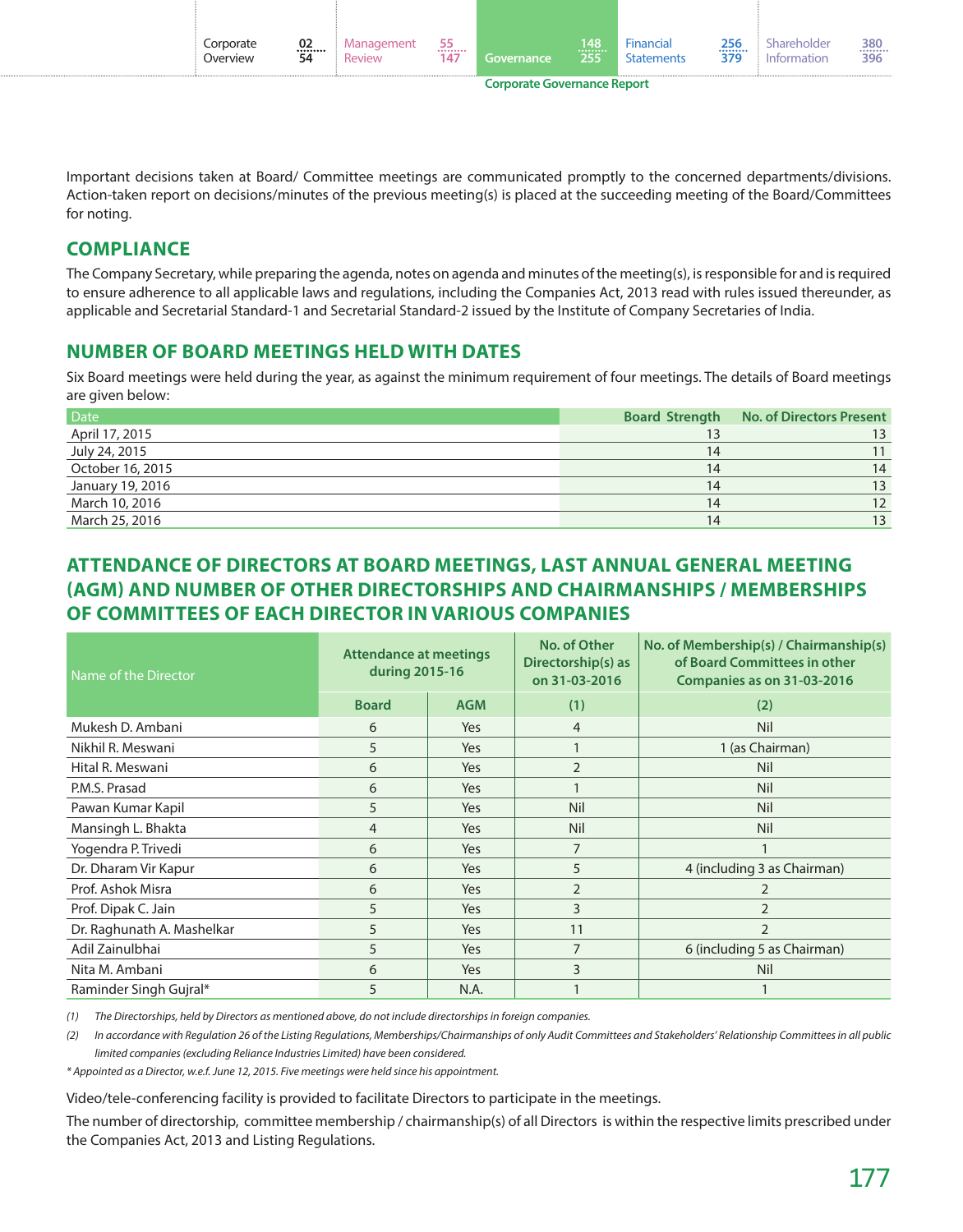## BOARD COMMITTEES

Details of the Board Committees and other related information are provided hereunder:

#### Audit Committee **1. Yogendra P. Trivedi** Independent Director (Chairman of the Committee) **2. Nikhil R. Meswani**  Executive Director **3. Hital R. Meswani** Executive Director **4. Prof. Ashok Misra**  Independent Director Stakeholders' Relationship Committee **1. Yogendra P. Trivedi**  Independent Director (Chairman of the Committee) **2. Dr. Raghunath A. Mashelkar** Independent Director **3. Adil Zainulbhai** Independent Director **4. Raminder Singh Gujral** Independent Director Corporate Social Responsibility and Governance Committee **1. Yogendra P. Trivedi** Independent Director (Chairman of the Committee) **2. Nikhil R. Meswani**  Executive Director **3. Dr. Dharam Vir Kapur** Independent Director **4. Dr. Raghunath A. Mashelkar** Independent Director Health, Safety and Environment Committee **1. Hital R. Meswani**  Executive Director (Chairman of the Committee) **2. Dr. Dharam Vir Kapur**  Independent Director **3. P.M.S. Prasad**  Executive Director **4. Pawan Kumar Kapil** Executive Director Human Resources, Nomination and Remuneration Committee **1. Adil Zainulbhai** Independent Director (Chairman of the Committee) **2. Yogendra P. Trivedi** Independent Director **3. Dr. Dharam Vir Kapur** Independent Director **4. Dr. Raghunath A. Mashelkar** Independent Director Finance Committee **1. Mukesh D. Ambani** Chairman and Managing Director (Chairman of the Committee) **2. Nikhil R. Meswani** Executive Director **3. Hital R. Meswani** Executive Director Risk Management Committee **1. Adil Zainulbhai** Independent Director (Chairman of the Committee) **2. Hital R. Meswani** Executive Director **3. P.M.S. Prasad** Executive Director **4. Alok Agarwal** Chief Financial Officer **5. Srikanth Venkatachari** Joint Chief Financial Officer **COMPOSITION OF COMMITTEES OF THE COMPANY**

Shri K. Sethuraman, Group Company Secretary and Chief Compliance Officer, is the Secretary of all the Committees.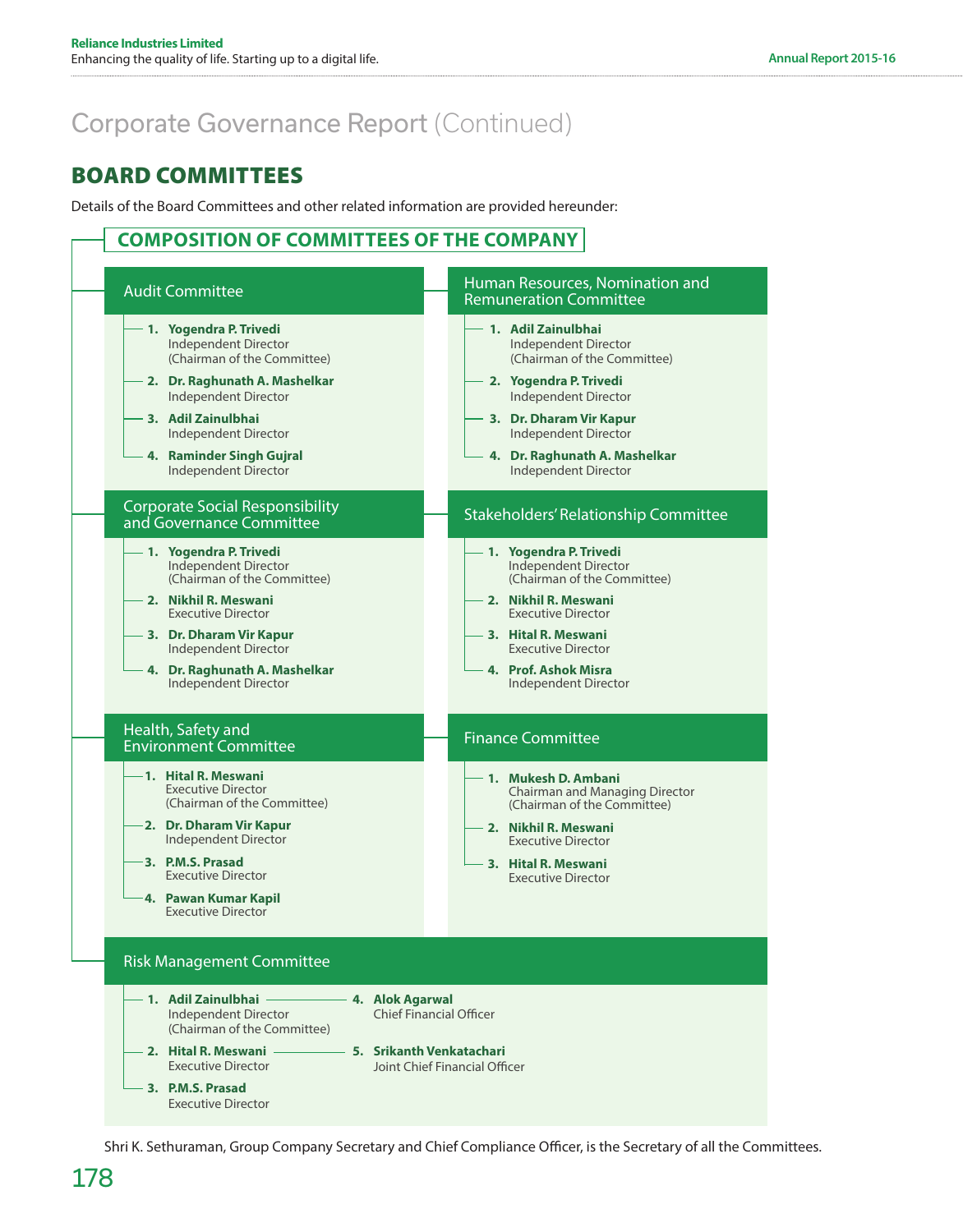Management Review

**02 54** **Governance 255**

Financial **Statements 148**

Shareholder Information **256 379**

**380 396**

**Corporate Governance Report**

## **MEETINGS OF COMMITTEES HELD DURING THE YEAR AND DIRECTORS' ATTENDANCE**

**55 147**

| Committees of the Company    | <b>Audit</b><br><b>Committee</b> | <b>Human Resources</b><br><b>Nomination and</b><br><b>Remuneration</b><br><b>Committee</b> | <b>Corporate Social</b><br><b>Responsibility</b><br>and Governance<br><b>Committee</b> | Stakeholders'<br>Relationship<br><b>Committee</b> | Health,<br><b>Safety and</b><br><b>Environment</b><br><b>Committee</b> | <b>Finance</b><br><b>Committee</b> | <b>Risk</b><br><b>Management</b><br><b>Committee</b> |
|------------------------------|----------------------------------|--------------------------------------------------------------------------------------------|----------------------------------------------------------------------------------------|---------------------------------------------------|------------------------------------------------------------------------|------------------------------------|------------------------------------------------------|
| Meetings held                | 6                                | 4                                                                                          | 4                                                                                      | 4                                                 | 4                                                                      | 6                                  | 5                                                    |
| <b>Directors' Attendance</b> |                                  |                                                                                            |                                                                                        |                                                   |                                                                        |                                    |                                                      |
| Mukesh D. Ambani             | <b>NA</b>                        | <b>NA</b>                                                                                  | <b>NA</b>                                                                              | <b>NA</b>                                         | <b>NA</b>                                                              | 6                                  | <b>NA</b>                                            |
| Nikhil R. Meswani            | <b>NA</b>                        | <b>NA</b>                                                                                  | $\overline{4}$                                                                         | $\overline{4}$                                    | <b>NA</b>                                                              | 6                                  | <b>NA</b>                                            |
| Hital R. Meswani             | <b>NA</b>                        | <b>NA</b>                                                                                  | <b>NA</b>                                                                              | 3                                                 | 4                                                                      | 5                                  | 5                                                    |
| P.M.S. Prasad                | <b>NA</b>                        | <b>NA</b>                                                                                  | <b>NA</b>                                                                              | <b>NA</b>                                         | 3                                                                      | <b>NA</b>                          | 5                                                    |
| Pawan Kumar Kapil            | <b>NA</b>                        | <b>NA</b>                                                                                  | <b>NA</b>                                                                              | <b>NA</b>                                         | 4                                                                      | <b>NA</b>                          | <b>NA</b>                                            |
| Mansingh L Bhakta            | <b>NA</b>                        | <b>NA</b>                                                                                  | <b>NA</b>                                                                              | <b>NA</b>                                         | <b>NA</b>                                                              | <b>NA</b>                          | <b>NA</b>                                            |
| Yogendra P Trivedi           | 6                                | $\overline{4}$                                                                             | $\overline{4}$                                                                         | $\overline{4}$                                    | <b>NA</b>                                                              | <b>NA</b>                          | <b>NA</b>                                            |
| Dr. Dharam Vir Kapur         | <b>NA</b>                        | 4                                                                                          | 4                                                                                      | <b>NA</b>                                         | $\overline{4}$                                                         | <b>NA</b>                          | <b>NA</b>                                            |
| Prof. Ashok Misra            | <b>NA</b>                        | <b>NA</b>                                                                                  | <b>NA</b>                                                                              | $\overline{4}$                                    | <b>NA</b>                                                              | <b>NA</b>                          | <b>NA</b>                                            |
| Prof. Dipak C. Jain          | <b>NA</b>                        | <b>NA</b>                                                                                  | <b>NA</b>                                                                              | <b>NA</b>                                         | <b>NA</b>                                                              | <b>NA</b>                          | <b>NA</b>                                            |
| Dr. Raghunath A. Mashelkar   | 6                                | 4                                                                                          | 3                                                                                      | <b>NA</b>                                         | <b>NA</b>                                                              | <b>NA</b>                          | <b>NA</b>                                            |
| Adil Zainulbhai              | 6                                | 4                                                                                          | <b>NA</b>                                                                              | <b>NA</b>                                         | <b>NA</b>                                                              | <b>NA</b>                          | 5                                                    |
| Nita M. Ambani               | <b>NA</b>                        | <b>NA</b>                                                                                  | <b>NA</b>                                                                              | <b>NA</b>                                         | <b>NA</b>                                                              | <b>NA</b>                          | <b>NA</b>                                            |
| Raminder Singh Gujral*       | 5                                | <b>NA</b>                                                                                  | <b>NA</b>                                                                              | <b>NA</b>                                         | <b>NA</b>                                                              | <b>NA</b>                          | <b>NA</b>                                            |

*N.A. – Not a member of the Committee*

*\* Appointed as Member of the Committee, w.e.f. July 07, 2015. Five meetings were held since his appointment.*

## **PROCEDURE AT COMMITTEE MEETINGS**

The Company's guidelines relating to Board meetings are applicable to Committee meetings. Each Committee has the authority to engage outside experts, advisors and counsels to the extent it considers appropriate to assist in its function. Minutes of proceedings of Committee meetings are circulated to the Directors and placed before Board meetings for noting.

## TERMS OF REFERENCE AND OTHER DETAILS OF COMMITTEES

## **AUDIT COMMITTEE**

#### **COMPOSITION OF THE COMMITTEE**

| Yogendra P. Trivedi<br>(Chairman of the Committee) | Independent Director |
|----------------------------------------------------|----------------------|
| Dr. Raghunath A. Mashelkar                         | Independent Director |
| Adil Zainulbhai                                    | Independent Director |
| Raminder Singh Gujral                              | Independent Director |

The Committee's composition and terms of reference are in compliance with provisions of Section 177 of the Companies Act, 2013 and Regulation 18 of the Listing Regulations. Members of the Audit Committee possess requisite qualifications.

### **POWERS OF THE AUDIT COMMITTEE**

- To investigate any activity within its terms of reference
- ь To seek information from any employee
- $\blacktriangleright$ To obtain outside legal or other professional advice
- To secure attendance of outsiders with relevant expertise, if it considers necessary

#### **TERMS OF REFERENCE OF AUDIT COMMITTEE**  *INTER ALIA* **INCLUDE THE FOLLOWING**

- Oversight of the Company's financial reporting process and the disclosure of its financial information to ensure that the financial statement is correct, sufficient and credible
- Recommending the appointment, remuneration and terms of appointment of statutory auditors including cost auditors of the Company
- Approving payment to statutory auditors, including cost auditors, for any other services rendered by them
- Reviewing with the management, the annual financial statements and auditors' report thereon before submission to the Board for approval, with particular reference to:
	- Matters required to be included in the Directors' Responsibility Statement to be included in the Board's Report in terms of clause (c) of sub-section 3 of Section 134 of the Companies Act, 2013;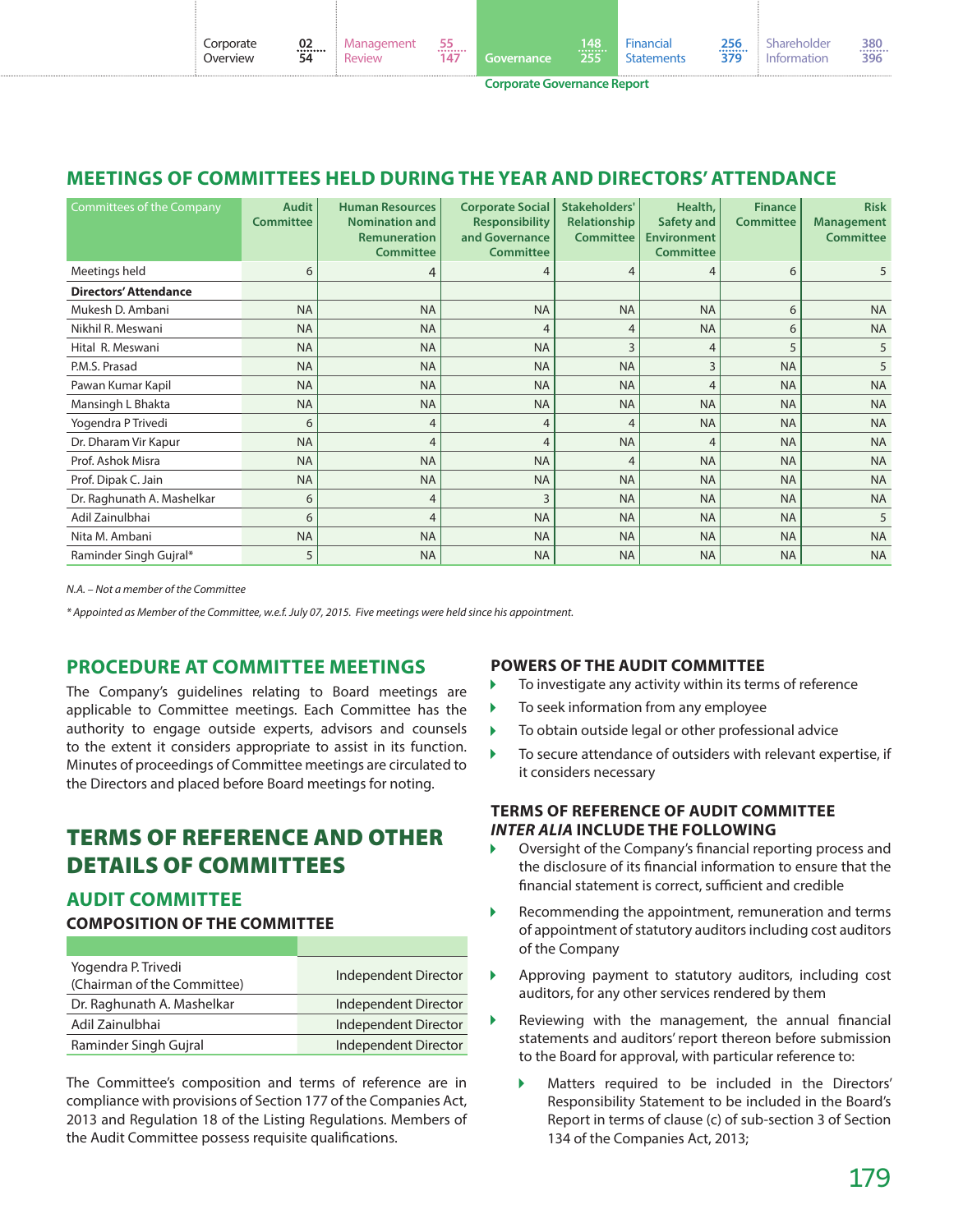- Changes, if any, in accounting policies and practices and reasons for the same;
- Major accounting entries involving estimates based on the exercise of judgement by the management;
- Significant adjustments made in financial statements arising out of audit findings;
- Compliance with listing and other legal requirements relating to financial statements;
- Disclosure of any related party transactions; and
- Qualifications / modified opinions in draft audit report.
- Reviewing, with the management, the quarterly financial statements before submission to the Board for approval
- Monitoring and reviewing with the management, the statement of uses/ application of funds raised through an issue (public issue, rights issue, preferential issue, and so on), the statement of funds utilised for purposes other than those stated in the offer document/prospectus/notice and the report submitted by the monitoring agency monitoring the utilisation of proceeds of a public or rights issue, and making appropriate recommendations to the Board to take up steps in this matter
- Reviewing and monitoring the auditors' independence and performance, and effectiveness of audit process
- Approval or any subsequent modification of transactions of the Company with related parties
- Scrutiny of inter-corporate loans and investments
- Valuation of undertakings or assets of the Company, wherever it is necessary
- Evaluation of internal financial controls and risk management systems
- Reviewing, with the management, the performance of statutory auditors and internal auditors, adequacy of internal control systems
- Formulating the scope, functioning, periodicity and methodology for conducting the internal audit
- Reviewing the adequacy of internal audit function, if any, including the structure of the internal audit department, staffing and seniority of the official heading the department, reporting structure coverage and frequency of internal audit
- Discussion with internal auditors of any significant findings and follow-up thereon
- Reviewing the findings of any internal investigations by the internal auditors into matters where there is suspected fraud or irregularity or a failure of internal control systems of a material nature and reporting the matter to the Board
- Discussion with statutory auditors before the audit commences, about the nature and scope of audit as well as post audit discussion to ascertain any area of concern
- $\triangleright$  To look into the reasons for substantial defaults, if any, in the payment to depositors, debenture holders, shareholders (in case of non-payment of declared dividends) and creditors
- To review the functioning of the Vigil Mechanism and Whistle Blower mechanism
- Approval of appointment of the CFO (i.e. the whole-time Finance Director or any other person heading the finance function or discharging that function) after assessing qualifications, experience and background, and so on of the candidate
- Carrying out any other function as is mentioned in the terms of reference of the Audit Committee
- Reviewing financial statements, in particular the investments made by the Company's unlisted subsidiaries
- Reviewing mandatorily the following information
	- The Management Discussion and Analysis of financial condition and results of operations
	- Statement of significant related party transactions (as defined by the Audit Committee), submitted by management
	- Management letters/letters of internal control weaknesses issued by the statutory auditors
	- Internal audit reports relating to internal control weaknesses; and
	- Reviewing the appointment, removal and terms of remuneration of the Chief internal auditor / internal auditor(s)

#### **GENERAL**

The representatives of Statutory Auditors are permanent invitees to the Audit Committee meetings. They have attended all the Audit Committee meetings held during the year. Executives from Accounts department, Finance department, Corporate Secretarial department and Internal Audit department attend the Audit Committee meetings. The Cost Auditors attend the Audit Committee meeting where cost audit report is discussed. The due date for filing the cost audit report in XBRL mode for the Financial Year ended March 31, 2015 was September 30, 2015 (as per extension given by MCA) and the cost audit report was filed by the Company on September 22, 2015. The cost audit report submitted by the Cost Auditors of the Company for Financial Year ended March 31, 2016 will be filed with Central Government on or before the due date, i.e. August 14, 2016.

The Internal Auditor reports directly to the Audit Committee.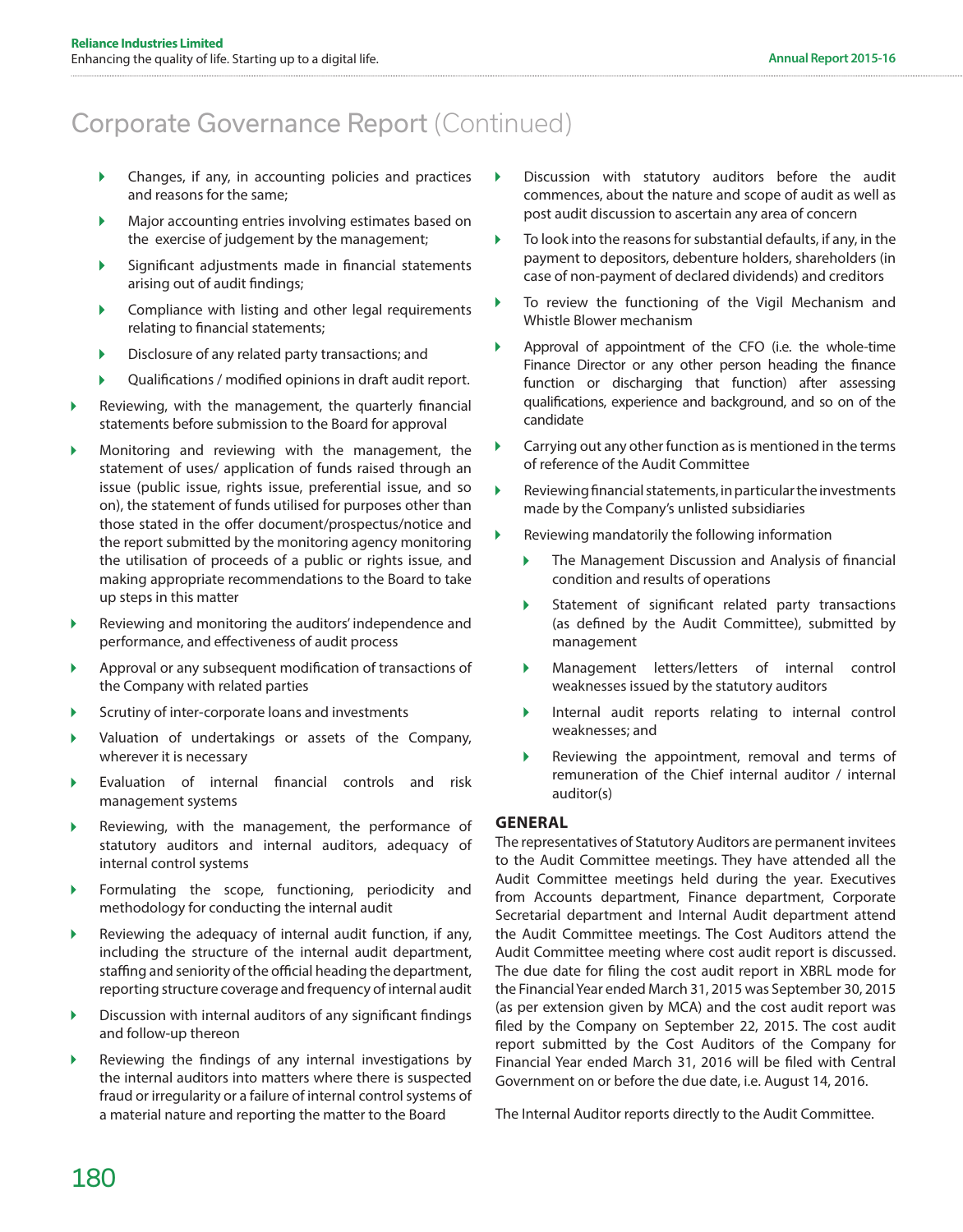Management Review **148 55 147**

| <br>Governance | 148<br><br>255 | <b>Financial</b><br><b>Statements</b> |
|----------------|----------------|---------------------------------------|
|                |                |                                       |



**380 396**

**Corporate Governance Report**

The Chairman of the Audit Committee was present at the last Annual General Meeting held on June12, 2015.

**02 54**

Corporate Overview

#### **MEETING DETAILS**

Six meetings of the Committee were held during the year, as against the minimum requirement of four meetings. The meetings were held on April 17, 2015; July 24, 2015; August 04, 2015; October 16, 2015; January 19, 2016; March 25, 2016. The details of attendance are given in this Report.

## **HUMAN RESOURCES, NOMINATION AND REMUNERATION COMMITTEE**

#### **COMPOSITION OF THE COMMITTEE**

| Adil Zainulbhai<br>(Chairman of the Committee) | Independent Director |
|------------------------------------------------|----------------------|
| Yogendra P. Trivedi                            | Independent Director |
| Dr. Dharam Vir Kapur                           | Independent Director |
| Dr. Raghunath A. Mashelkar                     | Independent Director |

The Committee's composition and terms of reference are in compliance with provisions of the Companies Act, 2013, Regulation 19 of the Listing Regulations and Securities and Exchange Board of India (Share Based Employee Benefits) Regulations, 2014, as amended from time to time.

#### **TERMS OF REFERENCE OF HUMAN RESOURCES, NOMINATION AND REMUNERATION COMMITTEE**  *INTER ALIA* **INCLUDE THE FOLLOWING**

- To formulate the criteria for determining qualifications, positive attributes and independence of a Director, and recommend to the Board a policy, relating to the remuneration for the Directors, Key Managerial Personnel and other employees
- To formulate the criteria for evaluation of Independent Directors and the Board
- To devise a policy on Board diversity
- To identify persons who are qualified to become Directors and who may be appointed in senior management in accordance with the criteria laid down and to recommend to the Board their appointment and/or removal
- ▶ To carry out evaluation of every Director's performance
- To consider extension or continuation of term of appointment of independent directors on the basis of the report of performance evaluation of independent directors.
- To recommend/review remuneration of the Managing Director(s) and Whole-time Director(s) based on their performance and defined assessment criteria
- To administer, monitor and formulate detailed terms and conditions of the Employees' Stock Option Scheme

 To review human resources policies and overall human resources of the Company

**256 379**

- To carry out any other function as is mandated by the Board from time to time and / or enforced by any statutory notification, amendment or modification, as may be applicable
- To perform such other functions as may be necessary or appropriate for the performance of its duties

#### **MEETING DETAILS**

Four meetings of the Human Resources, Nomination and Remuneration Committee were held during the year. The meetings were held on April 17, 2015; July 23, 2015; October 08, 2015; January 18, 2016. The details of attendance are given in this Report.

The details relating to remuneration of Directors, as required under Regulation 34 of the Listing Regulations, have been given under a separate section, viz. 'Directors' Remuneration' in this report.

#### **STAKEHOLDERS' RELATIONSHIP COMMITTEE**

#### **COMPOSITION OF THE COMMITTEE**

| Independent Director      |
|---------------------------|
| <b>Executive Director</b> |
| <b>Executive Director</b> |
| Independent Director      |
|                           |

The Stakeholders' Relationship Committee is primarily responsible to review all matters connected with the Company's transfer of securities and redressal of shareholders' / investors' / security holders' complaints.

The Committee's composition and terms of reference are in compliance with provisions of the Companies Act, 2013 and Regulation 20 the Listing Regulations.

#### **TERMS OF REFERENCE OF STAKEHOLDERS' RELATIONSHIP COMMITTEE** *INTER ALIA* **INCLUDE THE FOLLOWING**

- Oversee and review all matters connected with the transfer of the Company's securities
- Approve issue of the Company's duplicate share / debenture certificates
- Consider, resolve and monitor redressal of investors' / shareholders' / security holders' grievances related to transfer of securities, non-receipt of Annual Report, nonreceipt of declared dividend and so on.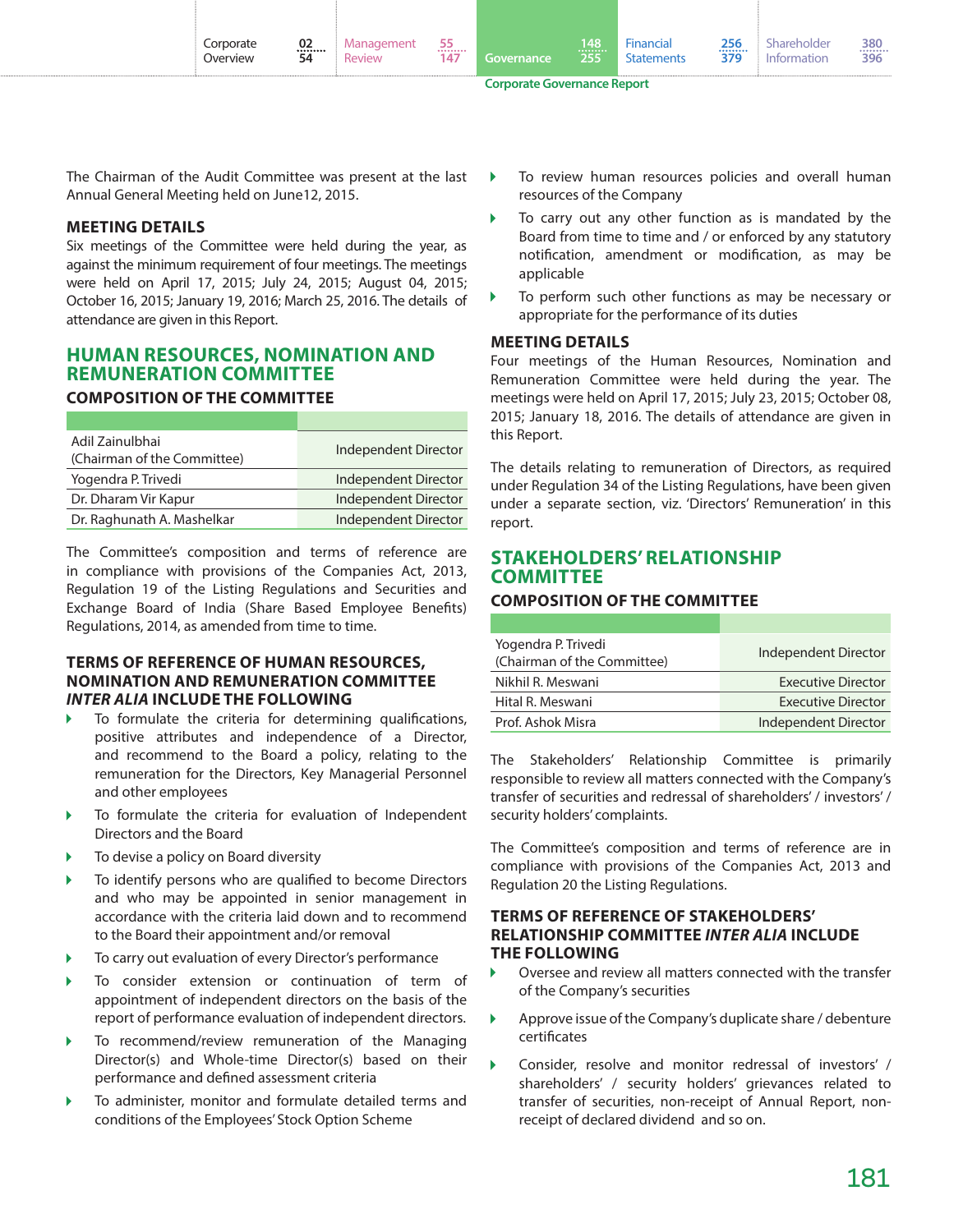- Oversee the performance of the Company's Registrars and Transfer Agents
- $\blacktriangleright$  Recommend methods to upgrade the standard of services to investors
- Monitor implementation and compliance with the Company's Code of Conduct for Prohibition of Insider Trading
- Carry out any other function as is referred by the Board from time to time and / or enforced by any statutory notification / amendment or modification as may be applicable
- Perform such other functions as may be necessary or appropriate for the performance of its duties

#### **MEETING DETAILS**

Four meetings of the Committee were held during the year. The meetings were held on April 15, 2015; July 24, 2015; October 16, 2015; January 19, 2016. The details of attendance are given in this Report.

#### **COMPLIANCE OFFICER**

Shri K. Sethuraman, Group Company Secretary and Chief Compliance Officer, is the Compliance Officer for complying with requirements of Securities Laws.

#### **PROHIBITION OF INSIDER TRADING**

With a view to regulate trading in securities by the directors and designated employees, the Company has adopted a Code of Conduct for Prohibition of Insider Trading.

#### **INVESTOR GRIEVANCE REDRESSAL**

The number of complaints received and resolved to the satisfaction of investors during the year under review and their break-up are as under:

| Type of Complaints                          | Number of<br><b>Complaints</b> |
|---------------------------------------------|--------------------------------|
| Non-Receipt of Annual Reports               | 944                            |
| Non-Receipt of Dividend                     | 13610                          |
| Non-Receipt of Interest/Redemption Warrants |                                |
| Transfer of securities                      | 170                            |
| <b>TOTAL</b>                                | 14730                          |

As on March 31, 2016, no complaints were outstanding.

All letters received from the investors are replied to and the response time for attending to investors' correspondence during Financial Year 2015-16 is shown in the following table:

|                                                                        | <b>Number</b> | $\%$   |
|------------------------------------------------------------------------|---------------|--------|
| Total number of correspondence<br>received during 2015-16              | 1 24 608      | 100.00 |
| Replied within 1 to 4 days of receipt                                  | 1 24 3 9 3    | 99.83  |
| Replied within 5 to 7 days of receipt                                  | 197           | 0.16   |
| Replied within 8 to 15 days of receipt                                 | 18            | 0.01   |
| Received in last week of March 2016<br>have been replied in April 2016 | 156           | 0.13   |

### **CORPORATE SOCIAL RESPONSIBILITY AND GOVERNANCE COMMITTEE**

#### **COMPOSITION OF THE COMMITTEE**

| Independent Director      |
|---------------------------|
| <b>Executive Director</b> |
| Independent Director      |
| Independent Director      |
|                           |

The Committee's prime responsibility is to assist the Board in discharging its social responsibilities by way of formulating and monitoring implementation of the framework of corporate social responsibility policy, observe practices of Corporate Governance at all levels, and to suggest remedial measures wherever necessary. The Board has also empowered the Committee to look into matters related to sustainability and overall governance.

The Committee's composition and terms of reference are in compliance with the provisions of the Companies Act, 2013.

#### **TERMS OF REFERENCE OF CORPORATE SOCIAL RESPONSIBILITY AND GOVERNANCE COMMITTEE**  *INTER ALIA* **INCLUDE THE FOLLOWING**

- To formulate and recommend to the Board, a Corporate Social Responsibility (CSR) Policy indicating activities to be undertaken by the Company in compliance with provisions of the Companies Act, 2013 and rules made thereunder
- To recommend the amount of expenditure to be incurred on the CSR activities
- To monitor the implementation of the CSR Policy of the Company from time to time
- To approve the Corporate Sustainability Reports and oversee the implementation of sustainability activities
- To oversee the implementation of policies contained in the Business Responsibility Policy Manual and to make any changes / modifications, as may be required, from time to time and to review and recommend the Business Responsibility Reports (BRR) to the Board for its approval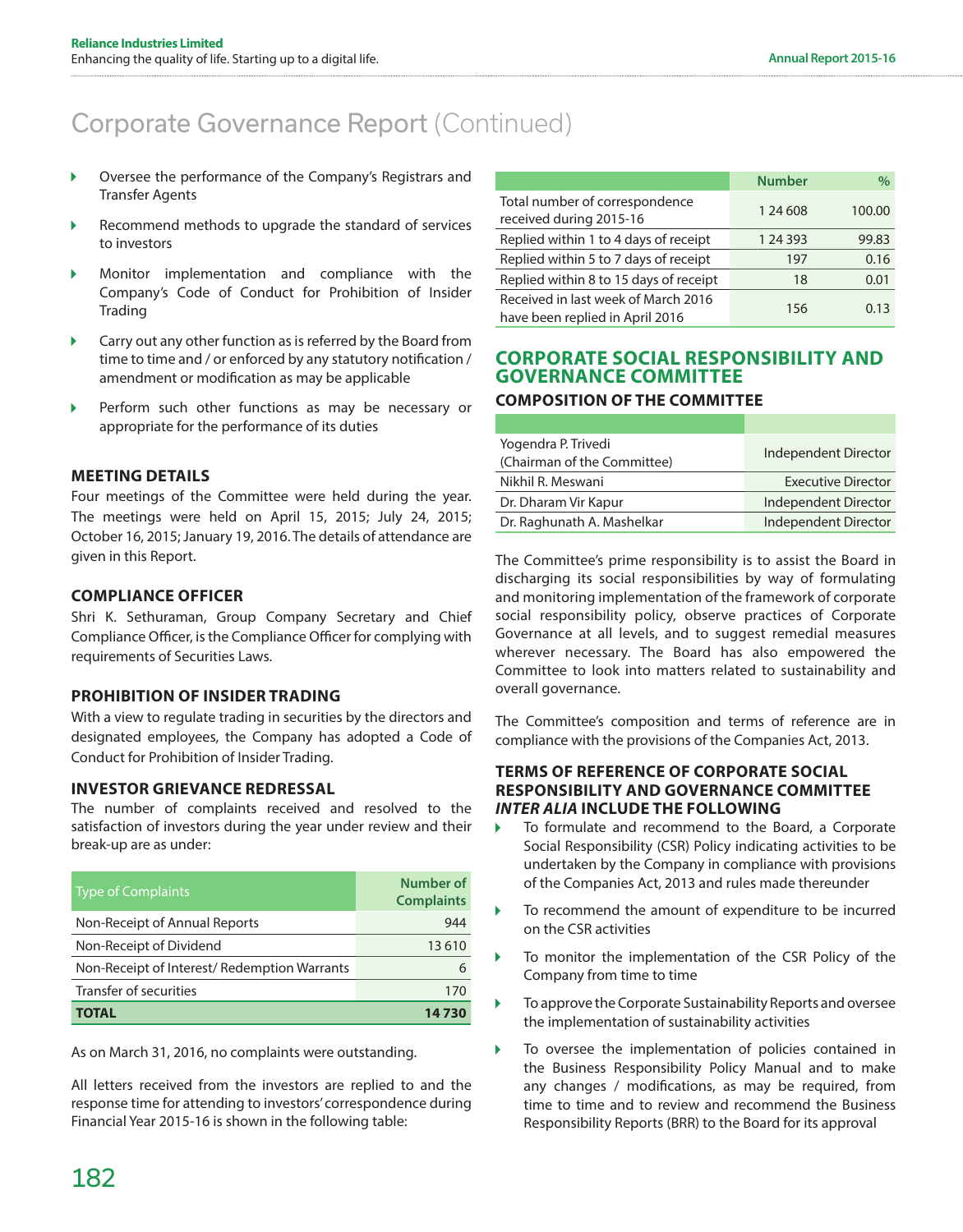Management Review

**02 54** **55 147** **Governance** Financial **Statements** Shareholder Information **148 255 256 379**

**380 396**

**Corporate Governance Report**

- To observe practices of Corporate Governance at all levels and to suggest remedial measures wherever necessary
- To ensure compliance with Corporate Governance norms prescribed under Listing Regulations, the Companies Act and other statutes or any modification or re-enactment thereof
- To advise the Board periodically with respect to significant developments in the law and practice of Corporate Governance and to make recommendations to the Board for appropriate revisions to the Company's Corporate Governance Guidelines
- To monitor the Company's compliance with Corporate Governance Guidelines and applicable laws and regulations and make recommendations to the Board on all such matters and on any corrective action to be taken, as the Committee may deem appropriate
- To review and assess the adequacy of the Company's Corporate Governance Manual, Code of Conduct for Directors and Senior Management, Code of Ethics and other internal policies and guidelines and monitor that principles described therein are being incorporated into the Company's culture and business practices
- To formulate / approve codes and / or policies for better governance
- To provide correct inputs to the media so as to preserve and protect the Company's image and standing
- To disseminate factually correct information to investors, institutions and the public at large
- To establish oversight on important corporate communication on behalf of the Company with the assistance of consultants / advisors, if necessary
- To ensure institution of standardised channels of internal communications across the Company to facilitate a high level of disciplined participation
- To carry out any other function as is mandated by the Board from time to time and/or enforced by any statutory notification, amendment or modification as may be applicable or as may be necessary or appropriate for performance of its duties

#### **MEETING DETAILS**

Four meetings of the Corporate Social Responsibility and Governance Committee were held during the year. The meetings were held on April 16, 2015; July 23, 2015; October 08, 2015; January 18, 2016. The details of attendance are given in this Report.

#### **HEALTH, SAFETY AND ENVIRONMENT COMMITTEE COMPOSITION OF THE COMMITTEE**

| Hital R. Meswani<br>(Chairman of the Committee) | <b>Executive Director</b> |
|-------------------------------------------------|---------------------------|
| Dr. Dharam Vir Kapur                            | Independent Director      |
| P.M.S. Prasad                                   | <b>Executive Director</b> |
| Pawan Kumar Kapil                               | <b>Executive Director</b> |

The Committee is primarily responsible to monitor and ensure the highest standards of environmental, health and safety norms are maintained, and the Company's operations are in compliance with applicable pollution and environmental laws across all locations. The Committee fulfils its responsibilities by reviewing the management of health, safety, environmental and social impacts of the Company's various projects and operations.

#### **TERMS OF REFERENCE OF HEALTH, SAFETY AND ENVIRONMENT COMMITTEE** *INTER ALIA* **INCLUDE THE FOLLOWING**

- Monitoring and ensuring the highest standards of environmental, health and safety norms
- Ensuring compliance with applicable pollution and environmental laws at the Company's works / factories / locations by putting in place effective systems in this regard and reviewing the same periodically
- Reviewing, as the Committee deems appropriate, the Company's health, safety and environment related policy and making recommendations as necessary
- Reviewing the Company's performance on health, safety and environment related matters and suggesting improvements as the Committee may deem necessary
- Reviewing procedures and controls being followed at the Company's various manufacturing facilities and plants for compliance with relevant statutory provisions
- Reviewing regularly and making recommendations about changes to the charter of the Committee
- Obtaining or performing an annual evaluation of the Committee's performance and making appropriate recommendations.

#### **MEETING DETAILS**

Four meetings of the Health, Safety and Environment Committee were held during the year. The meetings were held on April 17, 2015; July 24, 2015; October 08, 2015; January 18, 2016. The details of attendance are given in this Report.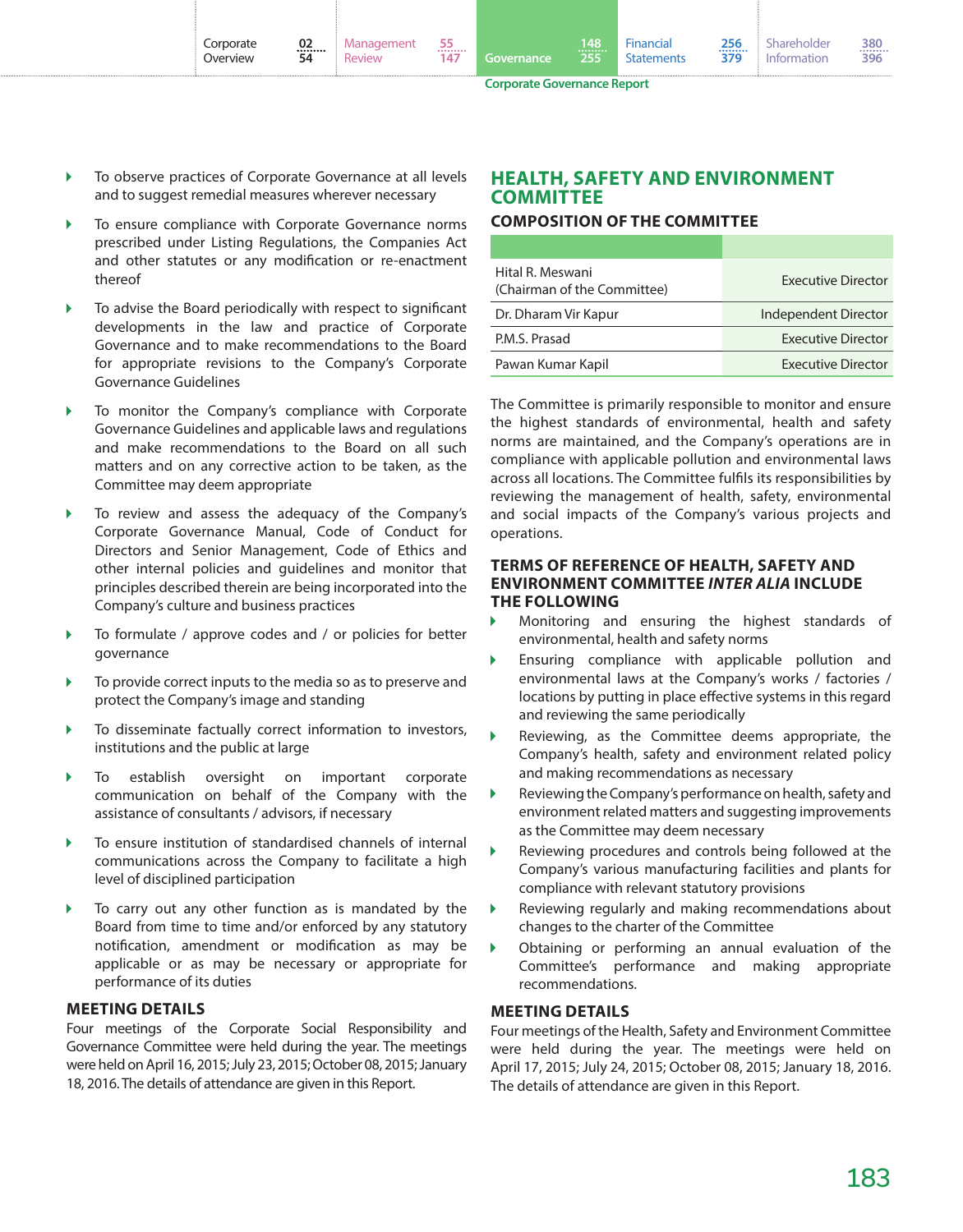#### **FINANCE COMMITTEE COMPOSITION OF THE COMMITTEE**

| Mukesh D. Ambani            | <b>Chairman and Managing Director</b> |
|-----------------------------|---------------------------------------|
| (Chairman of the Committee) |                                       |
| Nikhil R. Meswani           | <b>Executive Director</b>             |
| Hital R. Meswani            | <b>Executive Director</b>             |

#### **TERMS OF REFERENCE OF FINANCE COMMITTEE**  *INTER ALIA* **INCLUDE THE FOLLOWING**

- Review the Company's financial policies, risk assessment and minimisation procedures, strategies and capital structure, working capital and cash flow management, and make such reports and recommendations to the Board with respect thereto, as it may deem advisable
- Review banking arrangements and cash management
- Exercise all powers to borrow money (otherwise than by issue of debentures) within limits approved by the Board, and take necessary actions connected therewith, including refinancing for optimisation of borrowing costs
- Give guarantees/issue letters of comfort/providing securities within the limits approved by the Board
- Borrow money by way of loan and/or issue and allot bonds/ notes denominated in one or more foreign currencies in international markets for the purpose of refinancing the existing debt, capital expenditure, general corporate purposes, including working capital requirements and possible strategic investments within limits approved by the Board
- Provide corporate guarantee/performance guarantee by the Company within the limits approved by the Board
- Approve opening and operation of Investment Management Accounts with foreign banks and appoint them as agents, establishment of representative/sales offices in or outside India
- Carry out any other function as is mandated by the Board from time to time and/or enforced by any statutory notification, amendment or modification as may be applicable
- Other transactions or financial issues that the Board may desire to have them reviewed by the Finance Committee
- Delegate authorities from time to time to the executives/ authorised persons to implement the Committee's decisions
- Review regularly and make recommendations about changes to the charter of the Committee

#### **MEETING DETAILS**

184

Six meetings of the Finance Committee were held during the year. The meetings were held on April 17, 2015; May 21, 2015; July 24, 2015; September 07, 2015; October 16, 2015; January 19, 2016. The details of attendance are given in this Report.

## **RISK MANAGEMENT COMMITTEE COMPOSITION OF THE COMMITTEE**

| Adil Zainulbhai<br>(Chairman of the Committee) | Independent Director           |
|------------------------------------------------|--------------------------------|
| Hital R. Meswani                               | <b>Executive Director</b>      |
| P.M.S. Prasad                                  | <b>Executive Director</b>      |
| Alok Agarwal                                   | <b>Chief Financial Officer</b> |
| Srikanth Venkatachari                          | Joint Chief Financial Officer  |

The Committee's prime responsibility is to implement and monitor the risk management plan and policy of the Company. The Committee's composition is in compliance with provisions of Regulation 21 of Listing Regulations.

#### **TERMS OF REFERENCE OF RISK MANAGEMENT COMMITTEE** *INTER ALIA* **INCLUDE THE FOLLOWING**

- **Framing of Risk Management Plan and Policy**
- Overseeing implementation of Risk Management Plan and Policy
- b Monitoring of Risk Management Plan and Policy
- Validating the process of Risk Management
- Validating the procedure for Risk Minimisation
- Periodically reviewing and evaluating the Risk Management Policy and practices with respect to risk assessment and risk management processes
- Continually obtaining reasonable assurance from management that all known and emerging risks have been identified and mitigated or managed
- Performing such other functions as may be necessary or appropriate for the performance of its oversight function

#### **MEETING DETAILS**

Five meetings of the Committee were held during the year. The meetings were held on April 16, 2015; July 21, 2015; October 21, 2015; December 15, 2015; January 12, 2016. The details of attendance are given in this Report.

### **DIRECTORS' REMUNERATION**

#### **REMUNERATION POLICY**

The Company's Remuneration Policy for Directors, Key Managerial Personnel and other employees is annexed as Annexure IIIB to the Directors' Report. Further, the Company has devised a Policy for performance evaluation of Independent Directors, Board, Committees and other individual Directors.

The Company's remuneration policy is directed towards rewarding performance based on review of achievements periodically. The remuneration policy is in consonance with the existing industry practice.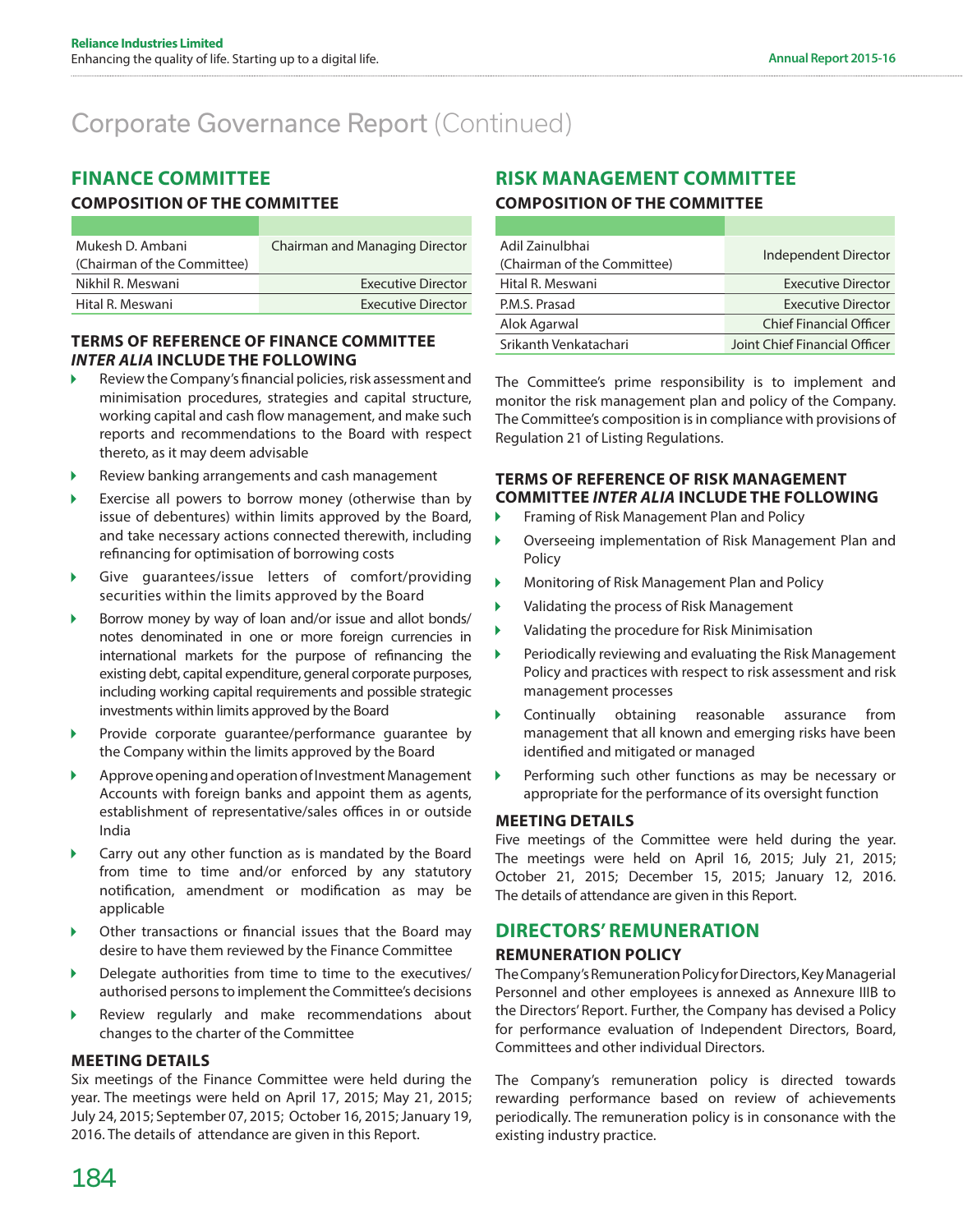**02 54**

Review

Management **55 147**





**Corporate Governance Report**

## **REMUNERATION OF THE CHAIRMAN AND MANAGING DIRECTOR AND WHOLE-TIME DIRECTORS DURING 2015-16**

|                      |               |                                         |                                   |                              |                                                         |              | (₹ in crore)                       |
|----------------------|---------------|-----------------------------------------|-----------------------------------|------------------------------|---------------------------------------------------------|--------------|------------------------------------|
| Name of the Director | <b>Salary</b> | <b>Perquisites</b><br>and<br>allowances | <b>Retiral</b><br><b>benefits</b> | <b>Commission</b><br>payable | <b>Performance</b><br><b>Linked</b><br><b>Incentive</b> | <b>Total</b> | <b>Stock</b><br>options<br>granted |
| Mukesh D. Ambani     | 4.16          | 0.60                                    | 0.71                              | 9.53                         | $\overline{\phantom{a}}$                                | 15.00        |                                    |
| Nikhil R. Meswani    | 1.15          | 1.45                                    | 0.22                              | 11.6                         |                                                         | 14.42        |                                    |
| Hital R. Meswani     | 1.15          | 1.45                                    | 0.21                              | 11.6                         |                                                         | 14.41        |                                    |
| P.M.S. Prasad        | 0.86          | 1.35                                    | 0.15                              | $\overline{\phantom{a}}$     | 4.87                                                    | 7.23         |                                    |
| Pawan Kumar Kapil    | 0.50          | 0.75                                    | 0.09                              | -                            | 1.60                                                    | 2.94         | 0.44                               |

The Chairman and Managing Director's compensation has been set at  $\bar{\tau}$  15 crore as against  $\bar{\tau}$  38.75 crore as approved, reflecting his desire to continue to set a personal example for moderation in managerial compensation levels.

Performance criteria for two Executive Directors, entitled for Performance Linked Incentive (PLI), are determined by the Human Resources, Nomination and Remuneration Committee.

The tenure of office of the Managing Director and Whole-time Directors is for five years from their respective dates of appointments, and can be terminated by either party by giving three months' notice in writing. There is no separate provision for payment of severance fees.

Sitting fee and commission on net profit to Non-Executive Directors for the financial year 2015-16:

|                                    |     |                               | $(3 \text{ In}$ Lakh) |
|------------------------------------|-----|-------------------------------|-----------------------|
| Name of the Non-Executive Director |     | <b>Sitting Fee Commission</b> | <b>Total</b>          |
| Mansingh L. Bhakta                 | 6   | 120                           | 126                   |
| Yogendra P. Trivedi                | 27  | 120                           | 147                   |
| Dr. Dharam Vir Kapur               | 21  | 120                           | 141                   |
| Prof. Ashok Misra                  | 13  | 120                           | 133                   |
| Prof. Dipak C. Jain                | 8   | 120                           | 128                   |
| Dr. Raghunath A. Mashelkar         | 21  | 120                           | 141                   |
| Adil Zainulbhai                    | 23  | 120                           | 143                   |
| Nita M. Ambani                     | 6   | 120                           | 126                   |
| Raminder Singh Gujral              | 12  | 96.33                         | 108.33                |
| <b>TOTAL</b>                       | 137 | 1056.33                       | 1193.33               |

During the year, the Company paid  $\bar{\bar{\tau}}$  3.54 lakh as professional fees to M/s. Kanga & Co., a firm in which the Company's Director, Shri Mansingh L. Bhakta, is a partner. There were no other pecuniary relationships or transactions of Non-Executive Directors vis-à-vis the Company. The Company has not granted any stock option to any of its Non-Executive Directors.

#### **SUBSIDIARY COMPANIES' MONITORING FRAMEWORK**

All subsidiary companies are Board managed with their Boards having the rights and obligations to manage such companies in the best interest of their stakeholders. The Company does not have any material unlisted subsidiary,

and hence, is not required to nominate an Independent Director of the Company on the Board of any subsidiary. However, Prof. Dipak C. Jain and Shri Adil Zainulbhai, the Company's Independent Directors have been appointed as Independent Directors on the Board of Reliance Retail Ventures Limited and Reliance Jio Infocomm Limited, subsidiaries of the Company.

The Company monitors performance of subsidiary companies, *inter alia*, by the following means:

 Financial statements, in particular investments made by unlisted subsidiary companies, reviewing quarterly by the Company's Audit Committee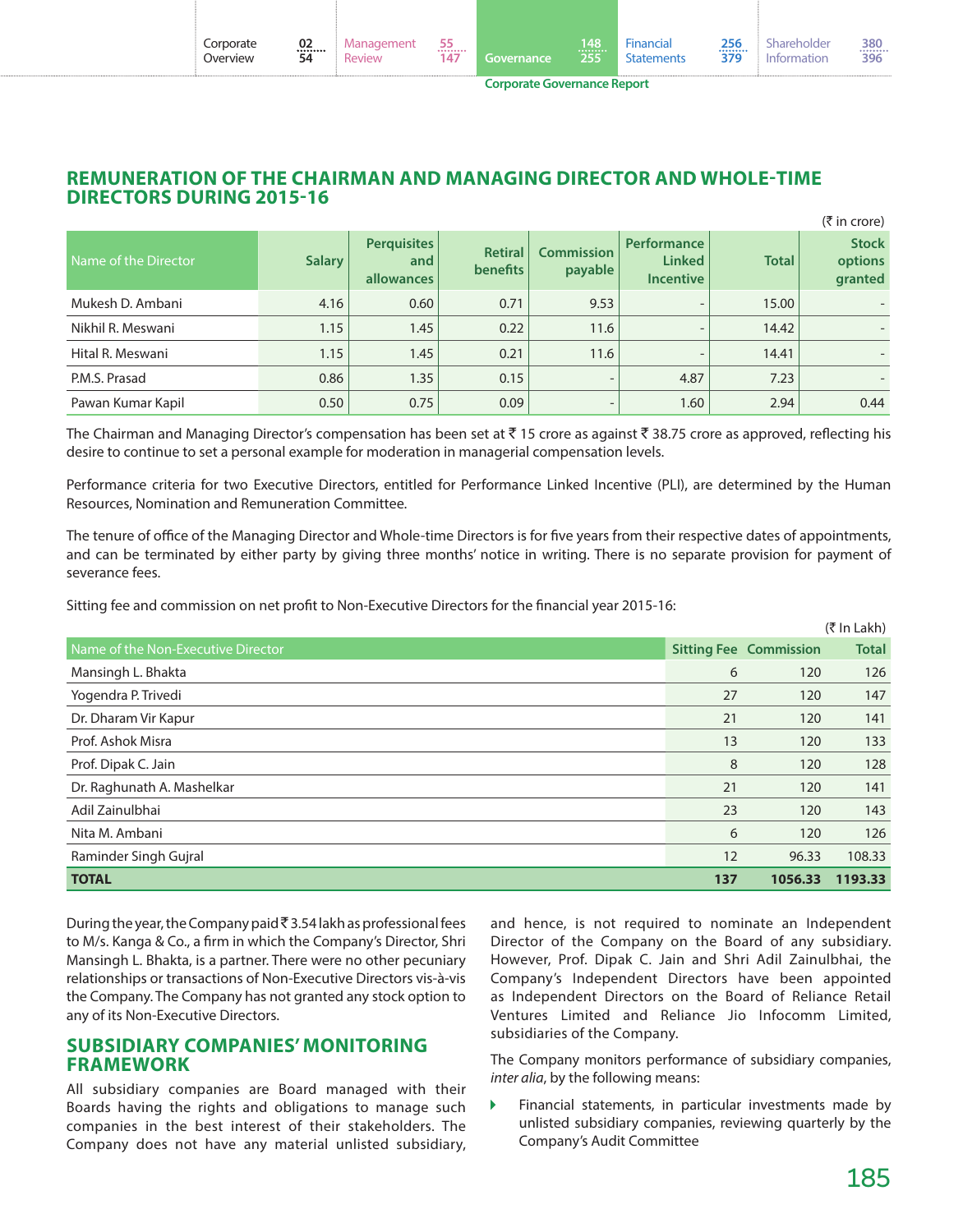- Minutes of Board meetings of unlisted subsidiary companies b are placed before the Company's Board regularly
- A statement containing all significant transactions and arrangements entered into by unlisted subsidiary companies is placed before the Company's Board

The Company's Policy for determining Material Subsidiaries is put up on the Company's website and can be accessed at http://www.ril.com/InvestorRelations/Downloads.aspx

## GENERAL BODY MEETINGS

#### **ANNUAL GENERAL MEETINGS**

During the preceding three years, the Company's Annual General Meetings were held at Birla Matushri Sabhagar, 19, New Marine Lines, Mumbai – 400 020.

The date and time of Annual General Meetings held during last three years, and the special resolution(s) passed thereat, are as follows:

| Year           | Date             | <b>Time</b>   | <b>Special Resolution Passed</b>                                                                                                                         |
|----------------|------------------|---------------|----------------------------------------------------------------------------------------------------------------------------------------------------------|
| $2014 -$<br>15 | June 12,<br>2015 | 11.00<br>a.m. | Continuation of employment<br>i.<br>of Shri Pawan Kumar Kapil as a<br>Whole-time Director designated<br>as Executive Director                            |
|                |                  |               | ii. Offer or invitation for<br>subscription of<br>Non-Convertible Debentures<br>on private placement basis<br>(enabling resolution - not<br>implemented) |
| $2013 -$<br>14 | June 18,<br>2014 | 11.00<br>a.m. | Payment of remuneration to<br>i.<br>Non-Executive Directors not<br>exceeding in aggregate one<br>percent of the net profits of the<br>Company            |
|                |                  |               | ii.<br>Offer or invitation for<br>subscription of Non-Convertible<br>Debentures on private<br>placement basis (enabling<br>resolution - not implemented) |
|                |                  |               | iii. Adoption of new Articles of<br>Association of the Company                                                                                           |
| $2012 -$<br>13 | June 06,<br>2013 | 11.00<br>a.m. | Payment of commission to<br>i.<br><b>Non-Executive Directors</b>                                                                                         |

#### **SPECIAL RESOLUTION(S) PASSED THROUGH POSTAL BALLOT**

No postal ballot was conducted during the Financial Year 2015-16. There is no immediate proposal for passing any resolution through Postal Ballot. None of the businesses proposed to be transacted at the ensuing Annual General Meeting require passing a resolution through Postal Ballot.

#### **DISCLOSURES ON MATERIALLY SIGNIFICANT RELATED PARTY TRANSACTIONS, i.e., THE COMPANY'S TRANSACTIONS THAT ARE OF MATERIAL NATURE, WITH ITS PROMOTERS, DIRECTORS AND THE MANAGEMENT, THEIR RELATIVES OR SUBSIDIARIES, AMONG OTHERS THAT MAY HAVE POTENTIAL CONFLICT WITH THE COMPANY'S INTERESTS AT LARGE**

The Company's major related party transactions are generally with its subsidiaries and associates. The related party transactions are entered into based on considerations of various business exigencies, such as synergy in operations, sectoral specialisation and the Company's long-term strategy for sectoral investments, optimisation of market share, profitability, legal requirements, liquidity and capital resources of subsidiaries and associates.

During the year, the Company acquired 18,00,000 Ordinary Shares of Reliance Global Business B.V., Netherlands (wholly-owned indirect subsidiary) from Reliance Industrial Investments and Holdings Limited (wholly-owned direct subsidiary) at par value for a total consideration of Euro 18,000 equivalent to ₹ 13.50 lakh with the approval granted by the Audit Committee and Board of Directors at their respective meetings. All other contracts / arrangements / transactions entered by the Company during the financial year with related parties were in the ordinary course of business and at an arm's length basis.

During the year, the Company had not entered into any contract/ arrangement / transaction with related parties which could be considered material in accordance with the policy of the Company on materiality of related party transactions. Please refer to Note No. 31 of Standalone Financial Statements, forming part of the Annual Report.

None of the transactions with any of related parties were in conflict with the Company's interest.

The Company's Policy on Materiality of Related Party Transactions and dealing with Related Party Transactions is put up on the Company's website and can be accessed at http://www.ril.com/InvestorRelations/Downloads.aspx

#### **DETAILS OF NON-COMPLIANCE BY THE COMPANY, PENALTIES, STRICTURES IMPOSED ON THE COMPANY BY STOCK EXCHANGE OR SEBI, OR ANY STATUTORY AUTHORITY, ON ANY MATTER RELATED TO CAPITAL MARKETS, DURING THE LAST THREE YEARS**

(i) SEBI had issued a Show Cause Notice in connection with the alleged non-disclosure of the diluted Earnings Per Share in the filing with Stock Exchanges in respect of warrants issued in April, 2007. The Adjudicating Officer of SEBI imposed an aggregate monetary penalty of Rs. 13 crore. The Company had challenged this order before the Hon'ble Securities Appellate Tribunal ('SAT'). SAT has set aside the said order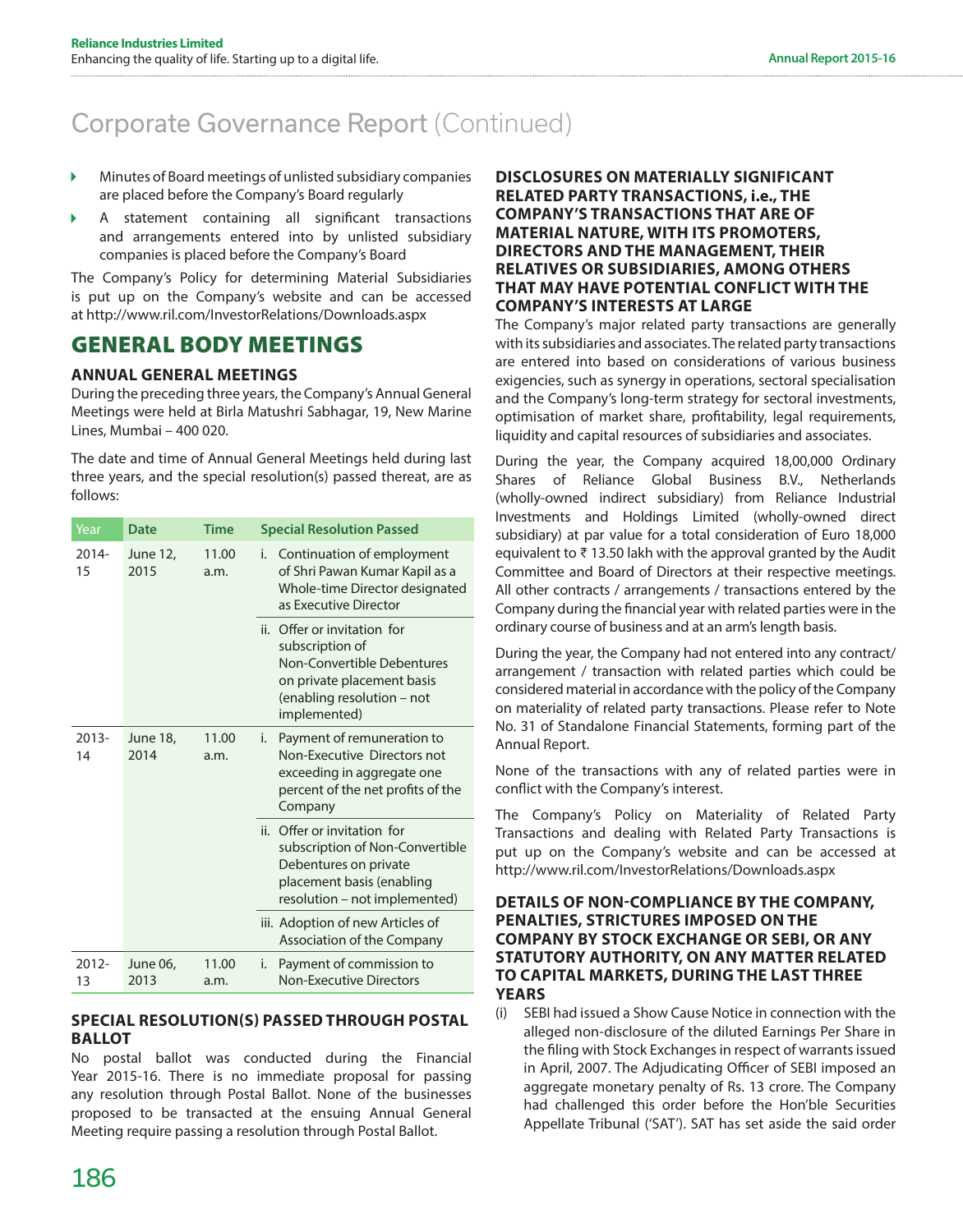Management Review **55**



**Corporate Governance Report**



**380 396**

and remanded the matter for fresh consideration by SEBI. SEBI has initiated adjudication proceedings and has issued a Show Cause Notice dated April 05, 2016 in the matter and the Company has filed reply to the same.

**02 54**

(ii) SEBI had issued a Show Cause Notice dated November 26, 2015 to the Company alleging that, the Company had not provided the information sought by SEBI regarding categorization of the Directors of the Company as on January 07, 2000. The Company has filed its reply to the aforesaid Show Cause Notice, attended the personal hearing in the matter and provided the information to SEBI.

## **WHISTLE BLOWER POLICY**

The Company promotes ethical behaviour in all its business activities and has put in place a mechanism for reporting illegal or unethical behaviour. The Company has a Vigil Mechanism and Whistle blower policy under which the employees are free to report violations of applicable laws and regulations and the Code of Conduct. The reportable matters may be disclosed to the Ethics and Compliance Task Force which operates under the supervision of the Audit Committee. Employees may also report to the Chairman of the Audit Committee. During the year under review, no employee was denied access to the Audit Committee.

## **MEANS OF COMMUNICATION**

**Quarterly results:** The Company's quarterly/half yearly/ annual financial results are sent to the Stock Exchanges and published in 'Indian Express', 'Financial Express' and 'Navshakti'. Simultaneously, they are also put up on the Company's website (www.ril.com).

**News releases, presentations, among others:** Official news releases and official media releases are sent to Stock Exchanges and are displayed on its website (www.ril.com).

**Presentations to institutional investors / analysts:** Detailed presentations are made to institutional investors and financial analysts on the Company's quarterly as well as annual financial results. These presentations and Schedule of analyst or institutional investors meet are also uploaded on the Company's website (www. ril.com) as well as sent to the Stock Exchanges. No unpublished price sensitive information is discussed in presentation made to institutional investors and financial analysts.

**Website:** The Company's website (www.ril.com) contains a separate dedicated section 'Investor Relations' where shareholders' information is available. The Company's Annual Report is also available in downloadable form.

**Annual Report:** The Annual Report containing, *inter alia*, Audited Financial Statements, Audited Consolidated Financial Statements, Directors' Report, Auditors' Report and other important information is circulated to members and others entitled thereto. The Management's Discussion and Analysis (MD&A) Report forms part of the Annual Report.

**256 379**

**Chairman's Communiqué:** The printed copy of the Chairman's speech is distributed to shareholders at Annual General Meetings. The document is also placed on the Company's website (www.ril. com) and sent to Stock Exchanges.

**Reminder to Investors:** Reminders for unclaimed shares, unpaid dividend/unpaid interest or redemption amount on debentures are sent to shareholders/debenture holders as per records every year.

**NSE Electronic Application Processing System (NEAPS):**  The NEAPS is a web-based application designed by NSE for corporates. All periodical compliance filings like shareholding pattern, corporate governance report, media releases, statement of investor complaints, among others are filed electronically on NEAPS.

**BSE Corporate Compliance & Listing Centre (the 'Listing Centre'):** BSE's Listing Centre is a web-based application designed for corporates. All periodical compliance filings like shareholding pattern, corporate governance report, media releases, statement of investor complaints, among others are also filed electronically on the Listing Centre.

**SEBI Complaints Redress System (SCORES):** The investor complaints are processed in a centralised web-based complaints redress system. The salient features of this system are: Centralised database of all complaints, online upload of Action Taken Reports (ATRs) by concerned companies and online viewing by investors of actions taken on the complaint and its current status.

**Designated Exclusive email-id:** The Company has designated the following email-ids exclusively for investor servicing:

- **For queries on Annual Report:** investor\_relations@ril.com
- For queries in respect of shares in physical mode: rilinvestor@karvy.com

**Shareholders' Feedback Survey:** The Company had sent feedback forms seeking shareholders' views on various matters relating to investor services and Annual Report 2014-15. The feedback received from shareholders is placed before the Stakeholders' Relationship Committee.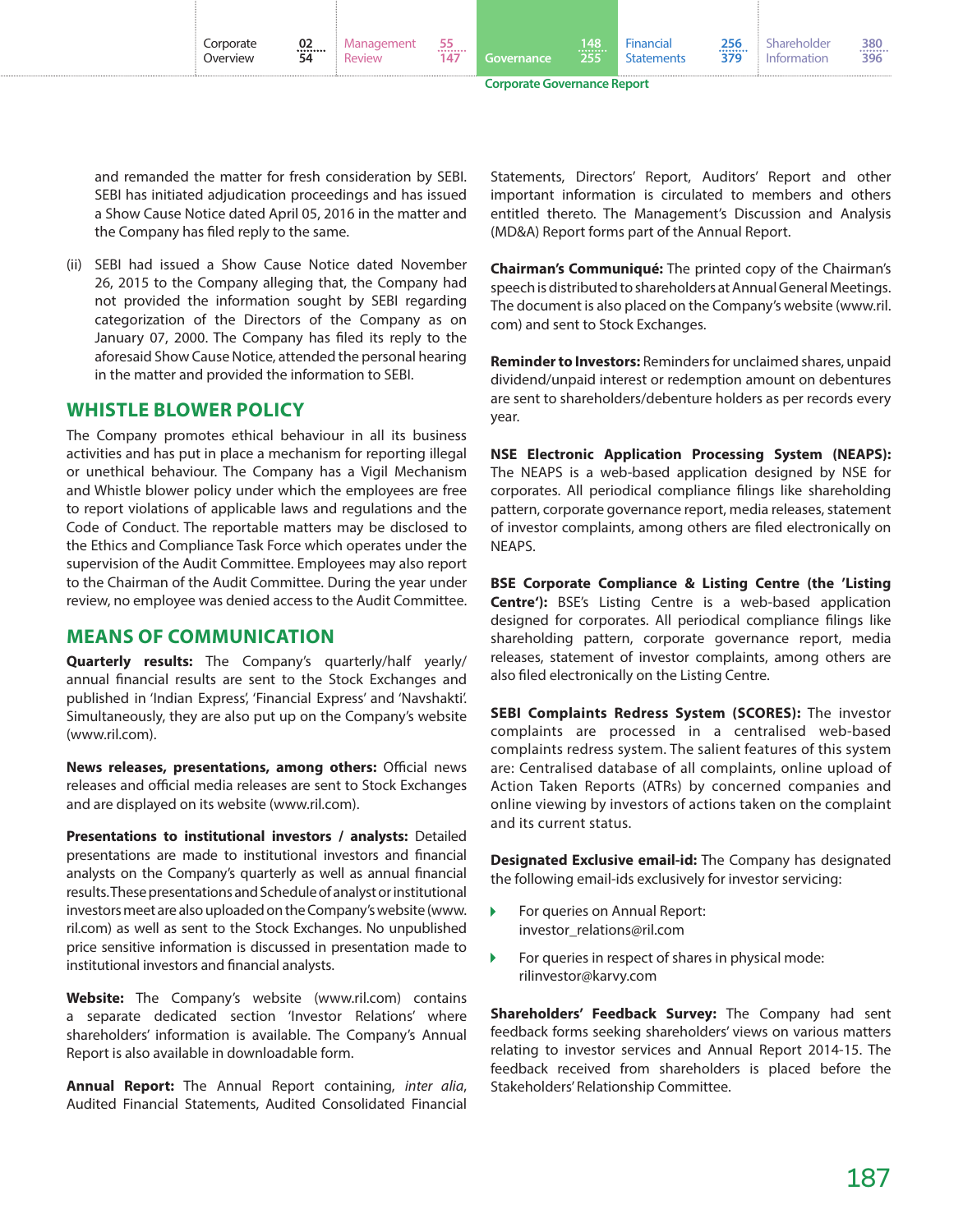### **GENERAL SHAREHOLDER INFORMATION**

#### **COMPANY REGISTRATION DETAILS**

The Company is registered in the State of Maharashtra, India. The Corporate Identity Number (CIN) allotted to the Company by the Ministry of Corporate Affairs (MCA) is L17110MH1973PLC019786.

#### **ANNUAL GENERAL MEETING**

(Day, Date, Time and Venue) Thursday, September 1, 2016 at 11.00 a.m. Birla Matushri Sabhagar, Near Bombay Hospital & Medical Research Centre, 19, New Marine Lines, Mumbai 400 020

#### **FINANCIAL YEAR**

April 1 to March 31

#### **FINANCIAL CALENDAR (TENTATIVE)**

#### RESULTS FOR THE QUARTER ENDING

**June 30, 2016 –** Third week of July, 2016 **September 30, 2016 –** Third week of October, 2016 **December 31, 2016 –** Third week of January, 2017 **March 31, 2017 –** Third week of April, 2017 **Annual General Meeting –** June, 2017

#### **LISTING ON STOCK EXCHANGES** EQUITY SHARES

#### **BSE LIMITED (BSE)**

Phiroze Jeejeebhoy Towers, Dalal Street, Mumbai 400 001 Scrip Code 500325

#### **NATIONAL STOCK EXCHANGE OF INDIA LIMITED (NSE)**

''Exchange Plaza", C-1, Block G, Bandra-Kurla Complex, Bandra (East), Mumbai 400 051 Trading Symbol – RELIANCE EQ ISIN: INE002A01018

#### GLOBAL DEPOSITORY RECEIPTS (GDRs)

The GDRs of the Company are listed on Luxembourg Stock Exchange, 11, Avenue de la Porte- Neuve, L – 2227, Luxembourg.

Also traded on International Order Book System (London Stock Exchange) and PORTAL System (NASD, USA) Trading Symbol RILYP, CUSIP 759470107.

#### **OVERSEAS DEPOSITORY**

The Bank of New York Mellon Corporation, 101, Barclay Street, New York, NY 10286 USA.

#### **DOMESTIC CUSTODIAN**

ICICI Bank Limited, Empire Complex, E7/F7, 1<sup>st</sup> Floor, 414, Senapati Bapat Marg, Lower Parel, Mumbai 400 013.

#### DEBT SECURITIES

The details of listing of Non-Convertible Debentures issued by the Company are given here below.

| Non-<br>Convertible<br><b>Debentures</b><br><b>Series</b> | <b>Listing Details</b>                                    |
|-----------------------------------------------------------|-----------------------------------------------------------|
| <b>PPD 177</b>                                            | Listed on Wholesale Debt Market Segment of NSE            |
| PPD 179 - T3                                              | Listed on Wholesale Debt Market Segment of NSE            |
| PPP 180-T1                                                | Listed on Wholesale Debt Market Segment of BSE<br>and NSF |

The Company has issued bonds from time to time in the international markets by way of private placement as well as bond offerings listed on stock exchanges. The Company's bonds are listed on Singapore Stock Exchange, Taipei Exchange and Luxembourg Stock Exchange.

#### DEBENTURE TRUSTEE

Axis Trustee Services Limited Axis House, 2<sup>nd</sup> Floor, Wadia International Centre, Pandurang Budhkar Marg, Worli, Mumbai 400 025.

#### PAYMENT OF LISTING FEES

Annual listing fee for the year 2016-17 has been paid by the Company to BSE and NSE. Annual maintenance and listing agency fee for the calendar year 2016 has been paid by the Company to the Luxembourg Stock Exchange.

#### PAYMENT OF DEPOSITORY FEES

Annual Custody/Issuer fee for the year 2016-17 has been paid by the Company to NSDL and CDSL.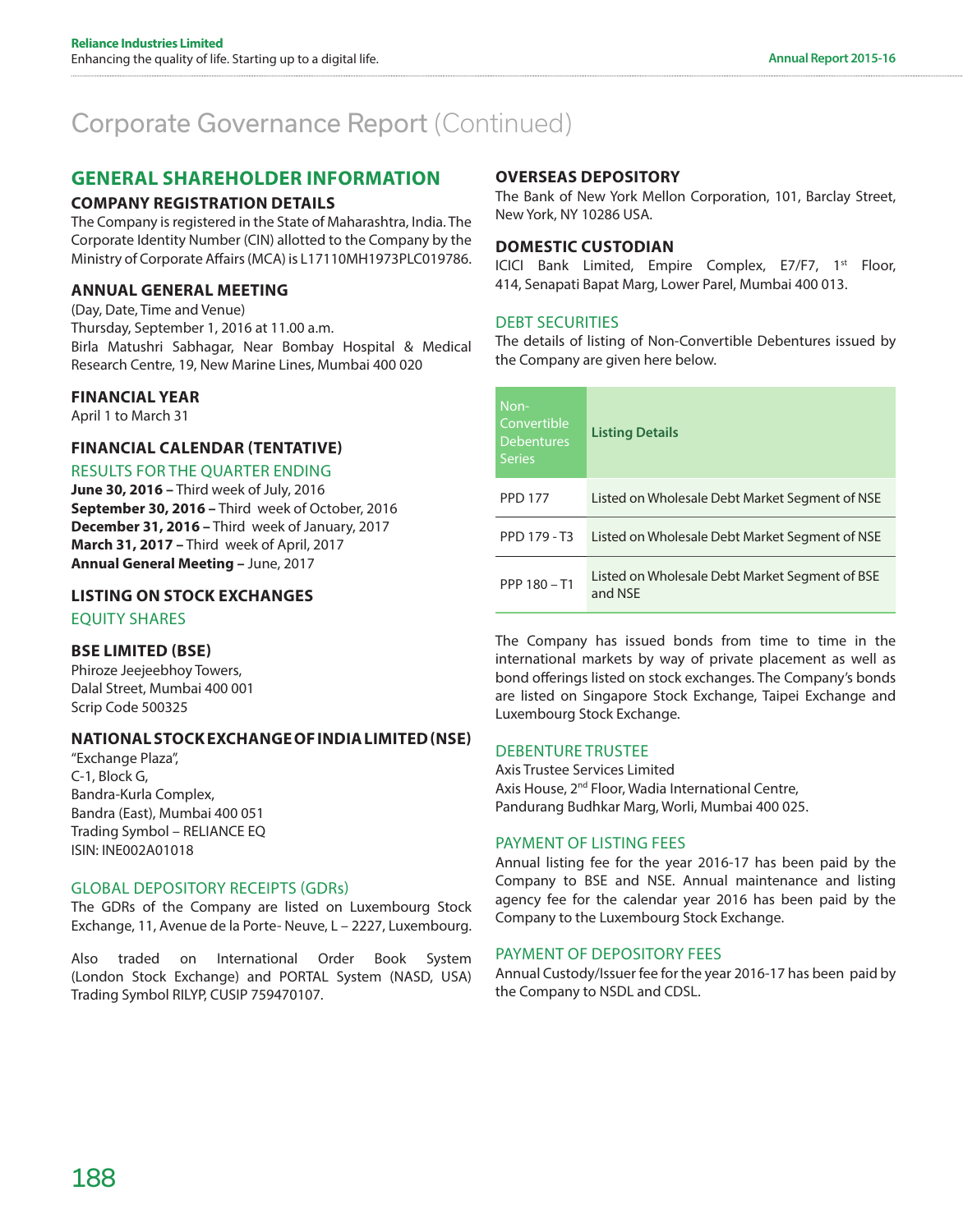| 02<br>Corporate<br><br>Overview<br>54 | Vlanagement<br>{eview | הר<br><br>47، | Governance | 148<br><br>255 | Financial<br><b>Statements</b> | 256<br><br>379 | shareholder | 380<br><br>396 |
|---------------------------------------|-----------------------|---------------|------------|----------------|--------------------------------|----------------|-------------|----------------|
|---------------------------------------|-----------------------|---------------|------------|----------------|--------------------------------|----------------|-------------|----------------|

**Corporate Governance Report**

## **STOCK MARKET PRICE DATA MONTH**

|               |                        | <b>National Stock Exchange (NSE)</b> |                     | <b>BSE Limited (BSE)</b> |               |                     |  |
|---------------|------------------------|--------------------------------------|---------------------|--------------------------|---------------|---------------------|--|
| Month         | High Price $(\bar{z})$ | Low Price $(\bar{z})$                | <b>Volume (No.)</b> | High Price(₹)            | Low Price (₹) | <b>Volume (No.)</b> |  |
| Apr-15        | 944.30                 | 813.10                               | 88056659            | 943.80                   | 814.00        | 84 62 614           |  |
| May-15        | 915.40                 | 857.20                               | 66204721            | 915.50                   | 857.90        | 69 02 299           |  |
| Jun-15        | 1 0 1 4 . 1 0          | 873.65                               | 10 23 24 475        | 1013.80                  | 874.00        | 1 16 41 485         |  |
| Jul-15        | 1 0 6 7.8 5            | 983.15                               | 71775890            | 1 067.00                 | 984.30        | 96 00 630           |  |
| Aug-15        | 1 013.85               | 818.00                               | 7 57 37 348         | 1 013.20                 | 819.00        | 76 51 509           |  |
| Sep-15        | 899.50                 | 825.10                               | 7 22 43 540         | 899.00                   | 825.25        | 85 19 4 28          |  |
| Oct-15        | 974.80                 | 858.60                               | 57735526            | 974.00                   | 858.80        | 47 73 882           |  |
| <b>Nov-15</b> | 992.50                 | 909.95                               | 5 48 29 775         | 992.00                   | 910.00        | 42 01 879           |  |
| Dec-15        | 1019.70                | 912.85                               | 66341940            | 1018.50                  | 913.00        | 56 67 572           |  |
| Jan-16        | 1 089.75               | 976.70                               | 11 91 01 279        | 1 089.50                 | 978.15        | 17971880            |  |
| Feb-16        | 1 041.80               | 888.10                               | 81868834            | 1 041.00                 | 888.50        | 103 94 659          |  |
| Mar-16        | 1 056.00               | 964.65                               | 7 10 67 102         | 1 055.95                 | 965.00        | 90 04 567           |  |

*[Source: This information is compiled from the data available from the websites of BSE and NSE]*

#### **SHARE PRICE PERFORMANCE IN COMPARISON TO BROAD BASED INDICES – BSE SENSEX AND NSE NIFTY AS ON MARCH 31, 2016**

|            |            | <b>BSE (% Change)</b> |            | NSE (% Change) |
|------------|------------|-----------------------|------------|----------------|
|            | <b>RIL</b> | <b>Sensex</b>         | <b>RIL</b> | <b>Nifty</b>   |
| FY 2015-16 | 26.74%     | $-9.36%$              | 26.54%     | $-8.86%$       |
| 2 years    | 12.45%     | 13.20%                | 12.30%     | 15.43%         |
| 3 years    | 35.10%     | 34.54%                | 35.23%     | 36.18%         |
| 5 years    | $-0.24%$   | 30.32%                | $-0.37%$   | 32.65%         |

## **REGISTRARS AND TRANSFER AGENTS**

Karvy Computershare Private Limited Karvy Selenium Tower B, 6th Floor Plot 31-32, Gachibowli Financial District, Nanakramguda, Hyderabad – 500 032 Tel: +91-40-67161700 Toll Free No.: 1800-4258-998; Fax: +91-40-23114087 e-mail: rilinvestor@karvy.com Website: www.karvy.com

## **SHARE TRANSFER SYSTEM**

Share transfers are processed and share certificates duly endorsed are delivered within a period of seven days from the date of receipt, subject to documents being valid and complete in all respects. The Board has delegated the authority for approving transfer, transmission, and so on of the Company's securities to the Managing Director and/or Company Secretary. A summary of transfer/transmission of securities of the Company so approved by the Managing Director/Company Secretary is placed at quarterly Board meeting / Stakeholders' Relationship Committee. The Company obtains from a Company Secretary in Practice half-yearly certificate to the effect that all certificates have been issued within thirty days of the date of lodgement of the transfer, sub division, consolidation and renewal as required under Regulation 40(9) of the Listing Regulations and files a copy of the said certificate with Stock Exchanges.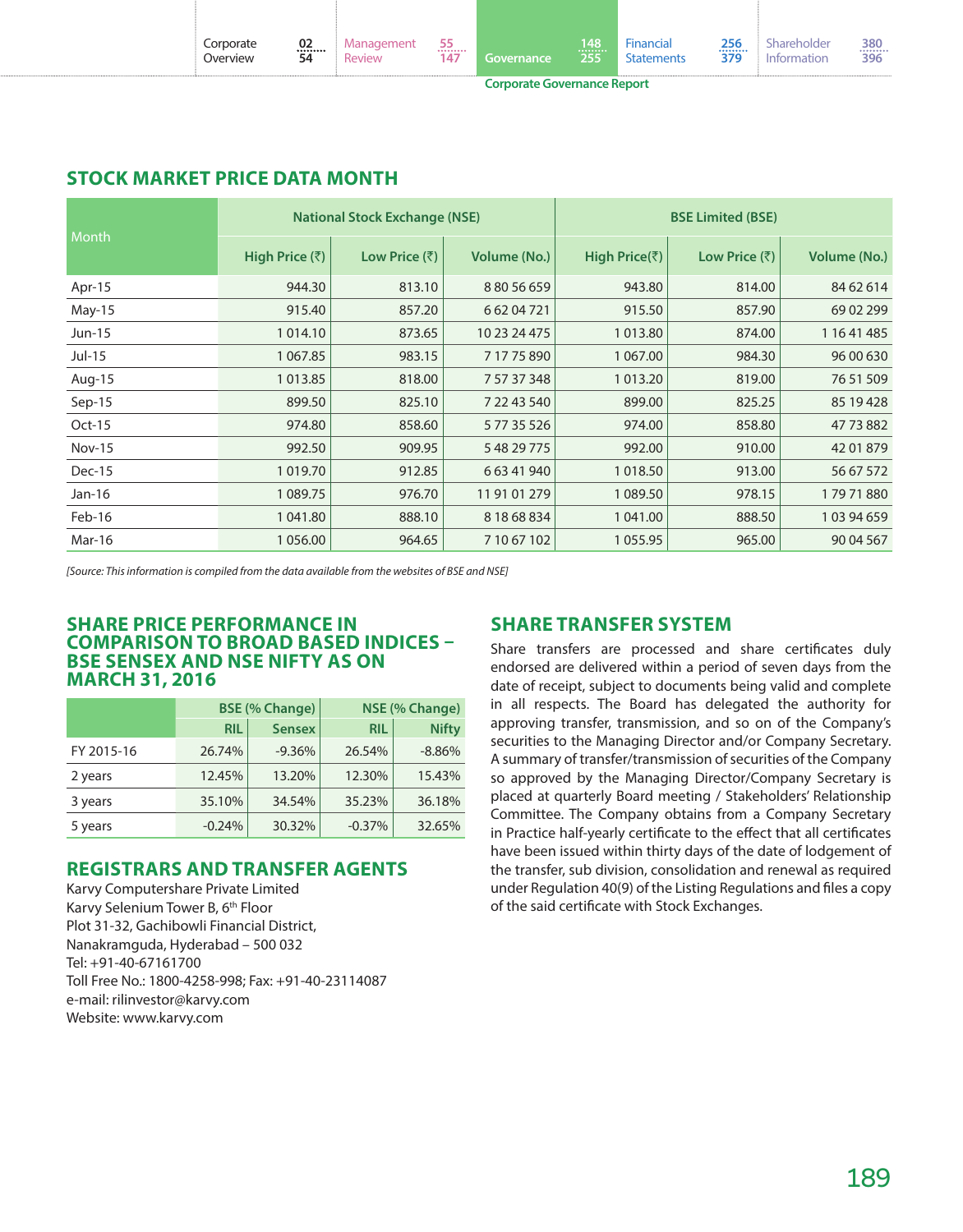## **DISTRIBUTION OF SHAREHOLDING AS ON MARCH 31, 2016**

| <b>Category</b><br>code | Category of shareholder                                                                    | Number of<br>shareholders | of shares                | Total number As a percentage<br>of $(A+B+C)$ |
|-------------------------|--------------------------------------------------------------------------------------------|---------------------------|--------------------------|----------------------------------------------|
| (A)                     | <b>Shareholding of Promoter and Promoter Group</b>                                         |                           |                          |                                              |
| (1)                     | Indian                                                                                     | $58*$                     | 146 31 01 074            | 45.15                                        |
| (2)                     | Foreign                                                                                    | $\Omega$                  | 0                        | 0.00                                         |
|                         | Total Shareholding of Promoter and Promoter Group                                          | 58                        | 146 31 01 074            | 45.15                                        |
| (B)                     | <b>Public Shareholding</b>                                                                 |                           |                          |                                              |
| (1)                     | Institutions                                                                               | 2 2 0 6                   | 104 91 16 260            | 32.38                                        |
| (2)                     | Non-institutions                                                                           | 26 40 187                 | 63 19 09 431             | 19.50                                        |
|                         | Total Public Shareholding                                                                  | 26 42 393                 | 168 10 25 691            | 51.88                                        |
| (C)                     | <b>Shares held by Custodians and against which Depository Receipts</b><br>have been issued |                           |                          |                                              |
| (1)                     | Promoter and Promoter Group                                                                | $\overline{0}$            | $\mathbf 0$              | 0.00                                         |
| (2)                     | Public                                                                                     |                           | 96249556                 | 2.97                                         |
|                         | <b>TOTAL</b> (A) + (B) + (C)                                                               |                           | 26 42 452 3 24 03 76 321 | 100.00                                       |

*\* As per disclosure under regulation 30(2) of the Securities and Exchange Board of India (Substantial Acquisition of Shares and Takeovers) Regulations, 2011, furnished by the promoters.*



## **SHAREHOLDING PATTERN BY SIZE AS ON MARCH 31, 2016**

| <b>Category (Shares)</b> | <b>Holders</b> | <b>Shares</b>            | % of Total<br><b>Shares</b> |
|--------------------------|----------------|--------------------------|-----------------------------|
| Up to 500                | 25 28 494      | 17 16 36 964             | 5.30                        |
| 501-1000                 | 66 590         | 46974998                 | 1.45                        |
| 1001-5000                | 41705          | 78651110                 | 2.43                        |
| 5001-10000               | 2895           | 20168184                 | 0.62                        |
| 10001-20000              | 1041           | 14483862                 | 0.45                        |
| Above 20000              | 1 7 2 7        | 2 90 84 61 203           | 89.76                       |
| <b>TOTAL</b>             |                | 26 42 452 3 24 03 76 321 | 100.00                      |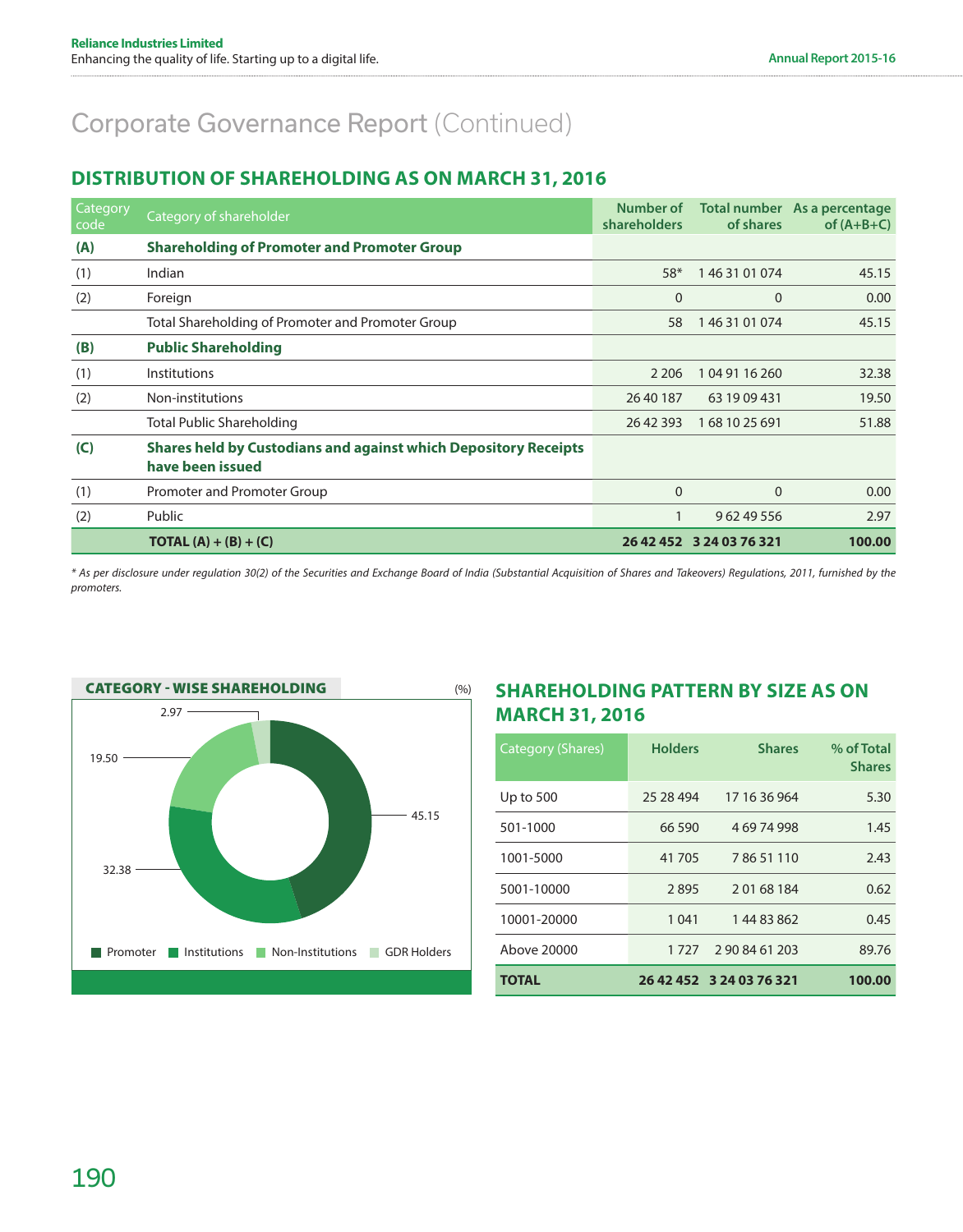

#### **BUILD-UP OF EQUITY SHARE CAPITAL**

| Particulars                                                                   | <b>Allotment Date</b> | <b>No. of Shares</b> |
|-------------------------------------------------------------------------------|-----------------------|----------------------|
| <b>Subscribers to Memorandum</b>                                              | October 19, 1975      | 1 100                |
| Shareholders of Reliance Textile Industries Limited (Merged with the Company) | May 9, 1977           | 59 50 000            |
| Conversion of Loan                                                            | September 28, 1979    | 940000               |
| Rights Issue - I                                                              | December 31,1979      | 647832               |
| Bonus Issue - I                                                               | September 19, 1980    | 45 23 359            |
| Debenture Series I Conversion                                                 | December 31, 1980     | 840575               |
| <b>Consolidation of Fractional Coupon Shares</b>                              | May 15,1981           | 24 673               |
| Conversion of Loan                                                            | June 23, 1981         | 2 43 200             |
| Conversion of Loan                                                            | September 22, 1981    | 140800               |
| Rights Issue II                                                               | October 6, 1981       | 23 80 518            |
| <b>Debenture Series II Conversion</b>                                         | December 31, 1981     | 842529               |
| Debenture Series I Conversion Phase II                                        | December 31, 1981     | 27 168               |
| Shareholders of Sidhpur Mills Co Limited (Merged with the Company)            | April 12, 1982        | 81 059               |
| Rights Issue II NRI                                                           | June 15, 1982         | 774                  |
| Debenture Series III Conversion                                               | August 31, 1982       | 19 20 000            |
| Rights Issue II                                                               | September 9, 1982     | 41                   |
| Shareholders of Sidhpur Mills Co Limited (Merged with the Company) II         | December 29, 1982     | 1942                 |
| Bonus Issue-II                                                                | September 30, 1983    | 1 11 39 564          |
| Shareholders of Sidhpur Mills Co Limited (Merged with the Company) III        | September 30, 1983    | 371                  |
| Debenture Series IV Conversion                                                | September 30, 1983    | 64 00 000            |
| Shareholders of Sidhpur Mills Co Limited (Merged with the Company) IV         | April 5, 1984         | 617                  |
| Shareholders of Sidhpur Mills Co Limited (Merged with the Company) V          | June 20, 1984         | 50                   |
| Debenture Series I Conversion                                                 | October 1, 1984       | 97 66 783            |
| Debenture Series II Conversion                                                | December 31, 1984     | 2 16 571             |
| Shareholders of Sidhpur Mills Co Limited (Merged with the Company) VI         | January 31, 1985      | 91                   |
| <b>Consolidation of Fractional Coupon Shares</b>                              | April 30, 1985        | 45 005               |
| Debenture Series E Conversion                                                 | April 30, 1985        | 53 33 333            |
| Debenture Series III Conversion                                               | July 5, 1985          | 52835                |
| Debenture Series IV Conversion                                                | December 17, 1985     | 42871                |
| Shareholders of Sidhpur Mills Co Limited (Merged with the Company) VII        | December 31, 1985     | 106                  |
| Consolidation of Fractional Coupon Shares                                     | December 31, 1985     | 610                  |
| Shareholders of Sidhpur Mills Co Limited (Merged with the Company) VIII       | November 15, 1986     | 40 284               |
| Shareholders of Sidhpur Mills Co Limited (Merged with the Company) IX         | April 1, 1987         | 169                  |
| Debenture Series G Conversion                                                 | August 1, 1987        | 66030100             |
| Rights Issue III                                                              | February 4, 1988      | 3 15 71 695          |
| Debenture Series G Conversion                                                 | February 4, 1988      | 29 35 380            |
| Shareholders of Sidhpur Mills Co Limited (Merged with the Company) X          | June 2, 1988          | 25                   |
| Shareholders of Sidhpur Mills Co Limited (Merged with the Company) XI         | October 31, 1988      | 10                   |
| Shareholders of Sidhpur Mills Co Limited (Merged with the Company) XII        | November 29, 1990     | 322                  |
| Shareholders of Sidhpur Mills Co Limited (Merged with the Company) XIII       | May 22, 1991          | 46                   |
| Shareholders of Sidhpur Mills Co Limited (Merged with the Company) XIV        | October 10, 1991      | 25                   |
| Euro Issue GDR-I                                                              | June 3, 1992          | 18400000             |
| Shareholders of Sidhpur Mills Co Limited (Merged with the Company)            |                       | 4,060                |
| Shareholders of Reliance Petrochemicals Limited (Merged with the Company)     | December 4, 1992      | 74942763             |
| Loan Conversion                                                               | July 7, 1993          | 3 16 6 67            |
| Debenture Series H Conversion                                                 | August 26, 1993       | 3 64 60 000          |
| Warrant Conversion (Debenture Series F)                                       | August 26, 1993       | 1 03 16 092          |
| Euro Issue GDR II                                                             | February 23, 1994     | 2 55 32 000          |
| Loan Conversion                                                               | March 1, 1994         | 18 38 950            |
| Warrant Conversion (Debenture Series J)                                       | August 3, 1994        | 87 40 000            |
|                                                                               |                       |                      |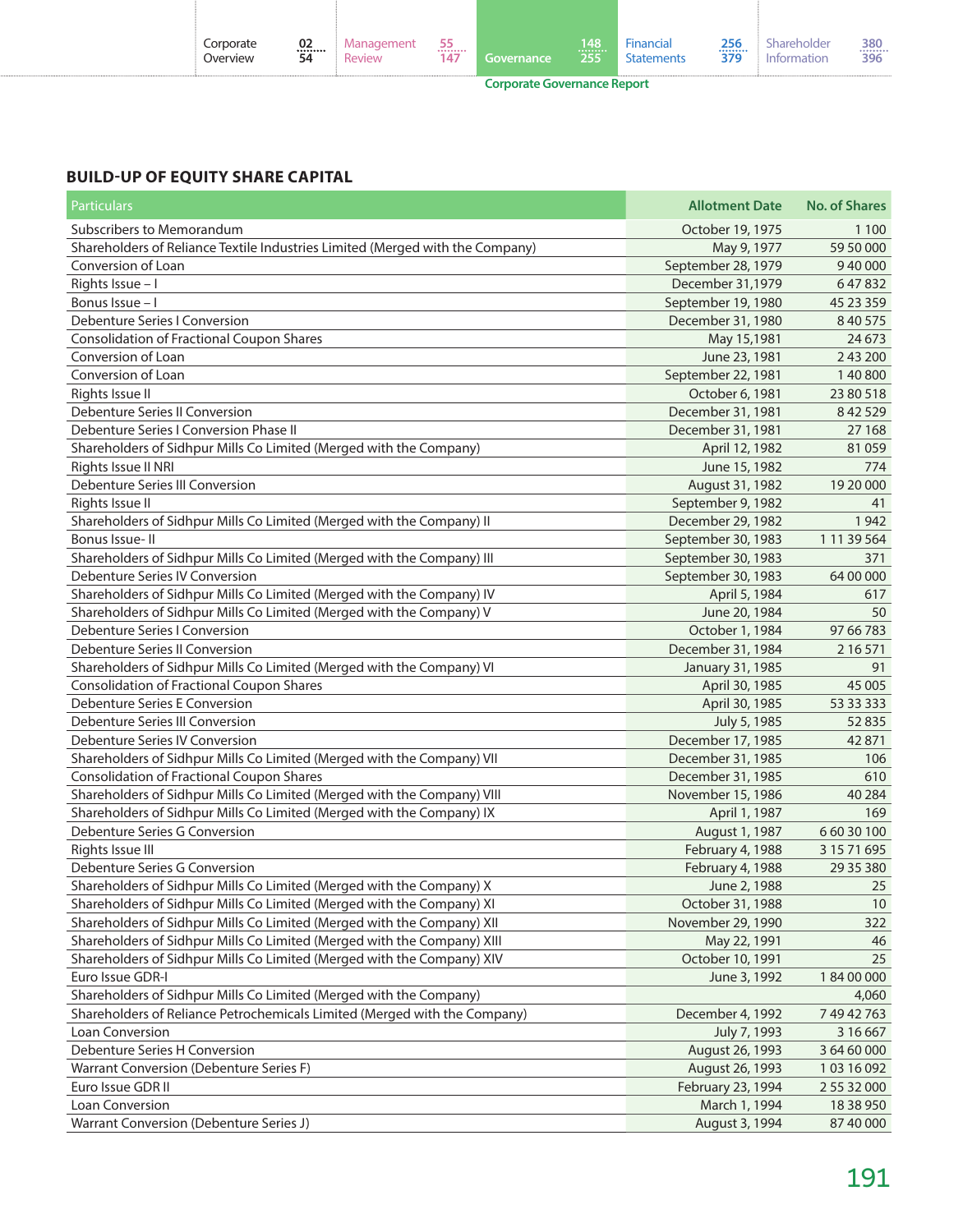| <b>Particulars</b>                                                                   | <b>Allotment Date</b>    | <b>No. of Shares</b> |
|--------------------------------------------------------------------------------------|--------------------------|----------------------|
| <b>Private Placement of Shares</b>                                                   | October 21, 1994         | 2 45 45 450          |
| Conversion of Reliance Petrochemicals Limited Debentures                             | December 22, 1994        | 75472                |
| Shareholders of Reliance Polypropylene Limited and Reliance Polyethylene Limited     | March 16, 1995           | 9 9 5 7 5 9 1 5      |
| (Merged with the Company)                                                            |                          |                      |
| <b>Warrants Conversion</b>                                                           | March 10, 1995           | 74 80 000            |
| Conversion of 3.5% ECB Due 1999 I                                                    | May 24, 1997             | 544                  |
| Conversion of 3.5% ECB Due 1999 II                                                   | July 11, 1997            | 13 31 042            |
| Conversion of 3.5% ECB Due 1999 III                                                  | July 22, 1997            | 605068               |
| Conversion of 3.5% ECB Due 1999 IV                                                   | September 13, 1997       | 18 64 7 66           |
| Conversion of 3.5% ECB Due 1999 V                                                    | October 22, 1997         | 18 15 755            |
| Conversion of 3.5% ECB Due 1999 VI                                                   | November 4, 1997         | 1 03 475             |
| <b>Bonus Issue III</b>                                                               | December 20, 1997        | 46 60 90 452         |
| Conversion of 3.5% ECB Due 1999 VII                                                  | December 4, 1997         | 15 68 499            |
| Conversion of 3.5% ECB Due 1999 VIII                                                 | September 27, 1999       | 7624                 |
| <b>Conversion of Warrants</b>                                                        | January 12, 2000         | 12 00 00 000         |
| Shareholders of Reliance Petroleum Limited (Merged with the Company)                 | October 23, 2002         | 34 26 20 509         |
| Shareholders of Indian Petrochemicals Corporation Limited (Merged with the Company)  | October 13, 2007         | 60140560             |
| <b>Exercise of Warrants</b>                                                          | October 3, 2008          | 12 00 00 000         |
| ESOS - Allotment                                                                     | Various dates in 2008-09 | 149632               |
| Shareholders of Reliance Petroleum Limited (Merged with the Company)                 | September 30, 2009       | 69252623             |
| <b>Bonus Issue IV</b>                                                                | November 28,2009         | 1626793078           |
| ESOS - Allotment                                                                     | Various dates in 2009-10 | 5 30 4 26            |
| ESOS - Allotment                                                                     | Various dates in 2010-11 | 29 99 648            |
| ESOS - Allotment                                                                     | Various dates in 2011-12 | 13 48 763            |
| ESOS - Allotment                                                                     | February 22, 2013        | 186891               |
| ESOS - Allotment                                                                     | Various dates in 2013-14 | 32 38 476            |
| ESOS - Allotment                                                                     | Various dates in 2014-15 | 37 86 907            |
| ESOS - Allotment                                                                     | Various dates in 2015-16 | 46 87 556            |
| Less: Shares bought back and extinguished on January 24, 2005                        |                          | $-2869495$           |
| Less: Shares bought back and extinguished from February 08, 2012 to January 22, 2013 |                          | $-46246280$          |
| <b>TOTAL EQUITY AS ON MARCH 31, 2016</b>                                             |                          | 324 03 76 321        |

## **CORPORATE BENEFITS TO INVESTORS**

#### **DIVIDEND DECLARED FOR THE LAST 10 YEARS**

| <b>Financial Year</b> | <b>Dividend Declaration</b>             | <b>Dividend</b><br>per Share* |
|-----------------------|-----------------------------------------|-------------------------------|
| 2005-06               | June 27, 2006                           | 10                            |
| 2006-07               | March 10, 2007                          | 11                            |
| 2007-08               | June 12, 2008                           | 13                            |
| 2008-09               | October 07, 2009                        | 13                            |
| 2009-10               | June 18, 2010<br>(post bonus issue 1:1) | $\overline{7}$                |
|                       |                                         |                               |
| 2010-11               | June 03, 2011                           | 8                             |
| 2011-12               | June 07, 2012                           | 8.5                           |
| 2012-13               | June 06, 2013                           | 9                             |
| 2013-14               | June 18, 2014                           | 9.5                           |
| 2014-15               | June 12, 2015                           | 10                            |
| 2015-16               | March 10, 2016 (interim)                | 10.50                         |

*\* Share of paid-up value of* `*10 per share.*

# BONUS ISSUES OF FULLY PAID-UP EQUITY SHARES

| <b>Financial Year</b> | <b>Ratio</b> |
|-----------------------|--------------|
| 1980-81               | 3:5          |
| 1983-84               | 6:10         |
| 1997-98               | 1:1          |
| 2009-10               | 1:1          |

## **SHARES ISSUED ON DEMERGER**

Consequent upon the demerger of the coal based, gas based, financial services and telecommunications undertakings / businesses of the Company in December, 2005, the shareholders of the Company were allotted equity shares of the four companies, namely, Reliance Energy Ventures Limited (REVL), Reliance Natural Resources Limited (RNRL), Reliance Capital Ventures Limited (RCVL) and Reliance Communication Ventures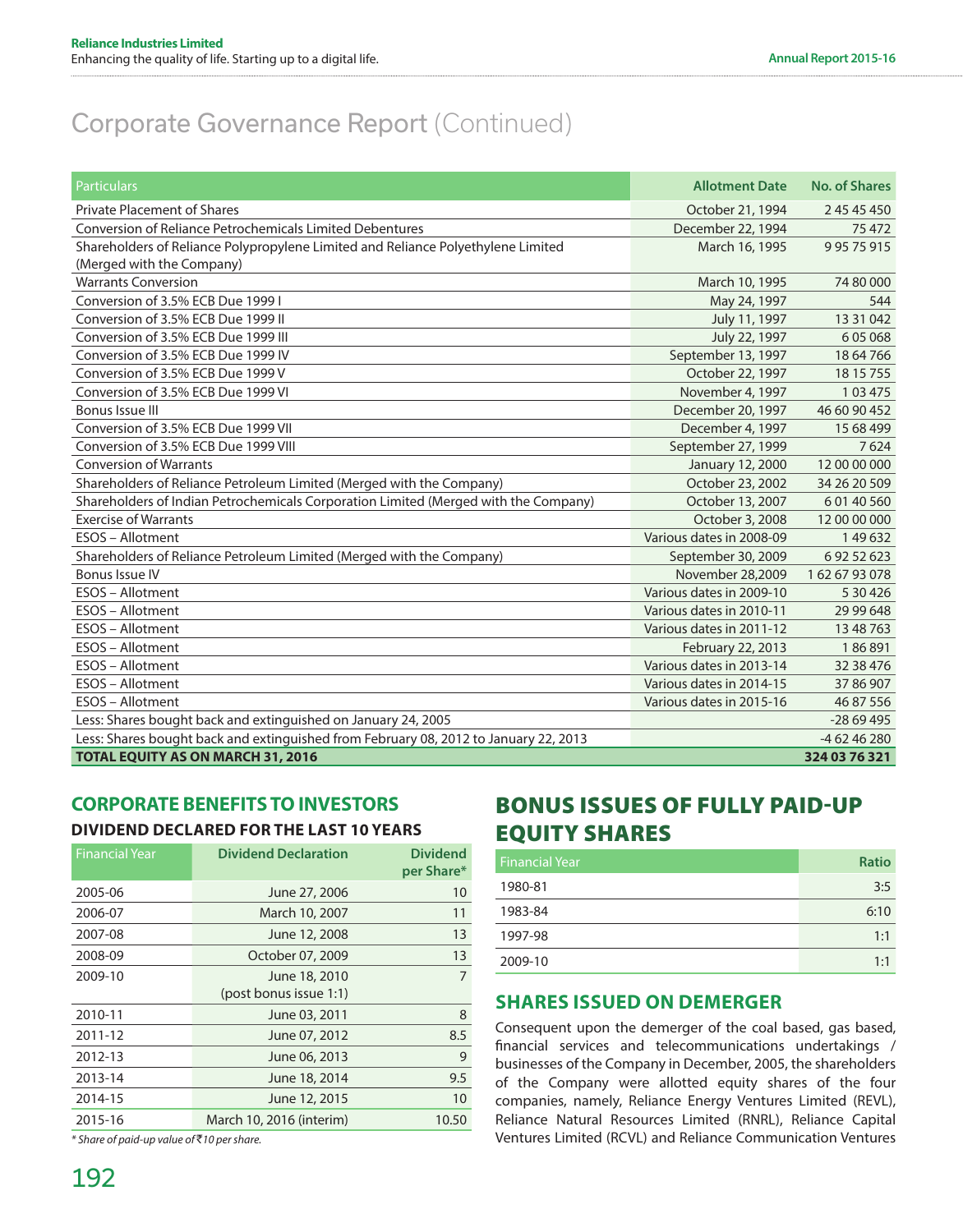Management Review

**02 54** **55**



Limited (RCoVL) in the ratio of one equity share of each of the companies for every equity share held by shareholders except specified shareholders, in Reliance Industries Limited, as on the record date fixed for the purpose.

Accordingly, 122,31,30,422 equity shares each of REVL, RNRL, RCVL and RCoVL were allotted on January 27, 2006.

#### **DEMATERIALISATION OF SHARES**

| Mode of Holding | $%$ age |
|-----------------|---------|
| <b>NSDL</b>     | 96.04%  |
| <b>CDSL</b>     | 1.87%   |
| Physical        | 2.09%   |
| <b>TOTAL</b>    | 100.00  |

97.91% of Company's paid-up Equity Share Capital has been dematerialised up to March 31, 2016 (97.81% up to March 31, 2015). Trading in Equity Shares of the Company is permitted only in dematerialised form.

## **LIQUIDITY**

The Company's Equity Shares are among the most liquid and actively traded shares on the Indian Stock Exchanges. RIL shares consistently rank among the top few frequently traded shares, both in terms of the number of shares traded, as well as value.

Relevant data for the average daily turnover for the Financial Year 2015-16 is given below:

|                    | <b>BSE</b> | <b>NSE</b> | Total     |
|--------------------|------------|------------|-----------|
| Shares (nos.)      | 4 24 261   | 37 54 199  | 41 78 460 |
| Value (in ₹ crore) | 40.54      | 356.80     | 397.34    |

*[Source: This information is compiled from the data available from the websites of BSE and NSE]*

## **OUTSTANDING GDRs / WARRANTS AND CONVERTIBLE BONDS, CONVERSION DATE AND LIKELY IMPACT ON EQUITY**

**GDRs:** Outstanding GDRs as on March 31, 2016 represent 9,62,49,556 equity shares constituting 2.97% of Company's paidup Equity Share Capital. Each GDR represents two underlying equity shares in the Company. GDR is not a specific time-bound instrument and can be surrendered at any time and converted into the underlying equity shares in the Company. The shares so released in favour of the investors upon surrender of GDRs can either be held by investors concerned in their name or sold off in the Indian secondary markets for cash. To the extent of shares so sold in Indian markets, GDRs can be reissued under the available head-room.

## **RIL GDR PROGRAMME – IMPORTANT INFORMATION**

RIL GDRs are listed at the Luxembourg Stock Exchange. GDRs are traded on the International Order Book (IOB) of London Stock Exchange. GDRs are also traded amongst Qualified Institutional Investors in the PORTAL System of NASD, USA.

RIL GDRs are exempted securities under US Securities Law. RIL GDR program has been established under Rule 144A and Regulation S of the US Securities Act, 1933. Reporting is done under the exempted route of Rule 12g3-2(b) under the US Securities Exchange Act, 1934.

The Bank of New York Mellon is the Depository and ICICI Bank Limited is the Custodian of all the Equity Shares underlying the GDRs issued by the Company.

### **EMPLOYEE STOCK OPTIONS**

The information on Options granted by the Company during the financial year 2015-16 and other particulars with regard to Employees' Stock Options are put up on the Company's website and can be accessed at http://www.ril.com/InvestorRelations/Downloads.aspx

## **COMMODITY PRICE RISKS / FOREIGN EXCHANGE RISK AND HEDGING ACTIVITIES**

The Company is subject to commodity price risks due to fluctuation in prices of crude oil, gas and downstream petroleum products. The Company's payables and receivables are in U.S. Dollars and due to fluctuations in foreign exchange prices, it is subject to foreign exchange risks. The Company has in place a robust risk management framework for identification and monitoring and mitigation of commodity price and foreign exchange risks. The risks are tracked and monitored on a regular basis and mitigation strategies are adopted in line with the risk management framework. For further details on the above risks, please refer the Enterprise Risk Management section of the Management Discussion and Analysis Report.

## PLANT LOCATIONS IN INDIA

## **REFINING & MARKETING**

#### JAMNAGAR

Village Meghpar/Padana, Taluka Lalpur, Jamnagar – 361 280, Gujarat, India

#### JAMNAGAR SEZ UNIT

Village Meghpar/Padana, Taluka Lalpur, Jamnagar – 361 280, Gujarat, India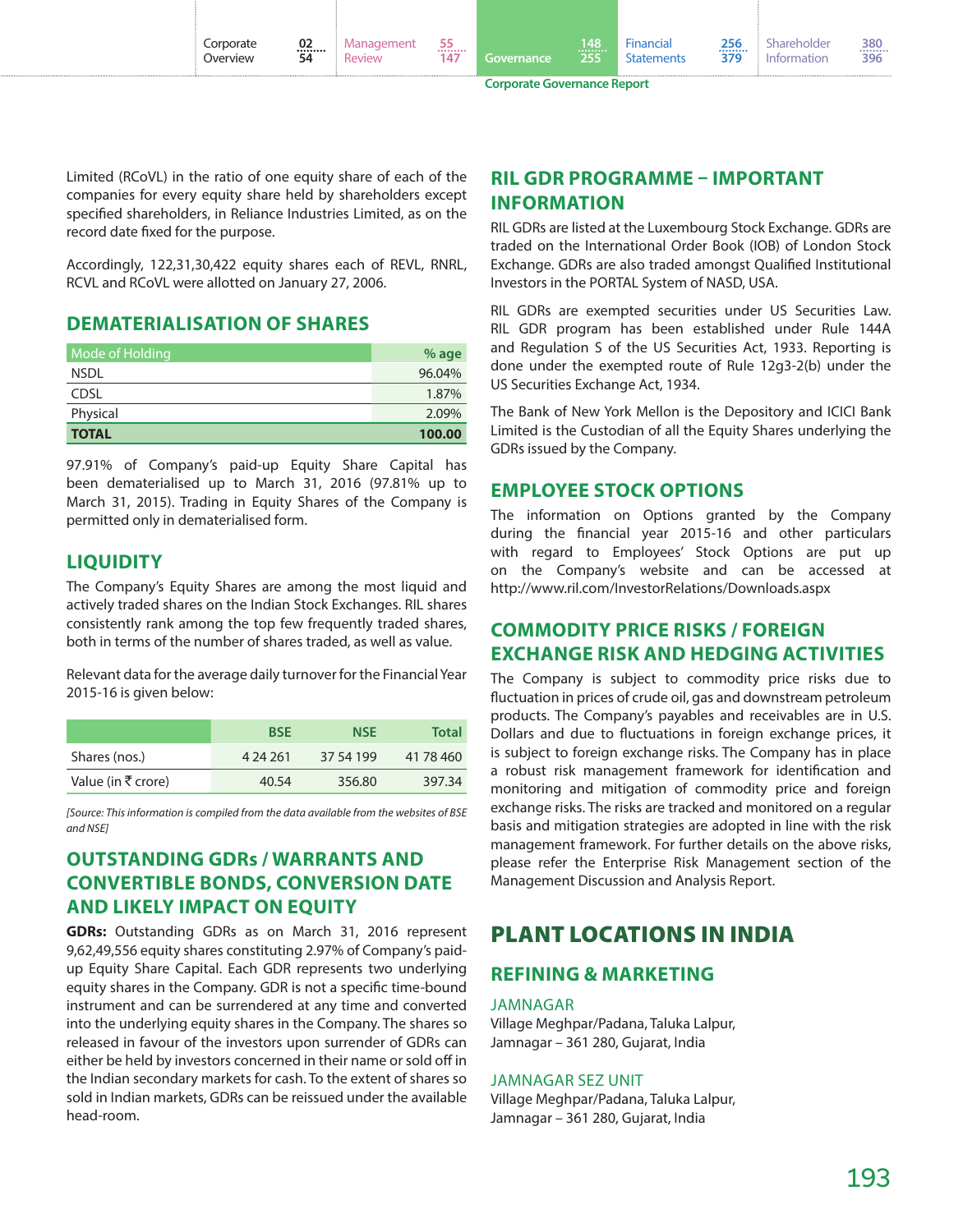## **PETROCHEMICALS**

#### ALLAHABAD MANUFACTURING DIVISION

A/10-A/27, UPSIDC Industrial Area, P. O.T.S.L. Allahabad – 211 010, Uttar Pradesh, India

#### BARABANKI MANUFACTURING DIVISION

Dewa Road, P.O. Somaiya Nagar, Barabanki – 225 123, Uttar Pradesh, India

#### DAHEJ MANUFACTURING DIVISION

P. O. Dahej – 392 130, Taluka: Vagra, District Bharuch, Gujarat, India

#### HAZIRA MANUFACTURING DIVISION

Village Mora, P.O. Bhatha, Surat-Hazira Road, Surat – 394 510, Gujarat, India

#### HOSHIARPUR MANUFACTURING DIVISION

Dharamshala Road, V.P.O. Chohal, District Hoshiarpur – 146 024, Punjab, India

#### JAMNAGAR

Village Meghpar/Padana, Taluka Lalpur, Jamnagar – 361 280, Gujarat, India

#### JAMNAGAR SEZ UNIT

Village Meghpar/Padana, Taluka Lalpur, Jamnagar – 361 280, Gujarat, India

#### NAGOTHANE MANUFACTURING DIVISION

P. O. Petrochemicals Township, Nagothane – 402 125, Roha Taluka, District Raigad, Maharashtra, India

#### NAGPUR MANUFACTURING DIVISION

Village: Dahali, Mouda, Ramtek Road, Tehsil Mouda – 441 104, District Nagpur, Maharashtra, India

## PATALGANGA MANUFACTURING DIVISION

B-1 to B-5 & A3, MIDC Industrial Area, P.O. Rasayani, Patalganga – 410 220, District Raigad, Maharashtra, India

SILVASSA MANUFACTURING DIVISION 342, Kharadpada, P.O. Naroli – 396 235, Union Territory of Dadra and Nagar Haveli, India

VADODARA MANUFACTURING DIVISION P. O. Petrochemicals, Vadodara – 391 346, Gujarat, India

## **OIL & GAS**

#### KG D6 ONSHORE TERMINAL

Village Gadimoga, Tallarevu Mandal, East Godavari District – 533 463, Andhra Pradesh, India

#### COAL BED METHANE PROJECT (CBM)

Village & P. O. : Lalpur, Tehsil: Burhar, District Shahdol, Madhya Pradesh – 484 110, India

## **TEXTILES**

#### NARODA MANUFACTURING DIVISION

103/106, Naroda Industrial Estate, Naroda, Ahmedabad – 382 330, Gujarat, India

## ADDRESS FOR CORRESPONDENCE

## **FOR SHARES/DEBENTURES HELD IN PHYSICAL FORM**

Karvy Computershare Private Limited Karvy Selenium Tower B, 6<sup>th</sup> Floor Plot 31-32, Gachibowli, Financial District, Nanakramguda, Hyderabad – 500 032 Tel: +91-40-67161700 Toll Free No.: 1800-4258-998; Fax: +91-40-23114087 Website: www.karvy.com; E-mail: rilinvestor@karvy.com

## **FOR SHARES/DEBENTURES HELD IN DEMAT FORM**

Investors' concerned Depository Participant(s) and/or Karvy Computershare Private Limited.

## **ANY QUERY ON THE ANNUAL REPORT**

Shri Sandeep Deshmukh Vice President - Corporate Secretarial Reliance Industries Limited 3<sup>rd</sup> Floor, Maker Chambers IV, 222, Nariman Point, Mumbai 400 021. e-mail: investor\_relations@ril.com

## TRANSFER OF UNPAID/UNCLAIMED AMOUNTS TO INVESTOR EDUCATION AND PROTECTION FUND

During the year under review, the Company has credited ` 11.88 crore to the Investor Education and Protection Fund (IEPF) pursuant to Section 205C of the Companies Act, 1956 read with the Investor Education and Protection Fund (Awareness and Protection of Investors) Rules, 2001.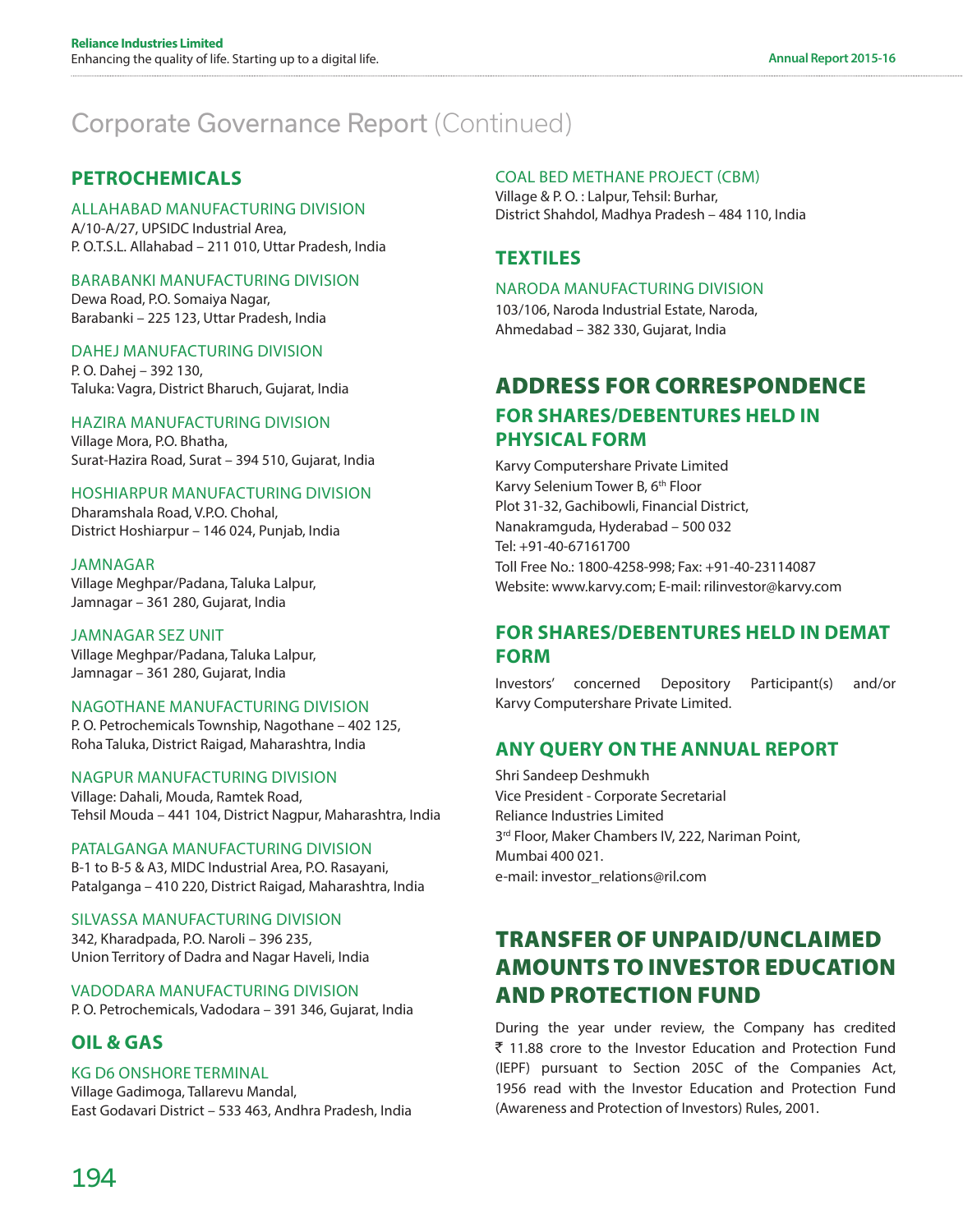Management Review

**02 54** **Governance** Financial **Statements 148 255**

**Corporate Governance Report**

The cumulative amount transferred to IEPF up to March 31, 2016 is  $\bar{\tau}$  130.21 crore.

Pursuant to provisions of Investor Education and Protection Fund (Uploading of information regarding unpaid and unclaimed amounts lying with companies) Rules, 2012, the Company has uploaded the details of unpaid and unclaimed amounts lying with the Company as on July 15, 2016 on the Company's website: http://www.ril.com/InvestorRelations/ShareholdersInformation.aspx

**55 147**

## **EQUITY SHARES IN THE SUSPENSE ACCOUNT**

In terms of Regulation 39 of the Listing Regulations, the Company reports the following details in respect of equity shares lying in the suspense accounts which were issued in demat form and physical form, respectively:

| <b>Particulars</b>                                                                                                                       |                                  | <b>Demat</b>                                |                                                                | <b>Physical</b>                      |
|------------------------------------------------------------------------------------------------------------------------------------------|----------------------------------|---------------------------------------------|----------------------------------------------------------------|--------------------------------------|
|                                                                                                                                          | Number of<br><b>Shareholders</b> | <b>Number</b><br>of equity<br><b>shares</b> | Number of<br><b>Shareholders</b><br>(phase wise)<br>transfers) | <b>Number</b><br>of equity<br>shares |
| Aggregate Number of shareholders and the outstanding shares in the suspense<br>account lying as on April 1, 2015                         | 96                               | 1 308                                       | 161299                                                         | 61 38 914                            |
| Number of shareholders who approached the Company for transfer of shares and<br>shares transferred from suspense account during the year |                                  | $\Omega$                                    | 1 1 8 4                                                        | 91 315                               |
| Number of shareholders and aggregate number of shares transferred to the<br>Unclaimed Suspense Account during the year                   |                                  | $\Omega$                                    | $\overline{0}$                                                 | $\Omega$                             |
| Aggregate Number of shareholders and the outstanding shares in the suspense<br>account lying as on March 31, 2016                        | 96                               | 308                                         | 160 115                                                        | 60 47 599                            |

The voting rights on the shares in the suspense account shall remain frozen till the rightful owners claim the shares.

## COMPLIANCE OF CORPORATE GOVERNANCE REQUIREMENTS SPECIFIED IN REGULATION 17 TO 27 AND REGULATION 46(2)(b) TO (i) OF LISTING REGULATIONS

| Sr.<br>No.       | <b>Particulars</b>                              | <b>Regulation</b> | <b>Compliance</b><br><b>Status</b><br>Yes / No/N.A. | <b>Compliance observed for the following</b>                                                                                                                                                                                                                                                                                                             |
|------------------|-------------------------------------------------|-------------------|-----------------------------------------------------|----------------------------------------------------------------------------------------------------------------------------------------------------------------------------------------------------------------------------------------------------------------------------------------------------------------------------------------------------------|
| 1.               | <b>Board of Directors</b>                       | 17                | Yes                                                 | Composition<br><b>Meetings</b><br>Review of compliance reports<br>Plans for orderly succession for appointments<br>Code of Conduct<br>Fees / compensation to Non-Executive Directors<br>Minimum information to be placed before the Board<br>Compliance Certificate<br>Risk assessment and management<br>Performance evaluation of Independent Directors |
| 2.               | <b>Audit Committee</b>                          | 18                | Yes                                                 | Composition<br><b>Meetings</b><br>Powers of the Committee<br>Role of the Committee and review of information by the<br>Committee                                                                                                                                                                                                                         |
| $\overline{3}$ . | Nomination and<br><b>Remuneration Committee</b> | 19                | Yes                                                 | Composition<br>Role of the Committee                                                                                                                                                                                                                                                                                                                     |
| 4.               | Stakeholders' Relationship<br>Committee         | 20                | Yes                                                 | Composition<br>Role of the Committee                                                                                                                                                                                                                                                                                                                     |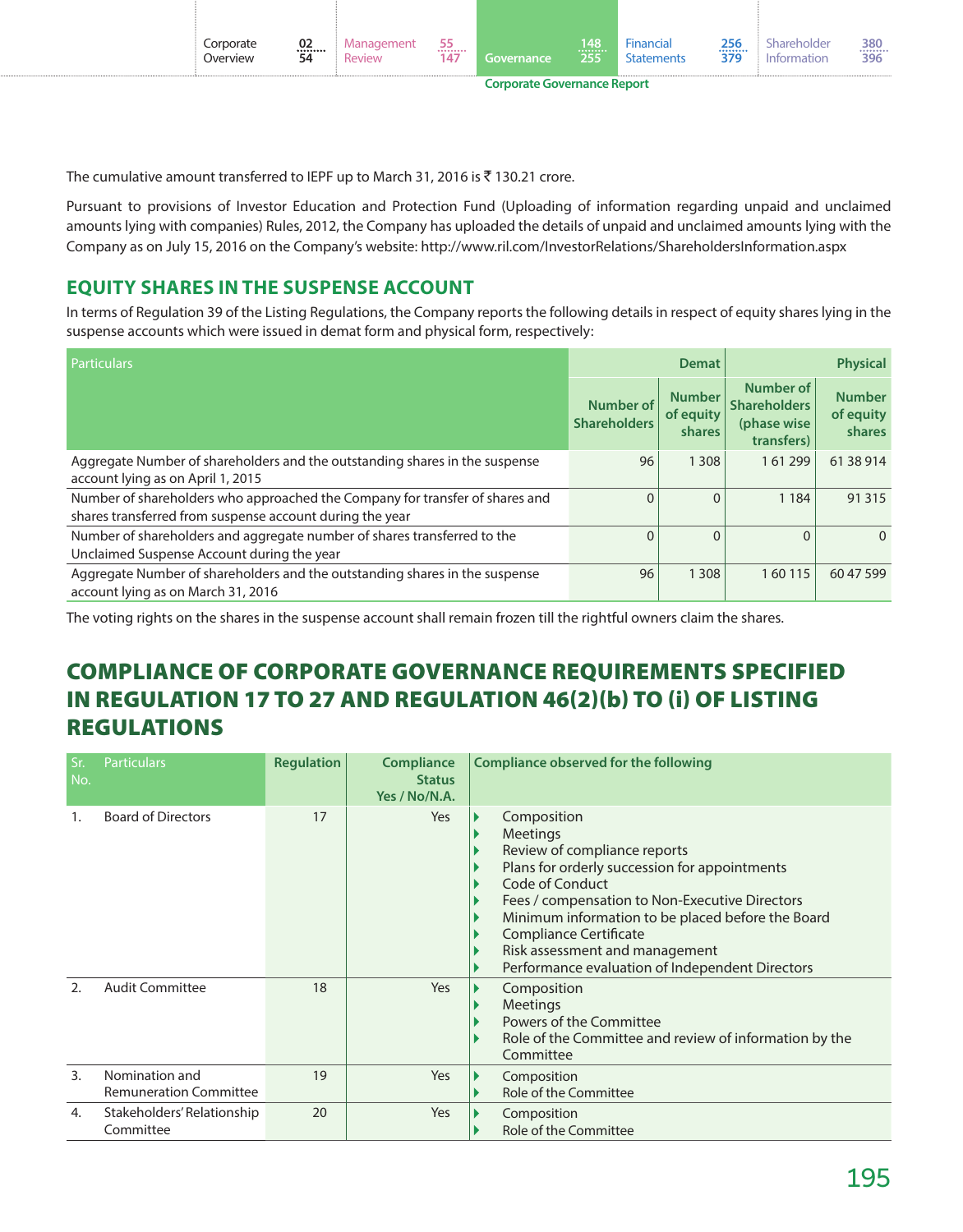| Sr.<br>No. | Particulars                                                       | <b>Regulation</b>  | <b>Compliance</b><br><b>Status</b><br>Yes / No/N.A. | <b>Compliance observed for the following</b>                                                                                                                                                                                                                                                                                                                                                                                                                                                                  |
|------------|-------------------------------------------------------------------|--------------------|-----------------------------------------------------|---------------------------------------------------------------------------------------------------------------------------------------------------------------------------------------------------------------------------------------------------------------------------------------------------------------------------------------------------------------------------------------------------------------------------------------------------------------------------------------------------------------|
| 5.         | <b>Risk Management</b><br>Committee                               | 21                 | Yes                                                 | ▶<br>Composition<br>Role of the Committee                                                                                                                                                                                                                                                                                                                                                                                                                                                                     |
| 6.         | Vigil Mechanism                                                   | 22                 | Yes                                                 | Formulation of Vigil Mechanism for Directors and employees<br>▶<br>Director access to Chairperson of Audit Committee                                                                                                                                                                                                                                                                                                                                                                                          |
| 7.         | <b>Related Party Transactions</b>                                 | 23                 | Yes                                                 | Policy on Materiality of Related Party Transactions and<br>▶<br>dealing with Related Party Transactions<br>Approval including omnibus approval of Audit Committee<br>Review of Related Party Transactions<br>There were no material Related Party Transactions<br>ь                                                                                                                                                                                                                                           |
| 8.         | Subsidiaries of the<br>Company                                    | 24                 | Yes                                                 | ▶<br>There was no material subsidiary of the Company and as a<br>result the other compliance in respect of material subsidiary<br>were not applicable<br>Review of financial statements of unlisted subsidiary by the<br>▶<br><b>Audit Committee</b><br>Significant transactions and arrangements of unlisted<br>subsidiary                                                                                                                                                                                   |
| 9.         | Obligations with respect<br>to Independent Directors              | 25                 | Yes                                                 | Maximum directorships and tenure<br>▶<br>Meetings of Independent Directors<br>Familiarisation of Independent Directors                                                                                                                                                                                                                                                                                                                                                                                        |
| 10.        | Obligations with respect<br>to Directors and Senior<br>Management | 26                 | Yes                                                 | Memberships / Chairmanships in Committees<br>Affirmation on compliance of Code of Conduct by Directors<br>and Senior Management<br>Disclosure of shareholding by Non-Executive Directors<br>ь<br>Disclosures by Senior Management about potential conflicts<br>of interest                                                                                                                                                                                                                                    |
| 11.        | Other Corporate<br>Governance requirements                        | 27                 | Yes                                                 | Compliance with discretionary requirements<br>▶<br>Filing of quarterly compliance report on Corporate<br>▶<br>Governance                                                                                                                                                                                                                                                                                                                                                                                      |
| 12.        | Website                                                           | 46(2)(b)<br>to (i) | Yes                                                 | Terms and conditions for appointment of Independent<br>▶<br><b>Directors</b><br>Composition of various Committees of the Board of Directors<br>Code of Conduct of Board of Directors and Senior<br>ь<br>Management Personnel<br>Details of establishment of Vigil Mechanism/Whistle Blower<br>▶<br>policy<br>Policy on dealing with Related Party Transactions<br>Policy for determining material subsidiaries<br>▶<br>Details of familiarisation programmes imparted to<br>Þ<br><b>Independent Directors</b> |

## COMPLIANCE CERTIFICATE OF THE AUDITORS

Certificate from the Company's Auditors, M/s. Chaturvedi & Shah, Deloitte Haskins & Sells LLP and M/s. Rajendra & Co., confirming compliance with conditions of Corporate Governance, as stipulated under Regulation 34 of the Listing Regulations, is attached to this Report.

## ADOPTION OF MANDATORY AND NON-MANDATORY REQUIREMENTS

The Company has complied with all mandatory requirements of Regulation 34 of the Listing Regulations. The Company has adopted following non-mandatory requirements of Regulation 27 and Regulation 34 of the Listing Regulations.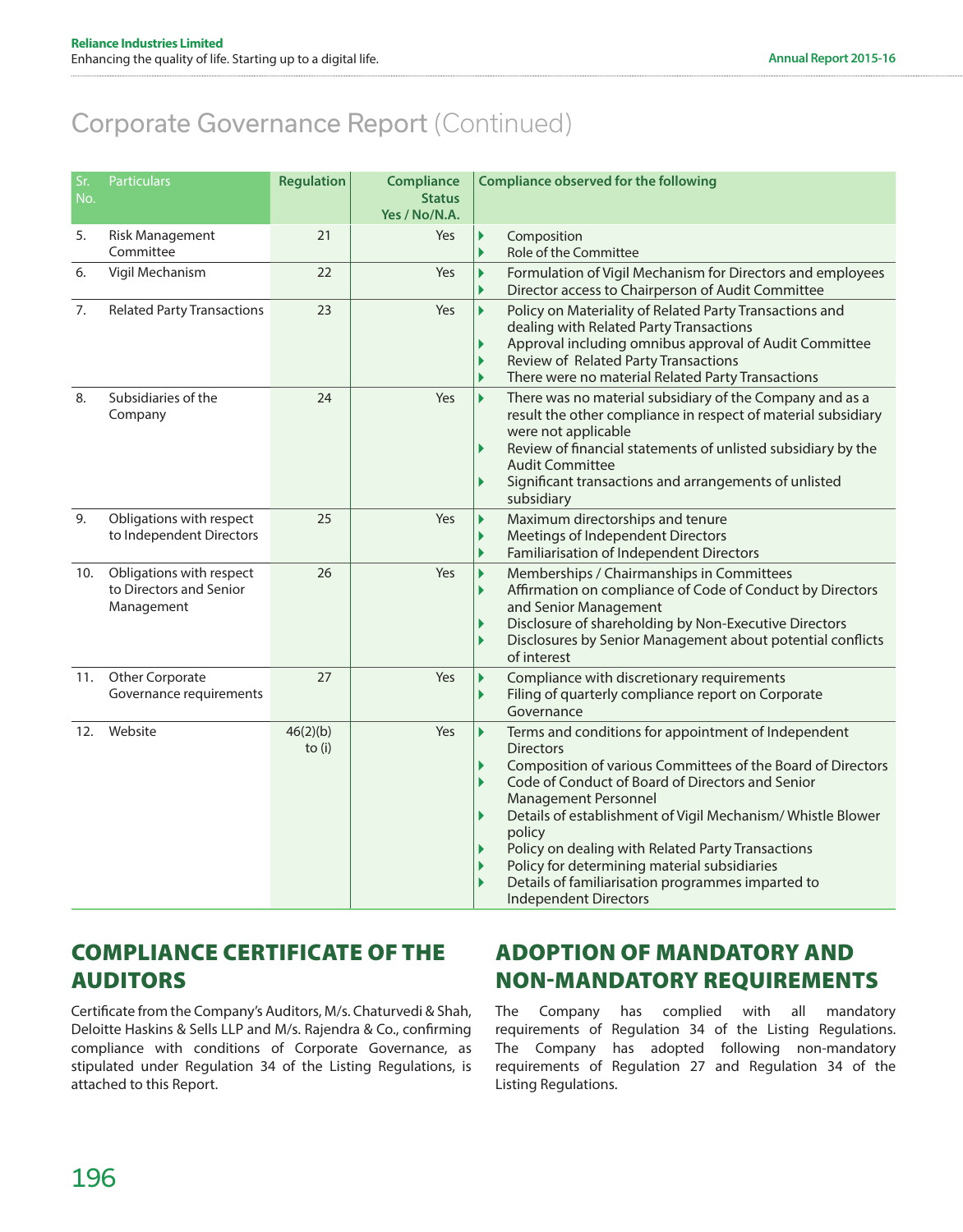Management Review **02 54**

**Governance** Financial **Statements 148 255 55 147**

Shareholder Information **256 379 380 396**

**Corporate Governance Report**

## **COMMUNICATION TO SHAREHOLDERS**

Half-yearly reports covering financial results were sent to members at their registered addresses.

## **AUDIT QUALIFICATION**

The Company is in the regime of unqualified financial statements.

## **REPORTING OF INTERNAL AUDITOR**

The Internal Auditor directly reports to the Audit Committee.

## CERTIFICATE ON COMPLIANCE WITH CODE OF CONDUCT

I hereby confirm that the Company has obtained from all the members of the Board and Management Personnel, affirmation that they have complied with the 'Code of Conduct' and 'Our Code' for the Financial Year 2015-16.

> **Mukesh D. Ambani** Chairman and Managing Director

Mumbai April 22, 2016

## CEO AND CFO CERTIFICATION

The Chairman and Managing Director and the Chief Financial Officer of the Company give annual certification on financial reporting and internal controls to the Board in terms of Regulation 17(8) of the Listing Regulations. The Chairman and Managing Director and the Chief Financial Officer also give quarterly certification on financial results while placing the financial results before the Board in terms of Regulation 33(2) of the Listing Regulations. The annual certificate given by the Chairman and Managing Director and the Chief Financial Officer is published in this Report.

## CEO / CFO CERTIFICATE

To,

The Board of Directors Reliance Industries Limited

- 1. We have reviewed financial statement and the cash flow statement of Reliance Industries Limited for the year ended March 31, 2016 and to the best of our knowledge and belief:
	- i. these statements do not contain any materially untrue statement or omit any material fact or contain statements that might be misleading;
	- ii. these statements together present a true and fair view of the Company's affairs and are in compliance with existing accounting standards, applicable laws and regulations.
- 2. There are, to the best of our knowledge and belief, no transactions entered into by the Company during the year which are fraudulent, illegal or violative of the Company's Code of Conduct.
- 3. We accept responsibility for establishing and maintaining internal controls for financial reporting and we have evaluated the effectiveness of Company's internal control systems pertaining to financial reporting. We have not come across any reportable deficiencies in the design or operation of such internal controls.
- 4. We have indicated to the Auditors and the Audit Committee:
	- i. that there are no significant changes in internal control over financial reporting during the year;
	- ii. that there are no significant changes in accounting policies during the year; and
	- iii. that there are no instances of significant fraud of which we have become aware.

#### **Mukesh D. Ambani**

Chairman and Managing Director

**Alok Agarwal Srikanth Venkatachari** Chief Financial Officer Joint Chief Financial Officer

Mumbai April 22, 2016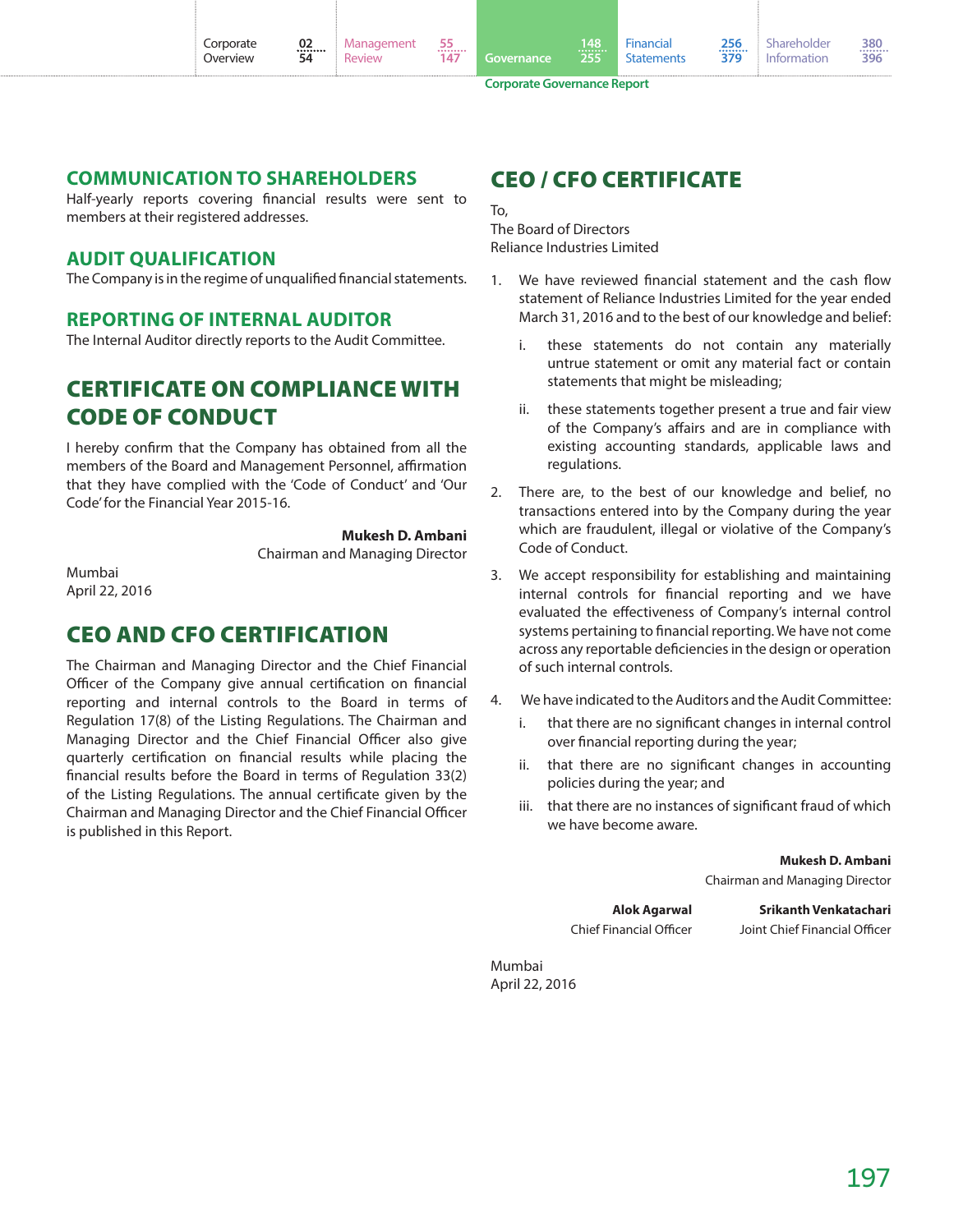## AUDITORS' CERTIFICATE ON CORPORATE GOVERNANCE

### To the Members,

#### **Reliance Industries Limited**

- 1. We have examined the compliance of conditions of Corporate Governance by Reliance Industries Limited ("the Company"), for the year ended on 31<sup>st</sup> March, 2016, as stipulated in:
	- Clause 49 (excluding clause 49(VII)(E)) of the Listing Agreements of the Company with stock exchange(s) for the period from April 01, 2015 to November 30, 2015.
	- Clause 49(VII)(E) of the Listing Agreements of the Company with the stock exchange(s) for the period from April 01, 2015 to September 01, 2015.
	- Regulation 23(4) of the SEBI (Listing Obligations and Disclosure Requirements) Regulations, 2015 (the Listing Regulations) for the period from September 02, 2015 to March 31, 2016, and
	- ▶ Regulations 17 to 27 (excluding regulation 23(4)) and clauses (b) to (i) of regulation 46(2) and para C, D and E of Schedule V of the Listing Regulations for the period from December 01, 2015 to March 31, 2016.
- 2. The compliance of conditions of Corporate Governance is the responsibility of the Management. Our examination was limited to the procedures and implementation thereof, adopted by the Company for ensuring compliance with the conditions of the Corporate Governance. It is neither an audit nor an expression of opinion on the financial statements of the Company.
- 3. We have examined the relevant records of the Company in accordance with the Generally Accepted Auditing Standards in India, to the extent relevant, and as per the Guidance Note on Certification of Corporate Governance issued by the Institute of the Chartered Accountants of India.
- 4. In our opinion and to the best of our information and according to our examination of the relevant records and the explanations given to us and the representations made by the Directors and the Management, we certify that the Company has complied with the conditions of Corporate Governance as stipulated in clause 49 of the Listing Agreement and regulation 17 to 27 and clauses (b) to (i) of regulation 46(2) and para C , D and E of Schedule V of the Listing Regulations for the respective periods of applicability as specified under paragraph 1 above, during the year ended March 31, 2016.
- 5. We state that such compliance is neither an assurance as to the future viability of the Company nor the efficiency or effectiveness with which the Management has conducted the affairs of the Company.

|                                   | For Chaturvedi & Shah For Deloitte Haskins & Sells LLP | For Rajendra & Co.                          |
|-----------------------------------|--------------------------------------------------------|---------------------------------------------|
| <b>Chartered Accountants</b>      |                                                        | Chartered Accountants Chartered Accountants |
| (Registration No.<br>101720W)     | (Registration No.<br>117366W / W-100018)               | (Registration No.<br>108355W)               |
| (Rajesh D. Chaturvedi)<br>Partner | (A. B. Jani)<br>Partner                                | (A.R. Shah)<br>Partner                      |
| Membership No. 45882              |                                                        | Membership No. 46488 Membership No. 47166   |

Mumbai, July 15, 2016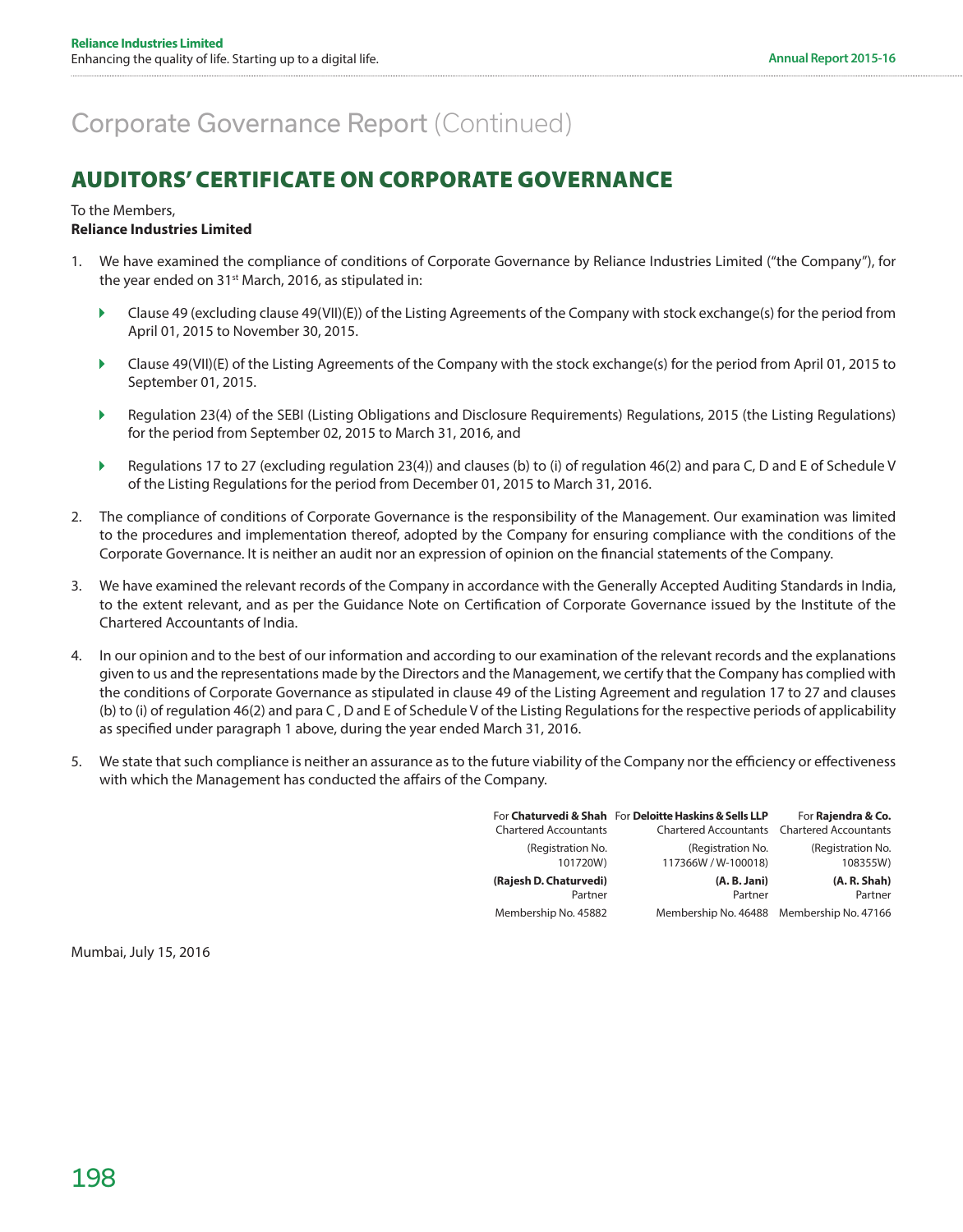**Corporate Governance Report**

**148 255**

**Governance**

Management Review

**02 54** **55 147**

#### Shareholder Information **380 396**

## DIRECTORS'PROFILE

Corporate Overview

**Shri Mukesh D. Ambani** (DIN 00001695) is a Chemical Engineer from Institute of Chemical Technology, Mumbai (earlier University Department of Chemical Technology, University of Mumbai). He has pursued MBA from Stanford University, USA.

Shri Mukesh D. Ambani has joined Reliance in 1981. He initiated Reliance's backward integration journey from textiles into polyester fibres and further into petrochemicals, petroleum refining and going upstream into oil and gas exploration and production. He created several new world class manufacturing facilities involving diverse technologies that have raised Reliance's petrochemicals manufacturing capacities from less than a million tonnes to about fourteen million tonnes per year. He is envisaging almost doubling these capacities to twenty seven million tonnes per annum within a short span.

Shri Mukesh D. Ambani led the creation of the world's largest grassroots petroleum refinery at Jamnagar, India, with a capacity of 6,60,000 barrels per day (33 million tonnes per year) integrated with petrochemicals, power generation, port and related infrastructure. Further, he steered the setting up of another 5,80,000 barrels per day refinery next to the existing one in Jamnagar. With an aggregate refining capacity of 1.24 million barrels of oil per day at any single location in the world has transformed "Jamnagar" as the 'Refining Hub of the World'.

In September 2008, when the first drop of crude oil flowed from the Krishna-Godavari basin, Shri Mukesh D. Ambani's vision of energy security for India was being realized.

Shri Mukesh D. Ambani is steering Reliance's development of infrastructure facilities and implementation of a pan- India organized retail network spanning multiple formats and supply chain infrastructure. Today, Reliance Retail is the largest retail player in the Country.

Shri Mukesh D. Ambani is also setting up one of the most complex 4G broadband wireless services in the world offering end to end solutions that address the entire value chain across various digital services in key domains of national interest such as Education, Healthcare, Security, Financial Services, Government-Citizen interfaces and Entertainment.

Shri Mukesh D. Ambani's achievements have been acknowledged at several national and international levels. Over the years, some of the awards and recognition bestowed on him are:

- Awarded Othmer Gold Medal for Entrepreneurial Leadership by The Chemical Heritage Foundation (CHF), Philadelphia, USA in May 2016
- Conferred an honorary Doctor of Science by Institute of Chemical Technology (ICT), Mumbai in February 2015
- In 2014, he continues to be featured in the list of the 'Most Powerful People in the World' by Forbes magazine

 NDTV honored him as one of the 25 Greatest Global Living Legends in 2013

**256 379**

Financial **Statements** 

- Awarded as 'Global Challenger' by Boston Consulting Group in 2013
- In 2013, he was conferred 'Entrepreneur of the Decade' by All India Management Association
- In 2011, he was featured in the list of TIME 100 Most Influential People in the World
- In 2011, ranked the  $5<sup>th</sup>$  best performing CEO in the World by the Harvard Business Review in its ranking of the top 50 global CEOs
- In 2010, awarded the Dean's Medal by University of Pennsylvania Dean of the School of Engineering and Applied Science for his leadership in the application of Engineering and Technology

Shri Mukesh D. Ambani is a member of the Prime Minister's Council on Trade and Industry, Government of India and Board of Governors of the National Council of Applied Economic Research. He is the Chairman of Board of Governors, Pandit Deendayal Petroleum University, Gandhinagar.

Shri Mukesh D. Ambani is a Board member of the Interpol Foundation and a Member of The Foundation Board of World Economic Forum.

Shri Mukesh D. Ambani is a member of the Indo-US CEOs Forum, Chair of The British Asian Trust's India Advisory Council, International Advisory Council of The Brookings, McKinsey & Company International Advisory Council, Global Advisory Council of Bank of America, Member of The Business Council and London School of Economics' India Advisory Group.

Shri Mukesh D. Ambani is elected as a Foreign Member of prestigious United States National Academy of Engineering. Only 9 other Indians have ever received this prestigious honour.

Shri Mukesh D. Ambani is the Chairman of Reliance Jio Infocomm Limited and Reliance Retail Ventures Limited and a Director of Reliance Foundation and Reliance Europe Limited.

At RIL, he is Chairman of the Board of Directors and Finance Committee.

He is Promoter of the Company and holds 36,15,846 shares of the Company in his name as on March 31, 2016.

**Shri Nikhil R. Meswani** (DIN 00001620) is a Chemical Engineer. He is the son of Shri Rasiklal Meswani, one of the Founder Directors of the Company.

He joined Reliance in 1986 and since July 01, 1988 he is a Wholetime Director designated as Executive Director on the Board of the Company.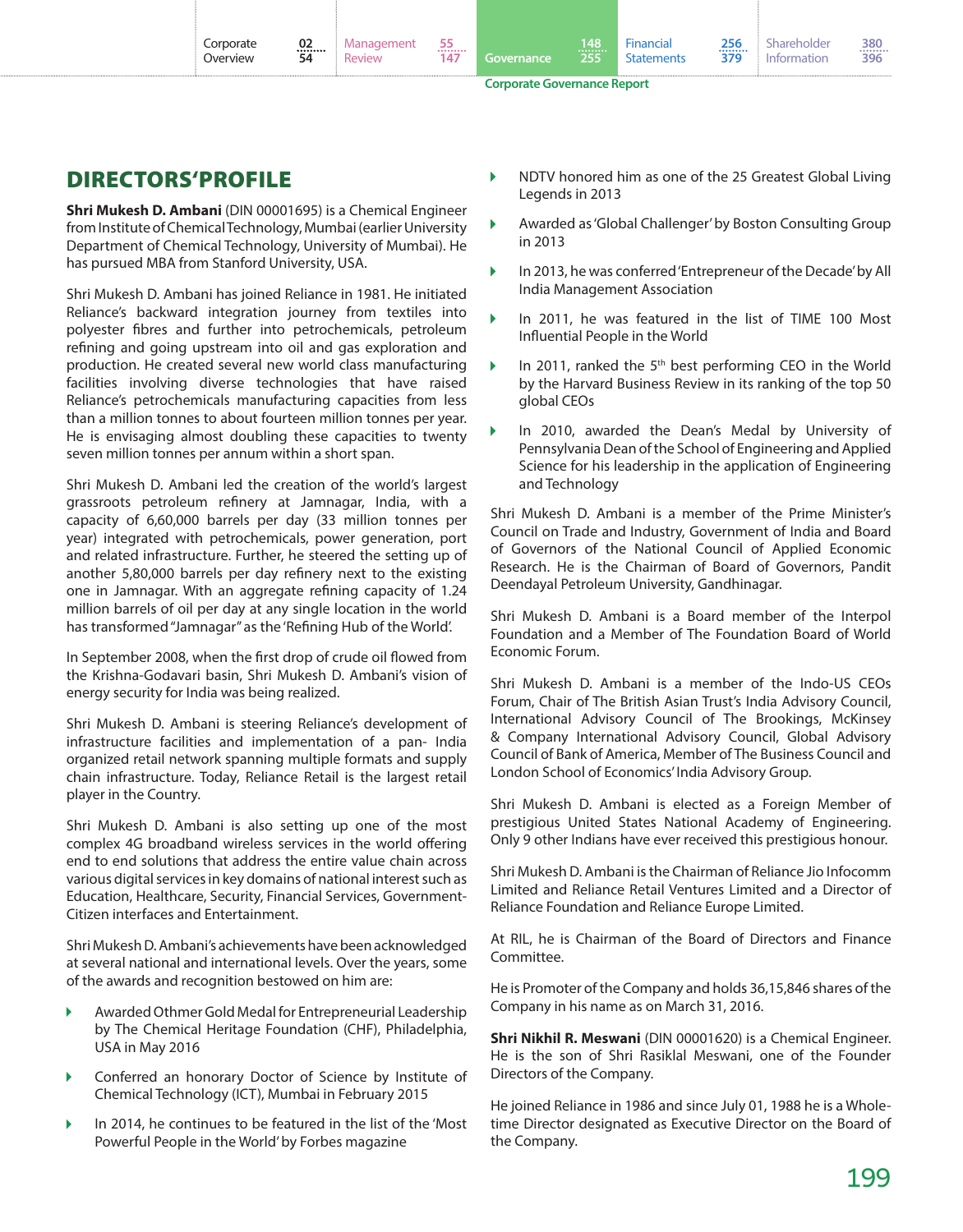He is primarily responsible for Petrochemicals Division and has contributed largely to Reliance to become a global leader in Petrochemicals. Earlier, he handled refinery business between 1997 and 2005. He was also responsible for integration of IPCL with Reliance businesses. In addition, he continues to shoulder several other corporate responsibilities such as Corporate Affairs and Group's taxation policies. He also takes keen interest in IPL cricket franchise "Mumbai Indians", ISL & other sports initiatives of the group.

He was the President of Association of Synthetic Fibre Industry and was also the youngest Chairman of Asian Chemical Fibre Industries Federation. He is also a member of managing committee of Federation of Indian Export Organisations set up by Ministry of Commerce. He is a Member of the Board of Trade, Ministry of Commerce, Government of India.

He was named Young Global Leader by the World Economic Forum in 2005 and continues to actively participate in the activities of the Forum. He is a member of Global Advisory Board of Harvard University.

He was honoured by the Institute of Economic Studies, Ministry of Commerce & Industry, the Textile Association (India), Ministry of Textiles. He is also a distinguished Alumnus of the University Institute of Chemical Technology (UICT), Mumbai.

He is currently ranked fourth among Top 40 Global Power Players in chemical industry as per ICIS – leading chemical industry magazine.

He is a member of the Corporate Social Responsibility and Governance Committee, the Finance Committee and the Stakeholders' Relationship Committee of the Company.

He is a Director of Reliance Commercial Dealers Limited, Chairman of its Audit Committee and member of its Nomination and Remuneration Committee.

He holds 4,18,374 shares of the Company in his name as on March 31, 2016.

**Shri Hital R. Meswani** (DIN 00001623) graduated with Honours in the Management & Technology programme from the University of Pennsylvania, U.S.A. where he received a Bachelor of Science Degree in Chemical Engineering from the School of Engineering and Applied Sciences and a Bachelor of Science Degree in Economics from the Wharton Business School. He joined Reliance Industries Limited in 1990. He is on the Board of the Company as Whole-time Director designated as Executive Director since August 04, 1995, with overall responsibility of the Petroleum Refining Business and all Manufacturing, Research & Technology and Project Execution activities of the group.

He is a member of the Finance Committee, Stakeholders' Relationship Committee, Risk Management Committee and Chairman of the Health, Safety and Environment Committee of the Company.

He is a Director of Reliance Industrial Investments and Holdings Limited and Reliance Commercial Dealers Limited.

He has been instrumental in the execution of several mega projects of the group including the Hazira Petrochemicals complex and the world's largest Refinery complex at Jamnagar.

He has been awarded an Honorary Fellowship by IChemE (Institution of Chemical Engineers – the International Professional body for Chemical, Biochemical and Process Engineers) in recognition of his contribution to the process industries.

He is the recipient of The 2011 D. Robert Yarnall Award from The Engineering Alumni Society of the University of Pennsylvania.

He was also conferred the Honorary CEPM-PMA Fellowship Award for Project Management Excellence.

He holds 3,51,886 shares of the Company in his name as on March 31, 2016.

**Shri P.M.S. Prasad** (DIN 00012144) is a Whole-time Director designated as Executive Director of the Company since August 21, 2009.

He has been with the Company for about 35 years. Over the years, he has held various senior positions in the Fibres, Petrochemicals, Refining & Marketing and Exploration & Production Businesses of the Company.

Shri Prasad holds Bachelor's degrees in Science and Engineering.

He was awarded an honorary doctorate degree by the University of Petroleum Engineering Studies, Dehradun in recognition of his outstanding contribution to the Petroleum sector. He has been conferred the Energy Executive of the Year 2008 award by Petroleum Economist in recognition of his leadership.

Shri Prasad is a member of the Health, Safety and Environment Committee and Risk Management Committee of the Company.

He is also a Director of Reliance Commercial Dealers Limited and Chairman of its Nomination and Remuneration Committee.

He holds 1,36,666 shares of the Company in his name as on March 31, 2016.

**Shri Pawan Kumar Kapil** (DIN 02460200) has been appointed as a Whole-time Director designated as Executive Director of the Company with effect from May 16, 2010.

He holds Bachelor's degree in Chemical Engineering and has a rich experience of more than four decades in the Petroleum Refining Industry.

He joined Reliance in 1996 and led the commissioning and start-up of the Jamnagar complex. He was associated with this project since conception right through Design, Engineering, Construction and Commissioning. He also led the commissioning of the manufacturing operations in the Special Economic Zone (SEZ) at Jamnagar by Reliance.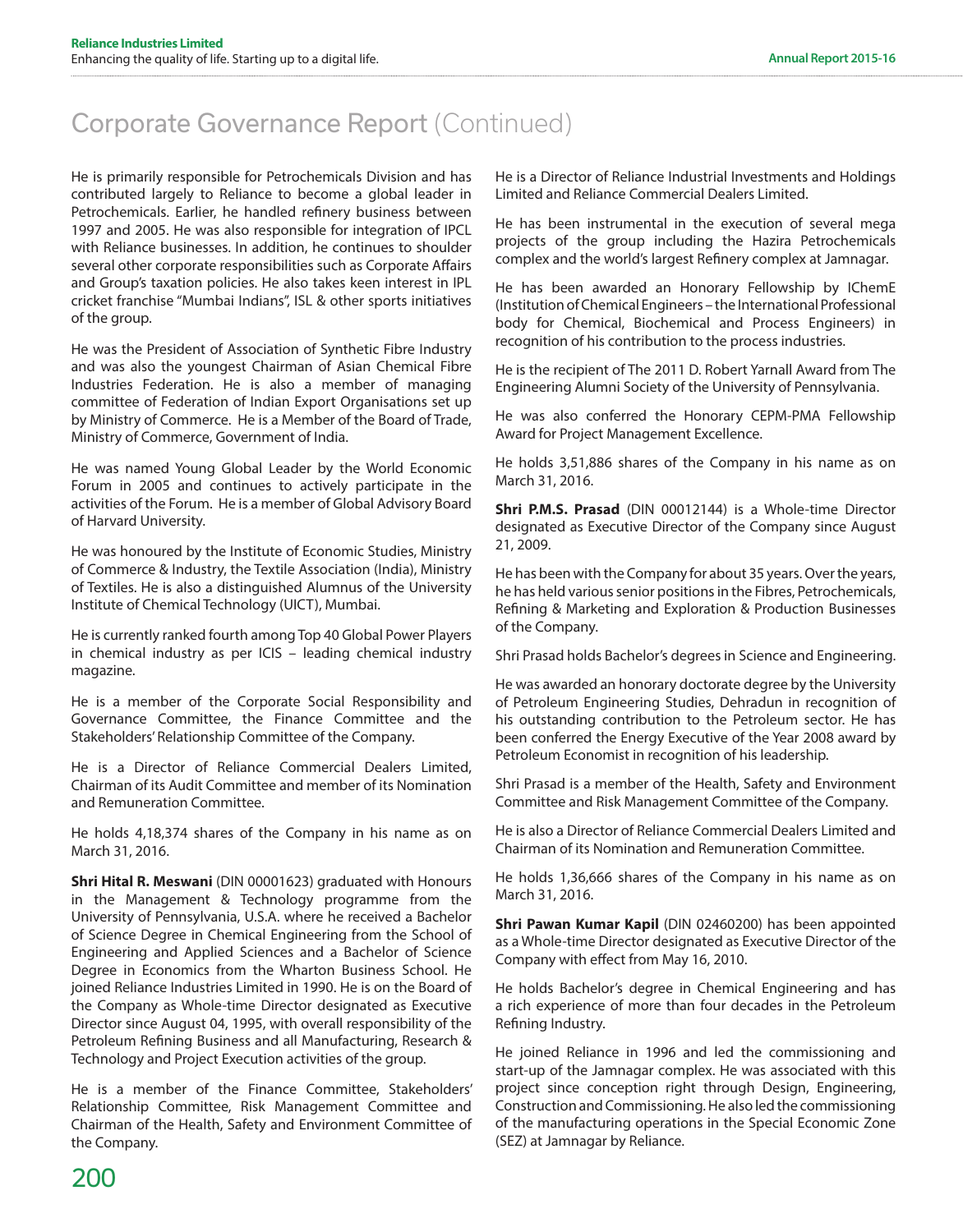**Governance** Corporate Overview Financial **Statements** Shareholder Information Management Review **148 255 256 379 380 396 55 147 02 54**

He started his career in 1966 with the Indian Oil Corporation. In the initial years he worked in various capacities in Operations, Technical Services and startup/ commissioning of various Refinery Process Units/ facilities in Barauni and Gujarat Refineries. Being a person with a strong penchant for analytical work and high technology skills, he was chosen to head the Central Technical Services Department at the Corporate Office of Indian Oil Corporation. Here he did extensive work in 'expansion of the existing refineries', 'energy optimisation', 'debottlenecking studies' and 'long range planning'.

Then he moved to Mathura Refinery as the head of Refinery Operations. From Mathura he was picked up to become the Director (Technical) of Oil Co-ordination Committee (OCC) - the 'Think Tank' of the Ministry of Petroleum, the Government of India. He has travelled extensively and has been to USA, Russia, the Middle East, Europe and the Far East in connection with refinery design, technology selection, crude sourcing, and so on. Having served for 28 years in Indian Oil Corporation and OCC in various capacities, he rose to the position of Executive Director and spearheaded the setting up of Panipat Refinery for the Indian Oil Corporation.

He has been the Site President of the Jamnagar complex of the Company from 2001 to 2010. He is currently heading Group Manufacturing Services (GMS) since 2011 and working towards achieving excellence in the areas of HSE, Technology, Reliability and Operations of all Manufacturing Sites covering Refineries, Petrochemicals and Polyester Plants of the Company. Under his able leadership, in 2005, the Jamnagar Refinery became the first Asian Refinery to be declared the 'Best Refinery in the world', at the 'World Refining & Fuel Conference' at San Francisco, USA. Both Refineries have bagged many national and international awards for Excellence in Safety performance, Energy conservation & Environment management, including the 'Golden Peacock Global Award for Sustainability for the year 2010'.

In recognition of his excellent achievements, the CHEMTECH Foundation had conferred on him the "Outstanding Achievement Award for Oil Refining" in 2008. He is also a Member of the Research Council of the Indian Institute of Petroleum, Dehradun.

He is a member of the Health, Safety and Environment Committee of the Company.

He holds 25,000 shares of the Company in his name as on March 31, 2016.

**Shri Mansingh L. Bhakta** (DIN 00001963) is senior partner of Messers Kanga & Company, a leading firm of Advocates and Solicitors in Mumbai. He has been in practice for over 60 years and has vast experience in legal field and particularly on matters relating to corporate laws, banking and taxation.

He is a legal advisor to leading foreign and Indian companies and banks. He has also been associated with a large number of Euro issues made by Indian companies. He was the Chairman of the Taxation Law Standing Committee of LAWASIA, an Association

of Lawyers of Asia and Pacific, which has its headquarters in Australia.

He is a Director of the Indian Merchant's Chamber, Mumbai. He is the Lead Independent Director of the Company. During his long legal career, he has served as an Independent Director of a large number of leading corporates including Larsen & Toubro Limited, SKF (India) Limited, Kirloskar Oil Engines Limited, Arvind Limited and Bennett Coleman & Company Limited.

He is a recipient of Rotary Centennial Service Award for Professional Excellence from Rotary International. In its normal annual survey conducted by Asia Law Journal, Hong Kong, a leading International law journal, he has been nominated as one of 'the Leading Lawyers of Asia 2011' for six consecutive years. Recently, 'Trans Asian Chamber of Commerce & Industry' conferred on him the prestigious award of 'The Pillar of Hindustaanee Society' for the year 2014-15 in the field of 'Ethical Law Practice'.

He holds 3,30,000 shares of the Company in his name as on March 31, 2016.

**Shri Yogendra P. Trivedi** (DIN 00001879) is practicing as senior advocate in Supreme Court of India. He was a member of the Rajya Sabha till April 02, 2014. He holds important positions in various fields' viz. economics, profession, politics, commercial, education, medical field, sports and social service. He has received various Awards and medals for his contribution in various fields. He was a Director in Central Bank of India and Dena Bank, amongst many other reputed companies. He was the President of the Indian Merchant's Chamber and presently is a Member of its Managing Committee. He was on the Managing Committee of ASSOCHAM and the International Chamber of Commerce. He was the Hon' Counsel of Republic of Ethiopia.

Mr. Trivedi is a Chairman / Director of Sai Service Pvt. Ltd., Supreme Industries Limited, Zodiac Clothing Company Limited, New Consolidated Construction Company Limited, Emami Limited, Federation of Indian Automobile Association and other private limited companies.

He is the Chairman of Indo African Chamber of Commerce. He was the President of the Cricket Club of India. He was the past President of the Western India Automobile Association. He is also Member of the Indian Merchant's Chamber, All India Association of Industries, W.I.A.A. Club, Yachting Association of India, B.C.A Club, Orient Club and Yacht Club.

Mr. Trivedi is also the Chairman of the Audit Committee, the Corporate Social Responsibility and Governance Committee and the Stakeholders' Relationship Committee of the Company. He is a member of the Human Resources, Nomination and Remuneration Committee of the Company. He is also a member of the Audit Committee of Zodiac Clothing Company Limited.

He has been conferred Honorary Doctorate (HonorisCausa) by Fakir Mohan University, Balasore, Odisha.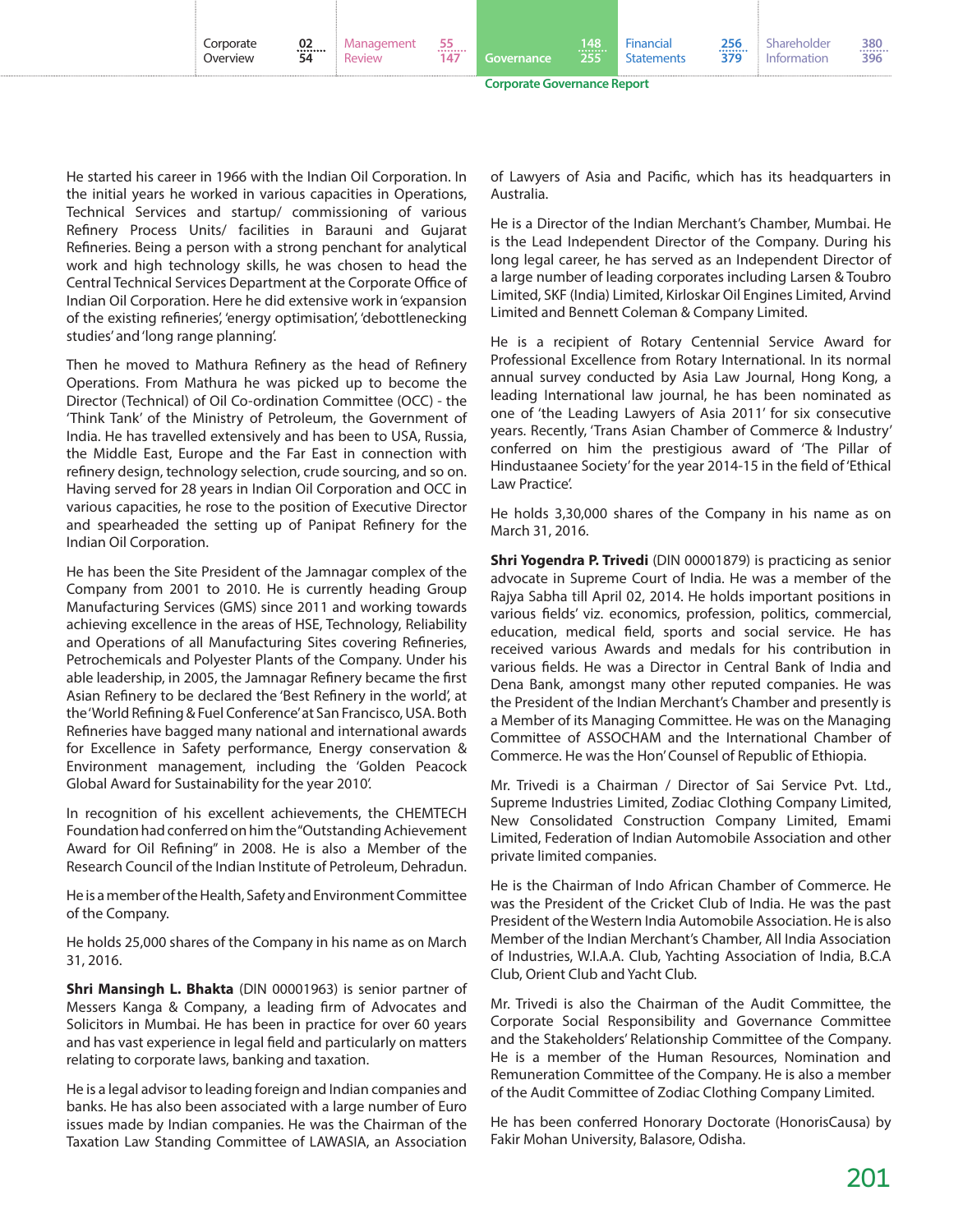He holds 27,984 shares of the Company in his name as on March 31, 2016.

**Dr. Dharam Vir Kapur** (DIN 00001982) was born in 1928 in Peshawar where he had his early education. He graduated with honours in Electrical Engineering in 1951 from, Jadavpur, Calcutta and has wide experience in Power, Capital Goods, Chemicals and Petrochemicals Sectors.

After varying stints from 1951 to 1962, as an electrical engineer in Hirakud Dam project, Punjab State Electricity Board and Indian Railways, he served with distinction in various positions in Bharat Heavy Electricals Limited. Most remarkable achievement of his career was establishment of fast growing systems oriented National Thermal Power Corporation (NTPC) as the founder Chairman-cum-Managing Director (CMD) and was described as a 'Model Manager' by the Board of Executive Directors of the World Bank. Dr. Kapur has authored "The Bloom in the Desert – The Making of NTPC", the phenomenal success story which in a large part is the result of the processes and work culture put in place by Team NTPC led by him during early years. As a technocrat Dr. Kapur also has the rare distinction of holding a diplomatic assignment as First Secretary/Counsellor in Indian Embassy in Moscow, to coordinate economic relations and wide ranging industrial collaborations between Soviet enterprises and PSUs in India.

As Secretary to the Government of India in the Ministries of Power, Heavy Industry and Chemicals & Petrochemicals during 1980-86, Dr. Kapur was actively involved in establishing "Maruti" in collaboration with Suzuki of Japan to set up a state of art automobile plant. He also made significant contributions by introducing new management practices and liberalization initiatives including "Broad Banding" and "Minimum economic sizes" in industrial licensing. He was also associated with a number of National Institutions as Member, Atomic Energy Commission; Member, Advisory Committee of the Cabinet for Science and Technology; Chairman, Board of Governors, IIT Bombay (1983-94); Member, Board of Governors, IIM Lucknow and Chairman, National Productivity Council. Dr. Kapur was also member of various government committees.

In recognition of his "services and significant contributions in the field of Technology, Management and Industrial Development", Jawaharlal Nehru Technological University, Hyderabad, conferred on him degree of D.Sc. In March 2010 Dr. Kapur delivered 'Dr. Triguna Sen Memorial Lecture' and the National Council of Education, Bengal conferred its "Fellowship" on him. He is recipient of "India Power, Life Time Achievement Award" presented by Council of Power Utilities, for his contributions to Energy and Industry sectors. ENERTIA Awards 2010 also conferred Life Time Achievement Award on Dr. Kapur. Project Management Associates, India adopted Dr. D.V. Kapur as Mentor during its 20th International Conference in December 2013. Dr. Kapur is also recipient of "Meritorious Services Award" for "exemplary services to Indian Energy Sector" presented by India

Energy Forum. Eminent Engineer Award 2016 has been awarded to Dr. Kapur by Engineering Council of India (ECI).

In addition to Reliance Industries Limited, Dr. Kapur is also on the Board of Honda Siel Power Products Limited, DLF Limited and other private limited companies. He has also served on the Board of Tata Chemicals Limited, L&T and Ashok Leyland. He has also been Chairman of subsidiaries of Jacobs Engineering Consultants (USA) and GKN plc (UK). He was also the founding Chairman of Reliance Power Limited.

He is a member of the Human Resources, Nomination and Remuneration Committee, the Corporate Social Responsibility and Governance Committee and the Health, Safety and Environment Committee of the Company. He is the Chairman of Audit Committee, Stakeholders Relationship Committee and Remuneration Committee of Honda Siel Power Products Limited. He is a member of Audit Committee of DLF Limited. He is also the Chairman of Corporate Governance Committee, Stakeholders Relationship Committee and Risk Management Committee of DLF Limited.

He holds 13,544 shares of the Company in his name as on March 31, 2016.

**Prof. Ashok Misra** (DIN 00006051) is a B.Tech. in Chemical Engineering from IIT Kanpur, M.S. in Chemical Engineering from the Tufts University and a Ph.D. in Polymer Science & Engineering from the University of Massachusetts. He has also completed the 'Executive Development Programme' and 'Strategies for Improving Directors' Effectiveness Programme' at the Kellogg School of Management, Northwestern University.

He is the Chairman of the Standing Committee of the IIT Council, Chairman of the Board of Governors of IIT Roorkee, member of Board of Governors of IIT Delhi and a member of the Central Advisory Board of Education of MHRD. He was the Director at the Indian Institute of Technology, Bombay from 2000 to 2008, where he made significant contribution taking the Institute to greater heights and during his tenure it was transformed into a leading Research & Development Institute. In his currrent positions he continues to play an important role in the IIT system and Higher Education in India.

Earlier he was at IIT Delhi from 1977-2000 and at Monsanto Chemical Co. from 1974-1977. He is currently the Chairman Emeritus-India, Intellectual Ventures. He is a Fellow of the National Academy of Sciences, India (President from 2006-08); the Indian National Academy of Engineering; the Indian Institute of Chemical Engineers; the Indian Plastics Institute and the Maharashtra Academy of Sciences. He is the Founder President of the Polymer Processing Academy and Founder President of IIT Alumni Centre, Bengaluru. He was former President of the Society of Polymer Science, India and the Federation of Asia Polymer Societies.

He is an Independent Director on the Board of Jubilant Life Sciences Limited and Kirloskar Electric Company Limited. He is a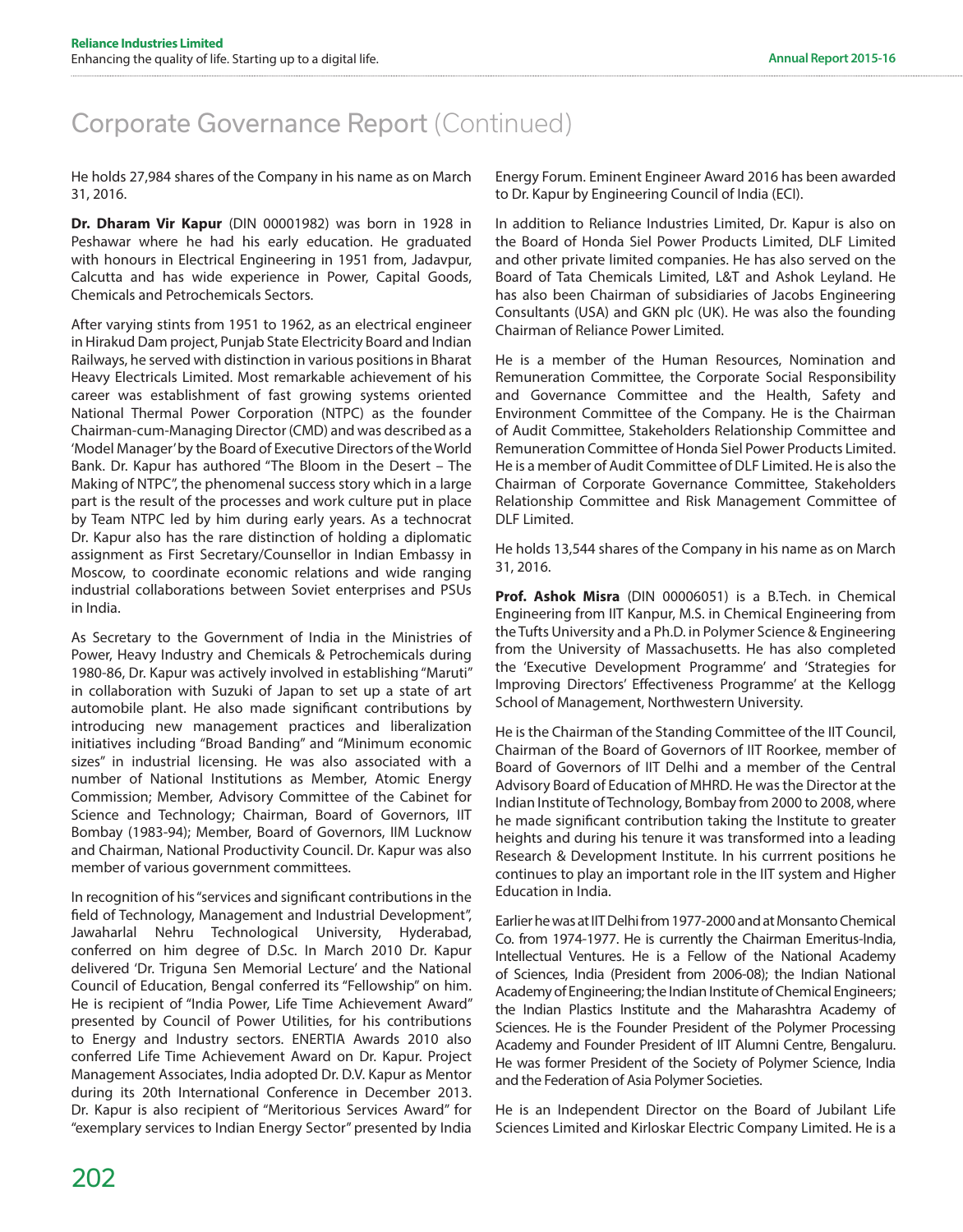Management Review

**55**



**Corporate Governance Report**

member of Audit Committee, Sustainability and CSR Committee and Stakeholders Relationship Committee of Jubilant Life Sciences Limited.

**02 54**

He is a member of the Stakeholders' Relationship Committee of the Company and a Member of the Investment Committee for Aditya Birla Private Equity – Sunrise Fund. He was on the Board of National Thermal Power Corporation Limited for 6 years. He is/has been on the Boards or Councils of several national and international institutions. He has received several awards including the Distinguished Alumnus Awards from all his alma maters – IIT Kanpur, Tufts University and University of Massachusetts. He was awarded the Distinguished Service Award by IIT Delhi during its Golden Jubilee in 2011. He has coauthored a book on Polymers, was awarded 6 patents and has over 150 international publications. He is on the editorial board of several scientific journals.

He holds 2,300 shares of the Company in his name as on March 31, 2016.

**Prof. Dipak C. Jain** (DIN 00228513) has a M.S. in Mathematical Statistics from Guwahati University, India and a Ph.D. in Marketing from the University of Texas at Dellas, United States of America. Prof. Jain is a distinguished teacher and scholar. He had been Dean of the Kellogg School of Management, Northwestern University, Evanston, Illinois, United States of America from 2001 to 2009 and an Associate Dean from 1996 to 2001. Currently, he is a Chaired Professor of Marketing at INSEAD, a leading business school with three campuses at Fontainebleau (Paris), France, Singapore and Abu Dhabi. He has served as the Dean of INSEAD from 2011-13. He is a Director of Sasin Graduate Institute of Business Administration of Chulalongkorn University, Bangkok (Thailand). He has more than 30 years of experience in management education. He has published several articles in international journals on marketing and allied subjects.

His academic honor include the Sidney Levy Award for Excellence in Teaching in 1995; the John D.C. Little Best Paper Award in 1991; Kraft Research Professorships in 1989-90 and 1990-91; the Beatrice Research Professorship in 1987-88; the Outstanding Educator Award from the State of Assam in India in 1982; Gold Medal for the Best Post- Graduate of the Year from Guwahati University in India in 1978; Gold Medal for the Best Graduate of the Year from Darrang College in Assam in India in 1976; Gold Medal from Jaycees International in 1976; the Youth Merit Award from Rotary International in 1976; and the Jawaharlal Nehru Merit Award, the Government of India in 1976.

He is a Director of John Deere & Company, United States of America, Global Logistic Properties, Singapore and Northern Trust Bank, United States of America. He is also a Director of Reliance Retail Ventures Limited, Reliance Jio Infocomm Limited and HT Global Education. He is a member of Audit Committee, Corporate Social Responsibility Committee and Nomination and Remuneration Committee of Reliance Retail Ventures Limited

and also a member of Nomination and Remuneration Committee and Audit Committee of Reliance Jio Infocomm Limited.

He does not hold any shares of the Company in his name as on March 31, 2016.

**Dr. Raghunath A. Mashelkar,** (DIN 00074119) National Research Professor, is presently also the President of Global Research Alliance, a network of publicly funded R&D Institutes from Asia-Pacific, Europe and USA with over 60,000 scientists.

Dr. Mashelkar served as the Director General of Council of Scientific and Industrial Research (CSIR), with thirty-eight laboratories and about 20,000 employees for over eleven years. He was also the President of Indian National Science Academy and President of Institution of Chemical Engineers (UK).

Dr. Mashelkar is on the Board of Directors of several other reputed companies such as Tata Motors Limited, Thermax Limited, Piramal Enterprises Limited, KPIT Technologies Limited, TAL Manufacturing Solutions Limited and several other private limited companies.

He is Chairman of the Safety, Health and Environment Committee as well as Corporate Social Responsibility Committee of Tata Motors Limited. He is a member of the Audit Committee and Nomination & Remuneration Committee of Tata Motors Limited and member of Nomination & Remuneration Committee of TAL Manufacturing Solutions Limited. He is also member of Audit Committee of Piramal Enterprises Limited and Remuneration Committee of KPIT Technologies Limited.

Dr. Mashelkar is a member of the Audit Committee, the Human Resources, Nomination and Remuneration Committee and the Corporate Social Responsibility and Governance Committee of the Company.

Dr. Mashelkar is only the third Indian engineer to have been elected (1998) as Fellow of Royal Society (FRS), London in the twentieth century. He was elected Foreign Associate of National Academy of Science (USA) in 2005, Associate Foreign Member, American Academy of Arts & Sciences (2011); Foreign Fellow of US National Academy of Engineering (2003); Fellow of Royal Academy of Engineering, U.K. (1996), Foreign Fellow of Australian Technological Science and Engineering Academy (2008) and Fellow of World Academy of Art & Science, USA (2000).

In August 1997, Business India named Dr. Mashelkar as being among the 50 path-breakers in the post- Independent India. In 1998, Dr. Mashelkar won the JRD Tata Corporate Leadership Award, the first scientist to win it. In June, 1999, Business India did a cover story on Dr. Mashelkar as "CEO OF CSIR Inc.", a dream that he himself had articulated, when he took over as DG, CSIR in July 1995. On November 16, 2005, he received the Business Week (USA) award of 'Stars of Asia' at the hands of George Bush (Sr.), the former President of USA. He was the first Asian Scientist to receive it.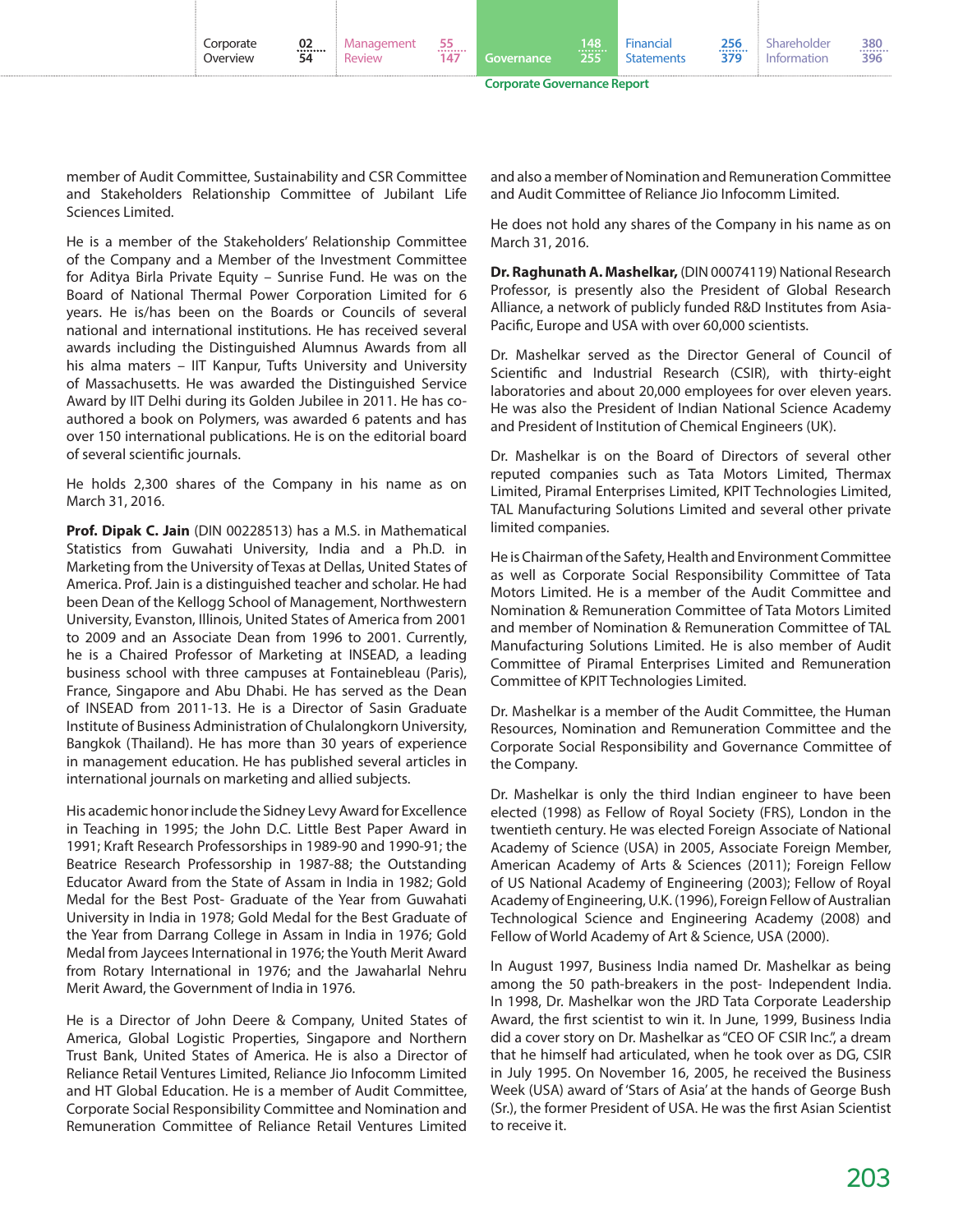Deeply connected with the innovation movement in India, Dr. Mashelkar is currently the Chairman of India's National Innovation Foundation, Reliance Innovation Council, Thermax Innovation Council, KPIT Technology Innovation Council and Marico Innovation Foundation.

Thirty five universities have honored him with honorary doctorates, which include Universities of London, Salford, Swinburne, Pretoria, Wisconsin and Delhi.

In the post-liberalized India, Dr. Mashelkar has played a critical role in shaping India's S&T policies. He was a member of the Scientific Advisory Council to the Prime Minister and also of the Scientific Advisory Committee to the Cabinet set up by successive governments. He has chaired twelve high powered committees set up to look into diverse issues of higher education, national auto fuel policy, overhauling the Indian drug regulatory system, dealing with the menace of spurious drugs, reforming Indian agriculture research system, etc. He has been a much sought after consultant for restructuring the publicly funded R&D institutions around the World; his contributions in South Africa, Indonesia and Croatia have been particularly notable.

The President of India honoured Dr. Mashelkar with Padmashri (1991), with Padmabhushan (2000) and with Padma Vibhushan (2014), which are three of the highest civilian honours in recognition of his contribution to nation building.

He does not hold any shares of the Company in his name as on March 31, 2016.

**Shri Adil Zainulbhai** (DIN 06646490) is currently Chairman of Quality Council of India. He retired as Chairman of McKinsey, India after 34 years at McKinsey, the last 10 of which were in India.

Shri Adil has co-edited the book, 'Reimagining India' which featured 60 authors including prominent businessmen, academicians, economists, authors and journalists. The book has been #1 in non-fiction in India on its release and #2 on Amazon's International Business List in the US.

Shri Adil grew up in Bombay and graduated in Mechanical Engineering from the Indian Institute of Technology. He also has an M.B.A. from Harvard Business School.

Shri Adil is very active in community, social causes and education. He is a Board member of Saifee Hospital, Board of Trustees at Saifee Burhani Upliftment Trust (redeveloping Bhendi Bazaar in Mumbai), Wockhardt Foundation and Piramal Swasthya. He was President of Harvard Business School Alumni Association of India and is on the Global Advisory Board of the Booth School of Business at University of Chicago.

Shri Adil is Chairman of Network18 Media and Investments Limited and TV18 Broadcast Limited. He is also a Director of Reliance Jio Infocomm Limited, Cipla Limited, Reliance Retail

Ventures Limited, TV18 Home Shopping Network Limited and Larsen and Toubro Limited. Shri Adil is a Board Member of McKinsey Investment Office, Washington.

Shri Adil is Chairman of the Human Resources, Nomination and Remuneration Committee and Risk Management Committee and member of the Audit Committee of the Company. He is Chairman of the Audit Committee, Stakeholders Relationship Committee and Corporate Social Responsibility Committee and member of Nomination and Remuneration Committee of Network18 Media and Investments Limited. He is also the Chairman of Audit Committee, Corporate Social Responsibility Committee and member of Nomination and Remuneration Committee of Reliance Jio Infocomm Limited. He is also the Chairman of Audit Committee, Corporate Social Responsibility Committee and member of Nomination and Remuneration Committee of Reliance Retail Ventures Limited.

Shri Adil is Chairman of Nomination and Remuneration Committee and member of Corporate Social Responsibility Committee and Risk Management Committee of Cipla Limited. He is also a member of Audit Committee, Nomination and Remuneration Committee and Chairman of Corporate Social Responsibility Committee of TV18 Broadcast Limited.

Shri Adil is member of Audit Committee and Nomination and Remuneration Committee of TV18 Home Shopping Network Limited. He is also a member of Nomination and Remuneration Committee of Larsen and Toubro Limited.

He does not hold any shares of the Company in his name as on March 31, 2016.

**Smt. Nita M. Ambani** (DIN 03115198) is a Commerce Graduate from Mumbai University and a Diploma holder in Early Childhood Education.

Smt. Nita M. Ambani is the Founder and Chairperson of Reliance Foundation, which has impacted the lives of over 6 million people through initiatives in rural transformation, health, education, sports for development, disaster response, arts, culture and, heritage and urban renewal.

Smt. Nita M. Ambani is committed to building India as a multisports nation and leads the Reliance Foundation Youth Sports (RFYS) programme, which will be launched by the Hon'ble Prime Minister Shri Narendra Modi. RFYS, a multi-city, multi-sports, school and college competition, seeks to reach out to 2 million children in 8 cities in its first year and 5 million children in 16 cities in its second year.

The Reliance Foundation Young Champs programme has awarded 41 youngsters scholarships to receive world-class football coaching and school education. The grassroots programme to identify football talent has reached out to half a million children across India. The Reliance Foundation Jr.